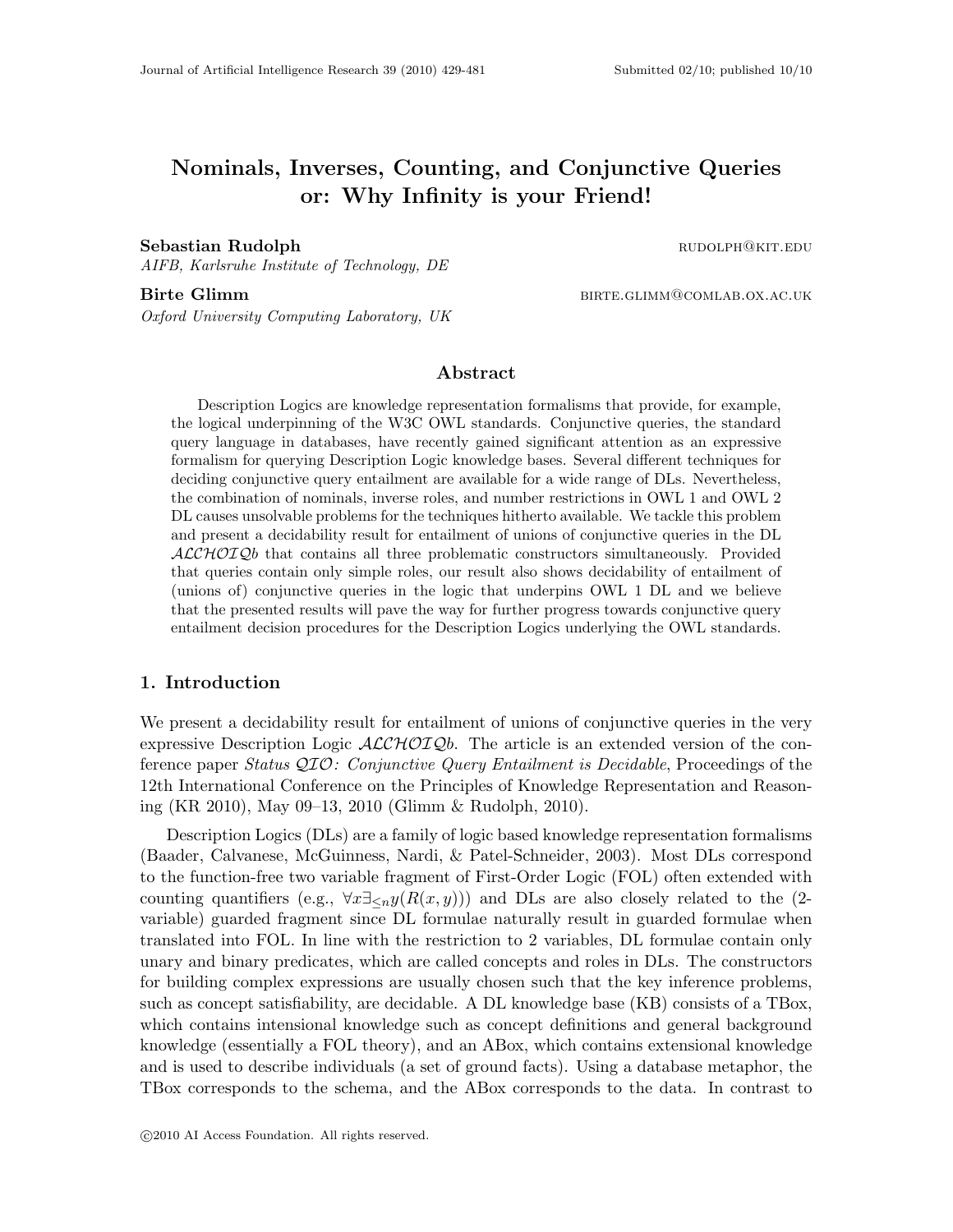databases, however, DL knowledge bases, as FOL in general, adopt an open world semantics, i.e., they represent information about the domain in an incomplete way.

Standard DL reasoning services include testing concepts for satisfiability and retrieving certain instances of a given concept. The latter retrieves, for a knowledge base consisting of an ABox  $A$  and a TBox  $T$ , all (ABox) individuals that are instances of the given (possibly complex) concept expression C, i.e., all those individuals a such that  $T$  and  $A$ entail that  $a$  is an instance of  $C$ . The underlying reasoning problems are well-understood, and the computational complexity of the standard reasoning tasks given a knowledge base as input range from PTime-complete for DLs with limited expresivity such as DL-Lite (Calvanese, De Giacomo, Lembo, Lenzerini, & Rosati, 2005),  $\mathcal{EL}$  (Baader, 2003), and ELP (Krötzsch, Rudolph,  $\&$  Hitzler, 2008) to 2-NEXPTIME-complete for very expressive DLs such as  $\mathcal{SROIQ}$  (Kazakov, 2008).

Despite the high worst case complexity of the standard reasoning problems for very expressive DLs such as  $\mathcal{SROIQ}$ , there are highly optimized implementations available, e.g., FaCT++ (Tsarkov & Horrocks, 2006), Pellet (Sirin, Parsia, Cuenca Grau, Kalyanpur, & Katz, 2007), and HermiT (Motik, Shearer, & Horrocks, 2009). These systems are used in a wide range of applications, e.g., biology (Sidhu, Dillon, Chang, & Sidhu, 2005), bio informatics (Wolstencroft, Brass, Horrocks, Lord, Sattler, Turi, & Stevens, 2005), medicine (Golbreich, Zhang, & Bodenreider, 2006), information integration (Calvanese, De Giacomo, Lenzerini, Nardi, & Rosati, 1998b), geography (Goodwin, 2005), geology (Jet Propulsion Laboratory, 2006), defense (Lacy, Aviles, Fraser, Gerber, Mulvehill, & Gaskill, 2005), and configuration (McGuinness & Wright, 1998). Most prominently, DLs are known for their use as a logical underpinning of ontology languages, e.g., OIL, DAML+OIL, the W3C standard OWL 1 (Bechhofer, van Harmelen, Hendler, Horrocks, McGuinness, Patel-Schneider, & Stein, 2004), and its successor OWL 2 (W3C OWL Working Group, 2009). There are three species of OWL 1: OWL Lite, OWL DL, and OWL Full. OWL 2 extends OWL 1 and adds three further sublanguages (called OWL 2 profiles): OWL EL, OWL QL, and OWL RL. OWL Lite corresponds to the DL  $\mathcal{SHTF}$  in which the standard reasoning tasks are EXPTIME-complete, OWL 1 DL corresponds to the DL  $\mathcal{SHOIN}$ , in which the standard reasoning tasks are NExpTime-complete, and OWL 2 DL extends this to the DL  $\mathcal{SROIQ}$ . For OWL Full the standard reasoning tasks are no longer decidable. The new QL, EL, and RL profiles are more restrictive than OWL DL and each of the profiles trades off different aspects of OWL's expressive power in return for different computational and/or implementational benefits. OWL EL corresponds to the DL  $\mathcal{EL}$  ++ (Baader, Brandt, & Lutz, 2005) and the basic reasoning problems can be performed in time that is polynomial with respect to the size of the input knowledge base. OWL 2 QL is based on the DL-Lite family of Description Logics, where the data complexity of conjunctive query entailment is in  $AC<sup>0</sup>$ . Thus, conjunctive query answering can be implemented using standard relational database technology. OWL 2 RL enables the implementation of polynomial time reasoning algorithms using rule-extended database technologies.

In data-intensive applications, querying KBs plays a central role. Instance retrieval is, in some aspects, a rather weak form of querying: although possibly complex concept expressions are used as queries, we can only query for tree-like relational structures, as a DL concept cannot express arbitrary cyclic structures. This property is known as the tree model property and is considered an important reason for the decidability of most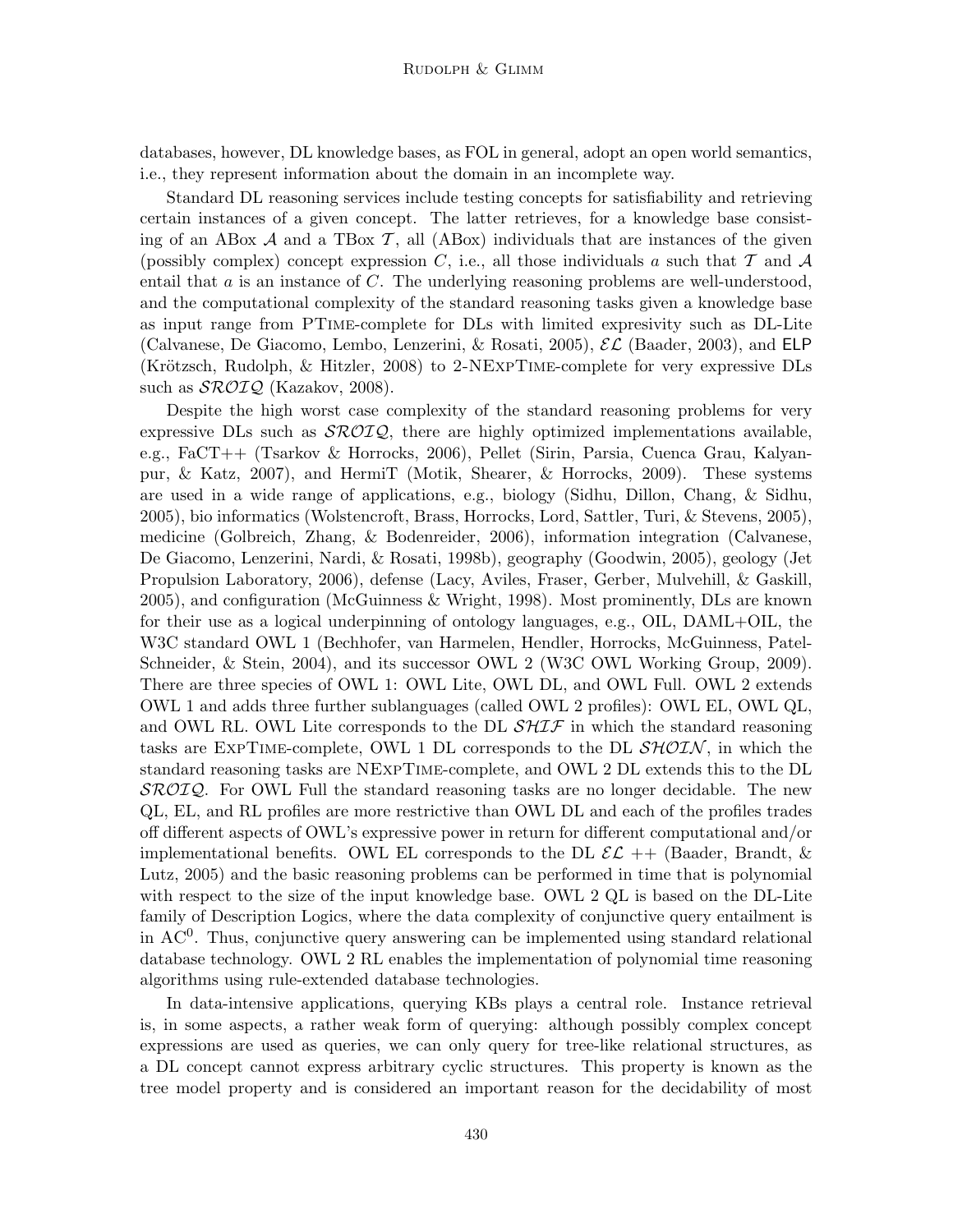Modal and Description Logics (Grädel, 2001; Vardi, 1997) and we also heavily exploit a variant of this property to establish our decidability result. Conjunctive queries  $(CQs)$ and unions of conjunctive queries (UCQs) are well known in the database community and constitute an expressive query language with capabilities that go well beyond standard instance retrieval. In FOL terms, CQs and UCQs are formulae from the positive existential fragment. Free variables in a query (not bound by an existential quantifier) are also called answer variables or distinguished variables, whereas existentially quantified variables are called non-distinguished.

If the query contains no distinguished variables, the query answer is just *true* or *false* and the query is called a Boolean query. Given a knowledge base  $K$  and a Boolean UCQ q, the query entailment problem is deciding whether q is true or false w.r.t.  $K$ , i.e., we have to decide whether each model of  $K$  provides for a suitable assignment for the variables in  $q$ . For a query with distinguished variables, the answers to the query are those tuples of individual names (constants) for which the knowledge base entails the query that is obtained by replacing the free variables with the individual names in the answer tuple. These answers are also called certain answers. The problem of finding all answer tuples is known as query answering. We present a decidability result for query entailment, which is a decision problem, but this is no restriction since query answering can easily be reduced to query entailment as we illustrate in more detail in Section 3.

#### 1.1 Related Work

Conjunctive queries have been first mentioned in the context of Description Logics (DLs) by Levy and Rousset (1996). The first account of conjunctive queries as main topic is given by Calvanese, De Giacomo, and Lenzerini (1998a). In particular in recent years, the problem of decidability of conjunctive query entailment and the complexity of the problem in different logics has gained significant attention. For the DLs  $\mathcal{SHQ}$  and  $\mathcal{SHQQ}$  decidability and 2-ExpTime-completeness of the problem is known (Glimm, Horrocks, Lutz, & Sattler, 2008a; Glimm, Horrocks, & Sattler, 2008b; Lutz, 2008; Eiter, Lutz, Ortiz, & Simkus, 2009). Conjunctive query entailment is already 2-ExpTime-hard in the relatively weak DL ACCI (Lutz, 2008), which was initially attributed to inverse roles. Recently, it was shown, however, that also transitive roles together with role hierarchies as in the DL  $\mathcal{SH}$ make conjunctive query entailment 2-ExpTime-hard (Eiter et al., 2009). The techniques by Glimm et al. for  $\mathcal{SHTQ}$  and  $\mathcal{SHOQ}$  (Glimm et al., 2008a, 2008b) reduce query entailment to the standard reasoning task of knowledge base satisfiability checking in the DL extended with role conjunctions. An alternative technique is the so-called knots technique (Ortiz, Simkus, & Eiter, 2008b), which is an instance of the mosaic technique originating in Modal Logic. This technique also gives worst-case optimal algorithms for  $\mathcal{SHQ}$  and several of its sub-logics. Further, there are automata-based decision procedures for positive existential path queries (Calvanese, Eiter, & Ortiz, 2007, 2009). Positive existential path queries generalize unions of conjunctive queries and, therefore, decision procedures for this kind of query also provides decision procedures for unions of conjunctive queries. In particular the most recent extension (Calvanese et al., 2009) is very close to a conjunctive query entailment decision procedure for OWL 2, which corresponds to the DL  $\mathcal{SROLQ}$ , because it covers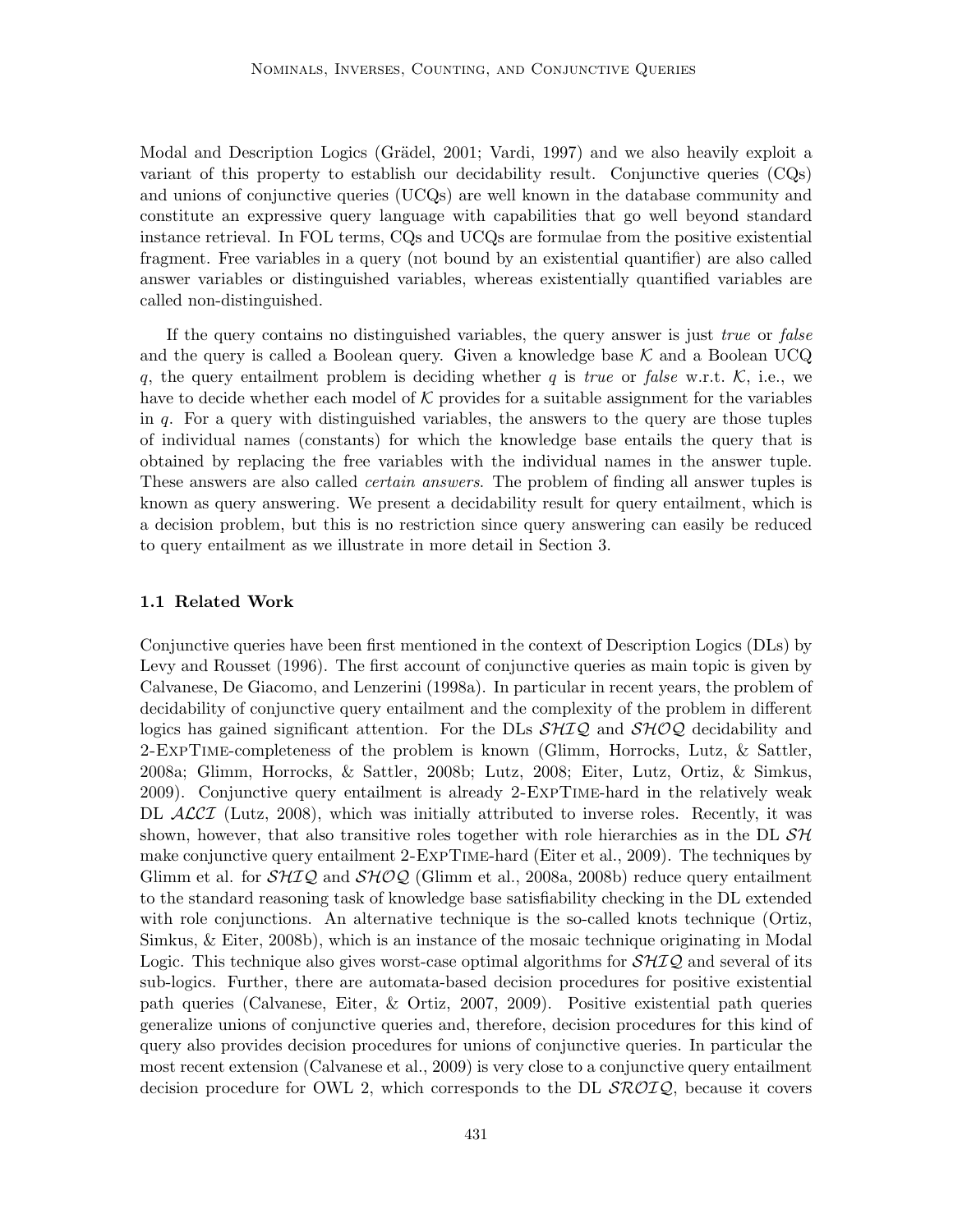$\mathcal{SRIQ}, \mathcal{SROQ}, \text{ and } \mathcal{SROI}.$  The use of the three problematic constructors for nominals, inverses, and number restrictions is, however, not covered.

Regarding data complexity, i.e., the complexity with respect to the ABox (the data) only, CQ entailment is usually coNP-complete for expressive logics. For example, for DLs from  $\mathcal{ALE}$  up to  $\mathcal{SHTQ}$  this is the case (Glimm et al., 2008a) and this holds also for CQ entailment in the two variable guarded fragment with counting (Pratt-Hartmann, 2009). The latter work is quite closely related since many Description Logics can be translated into the two variable guarded fragment with counting, i.e., the results of Pratt-Hartmann also hold for  $\mathcal{SHTQ}$  with only simple roles (roles that are not transitive and have no transitive subrole) in the query. Given the same restriction on the query, also  $\mathcal{SHOQ}$  and  $\mathcal{SHOII}$ were shown to have CONP-complete data complexity w.r.t. conjunctive query entailment (Ortiz, Calvanese, & Eiter, 2008a).

Query entailment and answering have also been studied in the context of databases with incomplete information (Rosati, 2006b; van der Meyden, 1998; Grahne, 1991). In this setting, DLs can be used as schema languages, but the expressivity of the considered DLs is usually much lower than the expressivity of the DL  $\mathcal{ALCHOLQ}b$  that we consider here and reasoning in them is usually tractable. For example, the constructors provided by logics of the DL-Lite family (Calvanese, De Giacomo, Lembo, Lenzerini, & Rosati, 2007) are chosen such that the standard reasoning tasks are in PTime regarding combined complexity and query entailment is in  $AC^0$  with respect to data complexity. Thus, TBox reasoning can be done independently of the ABox and the ABox can be stored and accessed using a standard database SQL engine. Another tractable DL is  $\mathcal{EL}$  (Baader, 2003). Conjunctive query entailment in  $\mathcal{EL}$  is, however, not tractable as the complexity increases to coNP-complete (Rosati, 2007b). Moreover for  $\mathcal{EL}^{++}$  (Baader et al., 2005), a still tractable extension of  $\mathcal{EL}$ , query entailment is even undecidable (Krötzsch, Rudolph,  $\&$  Hitzler, 2007). This is mainly because in  $\mathcal{EL}^{++}$ , one can use unrestricted role compositions. This allows for encoding context-free languages, and conjunctive queries can then be used to check the intersection of such languages, which is known to be an undecidable problem. Since the logics used in databases with incomplete information are considerable less expressive than  $\mathcal{ALCHOLQ}b$ , the techniques developed in that area do not transfer to our setting.

Given that query entailment is a (computationally) harder task than, for example, knowledge base satisfiability, it is not very surprising that decidability of the latter task does not necessarily transfer to the problem of CQ entailment. Most of the undecidability results can be transferred from FOL since many DLs can directly be translated into an equivalent FOL theory. For example, it is known that conjunctive query entailment is undecidable in the two variable fragment of First-Order Logic  $\mathcal{L}_2$  (Rosati, 2007a), and Rosati identifies a relatively small set of constructors that cause the undecidability (most notably role negation axioms, i.e., axioms of the form  $\forall x, y (\neg R(x, y) \rightarrow P(x, y))$  for R, P binary predicates). Pratt-Hartmann (2009) recently established decidability for CQ entailment in the two variable guarded fragment with counting  $(\mathcal{GC}_2)$ . It is worth noting that Pratt-Hartmann assumes that the background theory (that is the knowledge base in our case) is constant free and formulae of the form  $\exists_{=1} x(P(x))$ , which can be used to simulate constants/nominals, are not considered guarded. His result covers, therefore, only the DL  $\mathcal{ALCHIQ}b$  and is not applicable to the case, when the input knowledge base (the background theory) contains nominals (individual constants).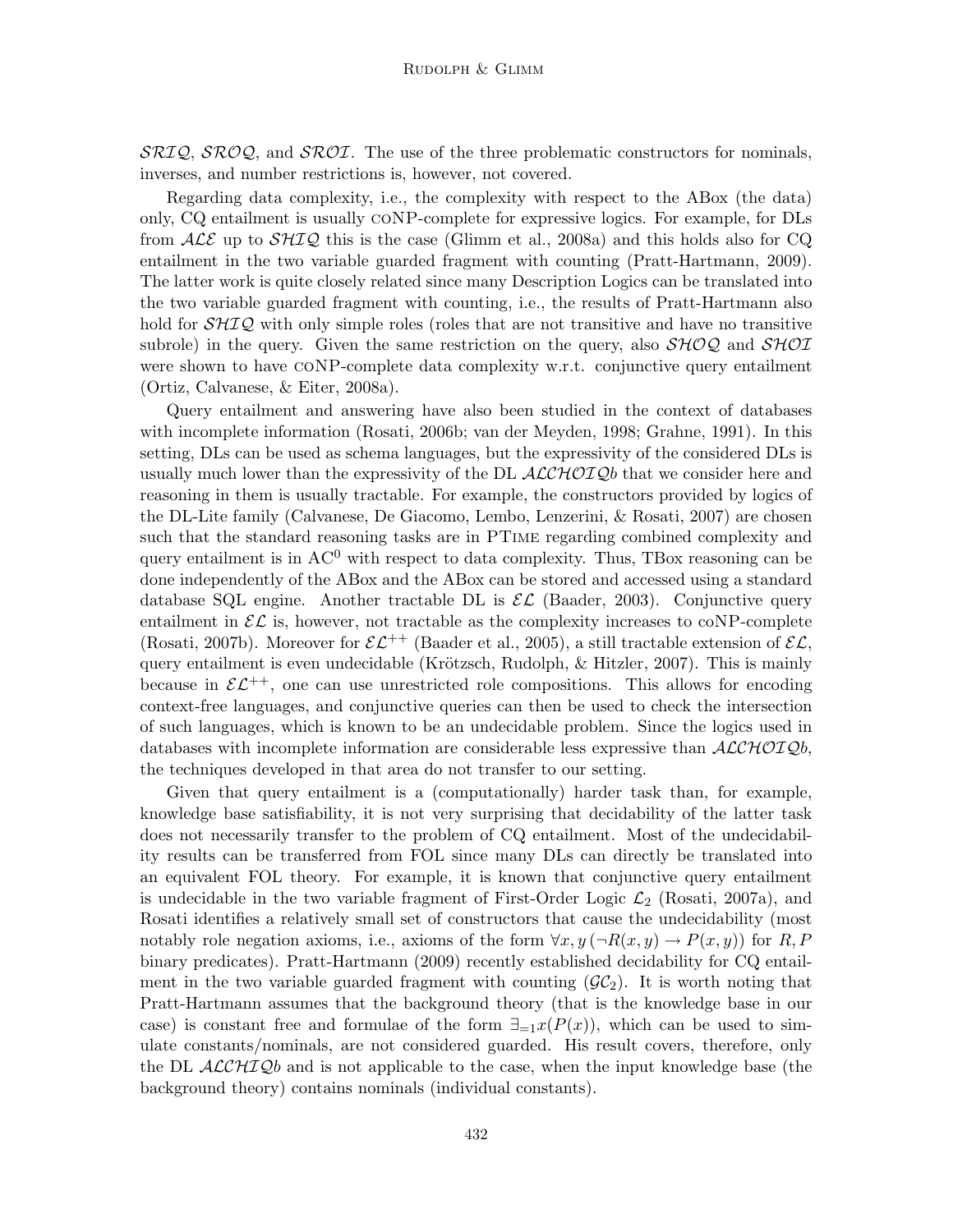Most of the implemented DL reasoners, e.g.,  $KAON2<sup>1</sup>$  Pellet, and  $RacerPro<sup>2</sup>$  provide an interface for conjunctive query answering, although KAON2 and RacerPro consider only named individuals in the ABox for the assignments of variables. Under that restriction queries do no longer have the standard FOL semantics and decidability is obviously not an issue since conjunctive query answering with this restriction can be reduced to standard instance retrieval by replacing the variables with individual names from the ABox and then testing entailment of each conjunct separately. Pellet goes beyond that and also provides an interface for conjunctive queries with FOL semantics under the restriction that the queries have a kind of tree shape. Under this restriction decidability is known since CQs can then be expressed as normal concepts (possibly by adding role conjunctions).

#### 1.2 Contributions and Overview

Given all these results, which show a great interest in the problem of conjunctive query entailment over expressive DLs, it is very interesting that for the DLs  $\mathcal{SHIF}, \mathcal{SHOIN},$  and  $\mathcal{SROIQ}$  that underpin the widely adopted standards OWL Lite, OWL 1 DL, and OWL 2 DL, respectively, decidability of conjunctive query entailment has only been established for OWL Lite. The main obstacle in devising a decision procedure is the combination of inverse roles  $(\mathcal{I})$ , nominals  $(\mathcal{O})$ , and number restrictions/counting quantifiers ( $\mathcal F$  stands for functionality,  $\mathcal N$  for unqualified number restrictions, and  $\mathcal Q$  for qualified number restrictions). The complications arising from the combination of these constructors caused also a major hurdle in the development of implementable algorithms for knowledge base satisfiability in  $\mathcal{SHOIN}$  and extensions thereof, but Horrocks and Sattler (2005) devised a tableau-based decision procedure that has since been extended to  $\mathcal{SROIQ}$ . Meanwhile also alternative approaches such as resolution (Kazakov & Motik, 2008), and hypertableau-based procedures (Motik et al., 2009) are available and implemented.

The key obstacle in establishing a decision procedure is the existence of potentially infinitely many new nominals, i.e., elements that are uniquely identifiable in any model of a KB. For an example, consider the KB  $\mathcal K$  given in Fig. 1. A concept of the form  $\{o\}$ has to be interpreted as a singleton set, containing only the interpretation of the constant o. For simplicity, we assume for now that a constant is always interpreted as itself, e.g., the interpretation of o is o. An axiom of the form  $\{o_1\} \subseteq \exists f.\exists s.\exists f^-.\{o_2\}$  can then be understood as follows: For the constant  $o_1$ , there must be two elements, say  $d_1$  and  $d_2$ , such that  $f(o_1, d_1)$ ,  $s(d_1, d_2)$ , and  $f(o_2, d_2)$  holds. Note that  $o_2$  occurs as the first element in  $f(o_2, d_2)$  since an inverse role  $(f^-)$  is used. Thus, an interpretation for the KB must contain the three elements  $o_1$ ,  $o_2$ , and  $o_3$ , which must be interconnected in the following way: paths of the shape  $\stackrel{f}{\rightarrow} \cdot \stackrel{s}{\leftarrow} \cdot \stackrel{f}{\leftarrow}$  have to lead from  $o_1$  to  $o_2$  as well as from  $o_2$  to  $o_3$  and from  $o_3$  to  $o_1$ . Moreover, the role f is defined to be functional, meaning that every element can have at most one  $f$ -successor. This also applies to all individuals  $o_i$ , which forces the existence of an s-cycle. Observe that a cyclic Boolean query such as  $\{s(x, y), s(y, z), s(z, x)\}\$  that checks for the existence of such a cycle cannot be answered by applying standard techniques such as replacing variables with individual names  $(o_i)$  or rewriting the query into an equivalent

<sup>1.</sup> http://kaon2.semanticweb.org

<sup>2.</sup> http://www.racer-systems.com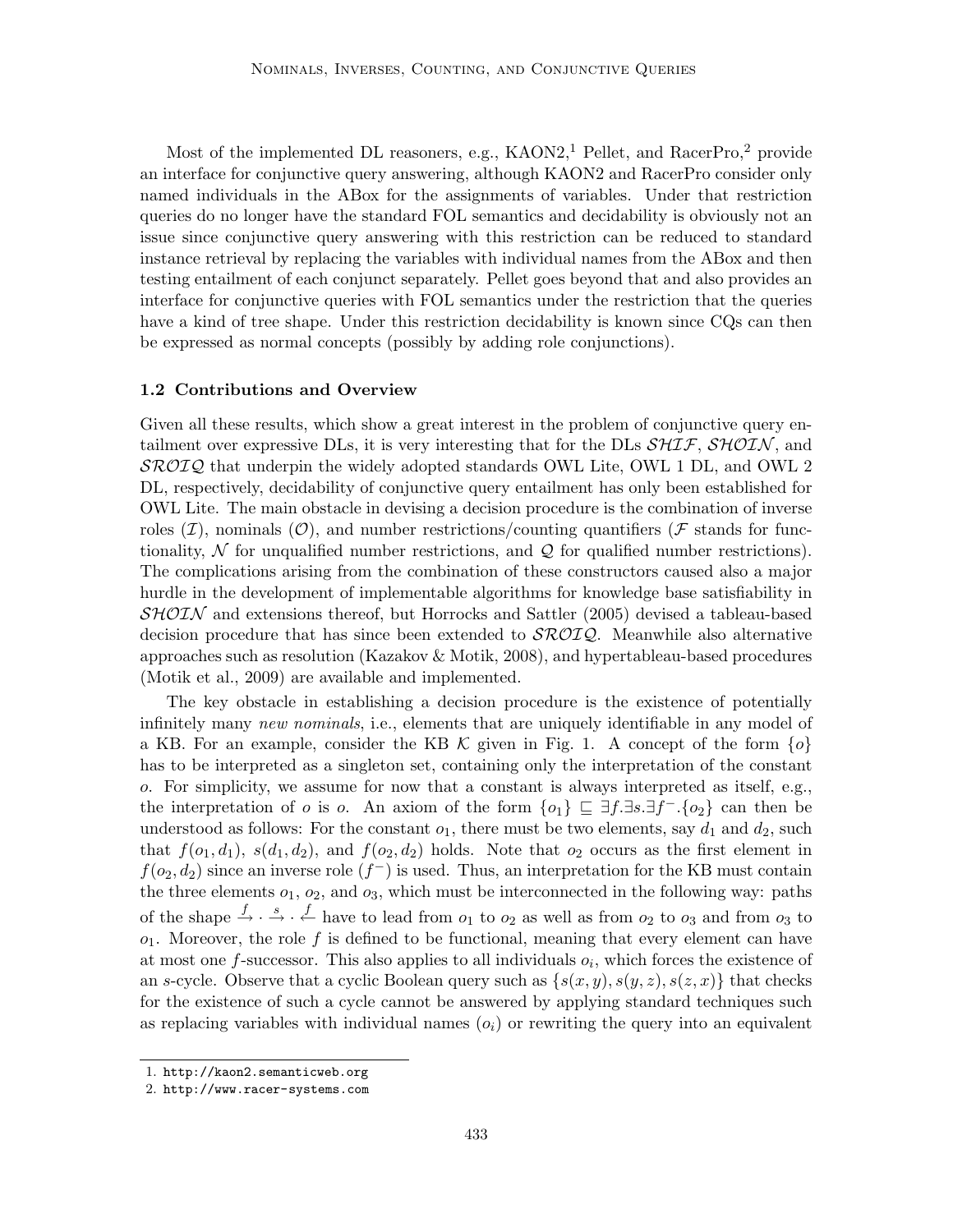

Figure 1: Example knowledge base  $\mathcal K$  and a representation for a model, where the three elements in the s-cycle are so-called new nominals.

tree-shaped query. The elements in the cycle behave as if they were nominals, but we do not have names for them.

We tackle the problem of conjunctive query entailment in a very expressive DL that contains all the three problematic constructors simultaneously and prove decidability of (unions of) conjunctive queries. The most challenging part is to establish finite representability of countermodels in case the query given as input is not entailed by the knowledge base. Our results also hold for  $\mathcal{SHOLQ}$  knowledge bases, i.e., with some roles declared as transitive, provided that the queries contain only simple roles (roles that are neither transitive nor have a transitive subrole). This is essentially the same restriction that is placed on roles that can occur in number restrictions since otherwise the standard reasoning tasks become undecidable. Under this restriction, we can use standard techniques for eliminating transitivity (Kazakov & Motik, 2008). Hence, we also show decidability of conjunctive query entailment in OWL DL, for queries with only simple roles.

We believe that our work is also valuable for understanding, in general, the structure of models in DLs that contain nominals, inverse roles, and number restrictions. Furthermore, we devise non-trivial extensions of standard techniques such as unraveling, which we believe will prove useful when working with such expressive DLs.

The paper is organized as follows: in Section 2, we give a bird's-eye view of the techniques and ideas used to establish decidability. In Section 3, we give the necessary definitions and introduce standard notations. In Sections 4, 5, and 6 we present the main results that we then use in Section 7 to show how models that do not satisfy the query can be finitely represented before we conclude in Section 8.

# 2. The Big Picture

Before going into the technical details, we will describe our overall line of argumentation establishing decidability of conjunctive query entailment in  $\mathcal{ALCHOLQ}b$ .

## 2.1 Decidability via Finitely Representable Countermodels

Let K be an ALCHOIQb knowledge base and let q be the conjunctive query in question, i.e., we aim to determine whether

$$
\mathcal{K} \models q.
$$

Clearly, as  $ALCHOTQb$  is a fragment of first-order predicate logic with equality, K can be translated into a FOL sentence  $FOL(\mathcal{K})$ . Likewise we find a FOL sentence  $FOL(q)$  for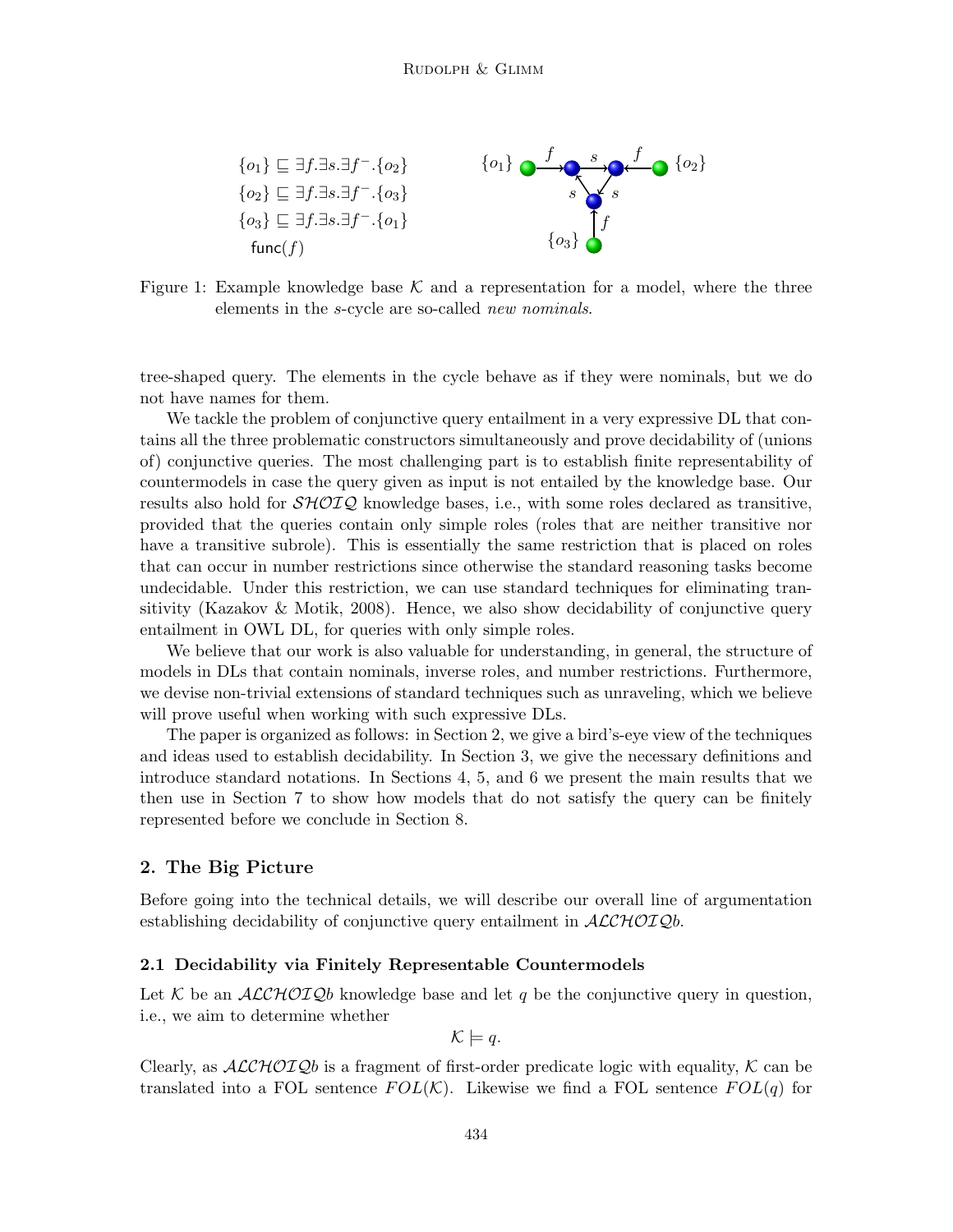q being just an existentially quantified formula. Hence, checking the above entailment is equivalent to determining whether the first-order theory  $FOL(\mathcal{K})$  entails  $FOL(q)$ . As a result of the completeness theorem for FOL (Gödel, 1929), the consequences of a finite FOL theory are recursively enumerable, which provides us with a procedure that terminates if  $\mathcal{K} \models q$ . Hence, we can establish decidability by providing another algorithm that terminates iff the entailment above does not hold  $-$  i.e., if there is a so-called *countermodel* being a model  $\mathcal I$  of  $\mathcal K$  for which  $\mathcal I \not\models q$ .

We will provide such an algorithm by showing that, whenever such a countermodel  $\mathcal I$ exists at all, there is also a countermodel  $\overline{\mathcal{I}}$  that is finitely representable. More precisely,  $\overline{\mathcal{I}}$  can be encoded into a word  $Rep(\mathcal{I})$  of finite length over a finite alphabet, whereby the encoding Rep has the property that for every such finite word it can be effectively checked whether it represents a countermodel for a given knowledge base and query.

As a consequence thereof, we can create the desired algorithm that enumerates all words, checks each for being a countermodel, and terminates as soon as it has found one.

#### 2.2 Finite Representability by Bounding Nominals and Blocking

We now outline how we are going to show that there is always a finitely representable countermodel, if there is one at all. We do this by taking an arbitrary countermodel and cautiously transforming it into a countermodel that is finitely representable. Cautiously means that we have to make sure that the transformation does preserve the two properties of 1) being a model of the underlying knowledge base  $K$  and 2) not entailing the considered query q.

The result of the overall transformation is going to be a *regular model*, i.e., a structure where substructures are being in a certain sense periodically repeated. It is common practice in DL theory to construct this kind of models from arbitrary ones by blocking techniques, whereby certain element configurations occurring twice in the original model are detected and the new model is generated by infinitely stringing together the same finite substructure that is delimited by those two configurations.

In the case we consider, this technique cannot be applied directly to the original countermodel. This is due to an intricate interplay of nominals, inverse roles and cardinality constraints by which an arbitrary – even an infinite – number of domain elements can be forced to "behave" like nominals; this is why those elements are usually referred to as new nominals in a DL setting. In FOL, nominals are often called kings and the new nominals are called the court. In our case, the presence of infinitely many new nominals in the model may prevent the existence of repeated configurations needed for blocking.

We overcome this difficulty by first applying a transformation by means of which the original countermodel is converted into a countermodel with only finitely many new nominals. This guarantees that the subsequent blocking-based transformation is applicable and will yield the desired regular (and thus finitely representable) model.

### 2.3 Bounding Nominals by Transformations of Forest Quasi-Models

For our argumentation, we introduce the notion of *forest quasi-models*. These are structures not satisfying the originally considered knowledge base but a weakened form of it. In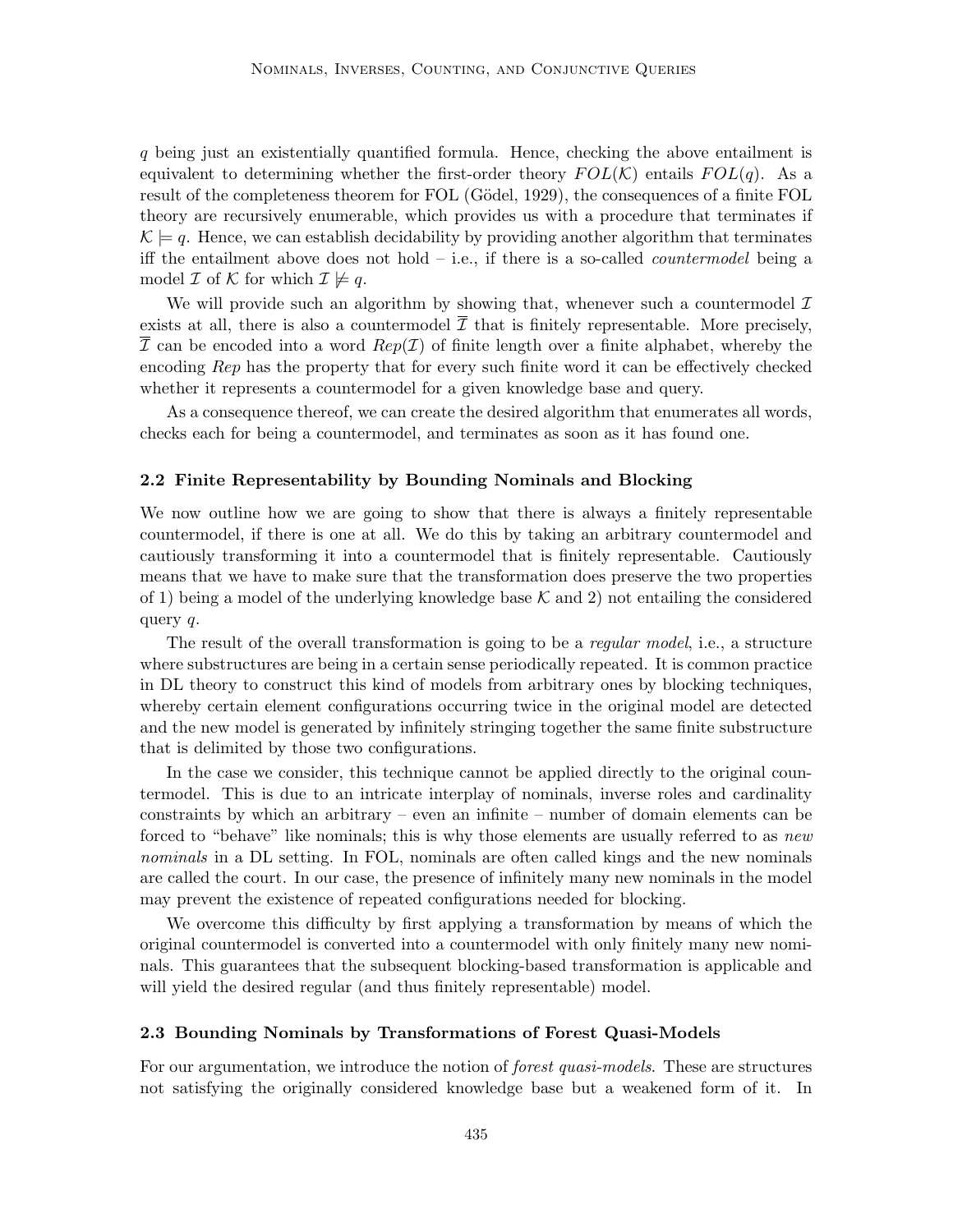return to this concession, they exhibit a proper forest structure that is easier to handle and manipulate.

We employ two techniques to turn "proper" models into forest quasi-models and vice versa: a model can be unraveled yielding a forest quasi-model. A forest quasi-model can be collapsed to obtain a "proper" model. Both techniques preserve certain structural properties.

Our strategy to construct a countermodel with finitely many nominals consists of the following three steps:

- Take an arbitrary countermodel and unravel it.
- Transform the obtained forest quasi-model by substituting critical parts by wellbehaved ones,
- Collapse the obtained structure into a (proper) model.

The mentioned "critical parts" are those giving rise to new nominals. They have to be – at least largely – avoided (we do not care about a finite set of those critical parts remaining).

The central question is: where do these mysterious well-behaved substitutes come from? Fortunately, the plethora of critical parts brings about its own remedy. We can use infinite sets of critical parts to construct well-behaved ones in an infinite approximation process (this is why infinity is your friend). We thereby obtain parts which have not been present in our structure before, but are well compatible with it and can hence be used for its reorganization.

After having informally introduced our main line of argumentation, we now move on to the technical details.

# 3. Preliminaries

We first define the syntax and semantics of roles, and then go on to  $\mathcal{SHOLQ}b$ -concepts, individuals, and knowledge bases. We do not actually use the full expressivity of  $\mathcal{SHOLQb}$ , but it is a convenient umbrella for all DLs we are working with and we can define less expressive DLs of interest as restrictions of  $\mathcal{SHOLQ}b$ .

**Definition 1** (Syntax of  $\mathcal{SHOLQb}$ ). Let  $N_C$ ,  $N_R$ , and  $N_I$  be countable, infinite, and pairwise disjoint sets of concept names, role names, and individual names, respectively. We call  $S = (N_C, N_R, N_I)$  a signature. The set rol(S) of SHOIQb-roles over S (or roles for short) is  $N_R \cup \{r^- | r \in N_R\}$ , where roles of the form  $r^-$  are called *inverse roles*. A role inclusion axiom is of the form  $r \subseteq s$  with r, s roles. A transitivity axiom is of the form trans(r) for r a role. A role hierarchy  $\mathcal H$  is a finite set of role inclusion and transitivity axioms.

For a role hierarchy H, we define the function inv over roles as  $\text{inv}(r) := r^{-1}$  if  $r \in N_R$  and  $\textsf{inv}(r) := s \text{ if } r = s^- \text{ for a role name } s \in N_R.$  Further, we define  $\sqsubseteq_{\mathcal{H}}$  as the smallest transitive reflexive relation on roles such that  $r \subseteq s \in \mathcal{H}$  implies  $r \subseteq_H s$  and  $inv(r) \subseteq_H inv(s)$ . We write  $r \equiv_H s$  if  $r \sqsubseteq_H s$  and  $s \sqsubseteq_H r$ . A role r is transitive w.r.t. H (notation  $r^+ \sqsubseteq_H r$ ) if a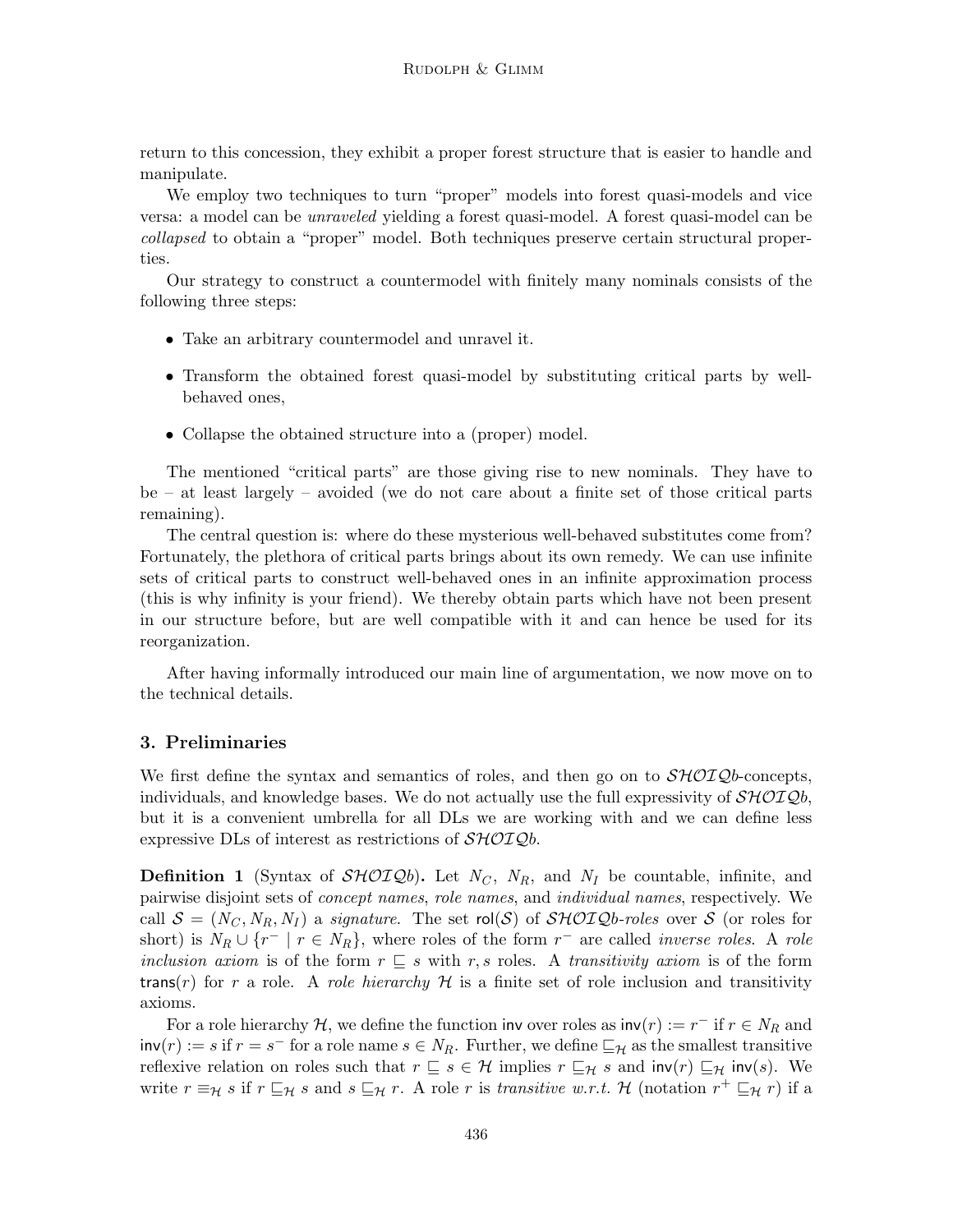role s exists such that  $r \sqsubseteq_{\mathcal{H}} s$ ,  $s \sqsubseteq_{\mathcal{H}} r$ , and trans( $s$ )  $\in \mathcal{H}$  or trans(inv(s))  $\in \mathcal{H}$ . A role s is called *simple w.r.t.* H if there is no role r such that r is transitive w.r.t. H and  $r \sqsubseteq_{\mathcal{H}} s$ .

For  $r \in \text{rol}(\mathcal{S})$  a simple role, a *Boolean role expressions U* is defined as follows:

$$
U ::= r | \neg U | U \sqcap U | U \sqcup U.
$$

We use  $\vdash$  to denote standard Boolean entailment between a set of roles  $\mathcal{R} \subseteq \text{rol}(\mathcal{S})$  and role expressions. Let  $r \in \text{rol}(\mathcal{S})$ , and U a Boolean role expression over R. We inductively define:

- $\mathcal{R} \vdash r$  if  $r \in \mathcal{R}$ , and  $\mathcal{R} \not\vdash r$  otherwise,
- $\mathcal{R} \vdash \neg U$  if  $\mathcal{R} \not\vdash U$ , and  $\mathcal{R} \not\vdash \neg U$  otherwise,
- $\mathcal{R} \vdash U \sqcap V$  if  $\mathcal{R} \vdash U$  and  $\mathcal{R} \vdash V$ , and  $\mathcal{R} \not\vdash U \sqcap V$  otherwise,
- $\mathcal{R} \vdash U \sqcup V$  if  $\mathcal{R} \vdash U$  or  $\mathcal{R} \vdash V$ , and  $\mathcal{R} \not\vdash U \sqcup V$  otherwise.

A Boolean role expression U is safe if  $\emptyset \not\vdash U$ .

Given a signature  $S = (N_C, N_R, N_I)$ , the set of  $\mathcal{SHOLQ}$ b-concepts (or concepts for short) over  $S$  is the smallest set built inductively over symbols from  $S$  using the following grammar, where  $o \in N_I, A \in N_C, n \in \mathbb{N}_0$ , s is a simple role, and U is a role or a safe Boolean role expression:

$$
C ::= \top | \bot | \{o\} | A | \neg C | C_1 \sqcap C_2 | C_1 \sqcup C_2 |
$$
  
\n
$$
\forall U.C | \exists U.C | \leq n s.C | \geq n s.C.
$$

Alternatively, safeness can be characterized as follows: a Boolean role expression U is safe if, after transforming it into disjunctive normal form, each disjunct contains at least one non-negated role. Intuitively, this implies that a safe role expression can never relate individuals that are not in a direct role relation with each other.

**Definition 2** (Semantics of  $\mathcal{SHOIQ}$ b-concepts). An *interpretation*  $\mathcal{I} = (\Delta^{\mathcal{I}}, \cdot^{\mathcal{I}})$  consists of a non-empty set  $\Delta^{\mathcal{I}}$ , the *domain* of  $\mathcal{I}$ , and a function  $\cdot^{\mathcal{I}}$ , which maps every concept name  $A \in N_C$  to a subset  $A^{\mathcal{I}} \subseteq \Delta^{\mathcal{I}}$ , every role name  $r \in N_R$  to a binary relation  $r^{\mathcal{I}} \subseteq \Delta^{\mathcal{I}} \times \Delta^{\mathcal{I}}$ , and every individual name  $a \in N_I$  to an element  $a^{\mathcal{I}} \in \Delta^{\mathcal{I}}$ . For each role name  $r \in N_R$ , the interpretation of its inverse role  $(r^{-})^{\mathcal{I}}$  consists of all pairs  $\langle \delta, \delta' \rangle \in \Delta^{\mathcal{I}} \times \Delta^{\mathcal{I}}$  for which  $\langle \delta', \delta \rangle \in r^{\mathcal{I}}$ .

The semantics of  $\mathcal{SHOLQ}b$ -concepts over a signature S is defined as follows:

$$
(\neg r)^{\mathcal{I}} = \Delta^{\mathcal{I}} \times \Delta^{\mathcal{I}} \setminus r^{\mathcal{I}} \qquad (r_1 \sqcap r_2)^{\mathcal{I}} = r_1^{\mathcal{I}} \cap r_2^{\mathcal{I}} \qquad (r_1 \sqcup r_2)^{\mathcal{I}} = r_1^{\mathcal{I}} \cup r_2^{\mathcal{I}}
$$
  
\n
$$
\top^{\mathcal{I}} = \Delta^{\mathcal{I}} \qquad \qquad \bot^{\mathcal{I}} = \emptyset \qquad (a)^{\mathcal{I}} = \{o^{\mathcal{I}}\}
$$
  
\n
$$
(\neg C)^{\mathcal{I}} = \Delta^{\mathcal{I}} \setminus C^{\mathcal{I}} \qquad (C \sqcap D)^{\mathcal{I}} = C^{\mathcal{I}} \cap D^{\mathcal{I}} \qquad (C \sqcup D)^{\mathcal{I}} = C^{\mathcal{I}} \cup D^{\mathcal{I}}
$$
  
\n
$$
(\forall U.C)^{\mathcal{I}} = \{\delta \in \Delta^{\mathcal{I}} \mid \text{if } \langle \delta, \delta' \rangle \in U^{\mathcal{I}}, \text{ then } \delta' \in C^{\mathcal{I}}\}
$$
  
\n
$$
(\exists U.C)^{\mathcal{I}} = \{\delta \in \Delta^{\mathcal{I}} \mid \text{there is a } \langle \delta, \delta' \rangle \in U^{\mathcal{I}} \text{ with } \delta' \in C^{\mathcal{I}}\}
$$
  
\n
$$
(\leq n s.C)^{\mathcal{I}} = \{\delta \in \Delta^{\mathcal{I}} \mid \sharp(s^{\mathcal{I}}(\delta, C)) \leq n\}
$$
  
\n
$$
(\geq n s.C)^{\mathcal{I}} = \{\delta \in \Delta^{\mathcal{I}} \mid \sharp(s^{\mathcal{I}}(\delta, C)) \geq n\}
$$

where  $\sharp(M)$  denotes the cardinality of the set M and  $s^{\mathcal{I}}(\delta, C)$  is defined as

$$
\{\delta' \in \Delta^{\mathcal{I}} \mid \langle \delta, \delta' \rangle \in s^{\mathcal{I}} \text{ and } \delta' \in C^{\mathcal{I}}\}.
$$

A concept C is in negation normal form  $(NNF)$  if negation occurs only in front of concept names and we use  $\text{nnf}(C)$  to denote the negation normal form of a concept C.  $\Delta$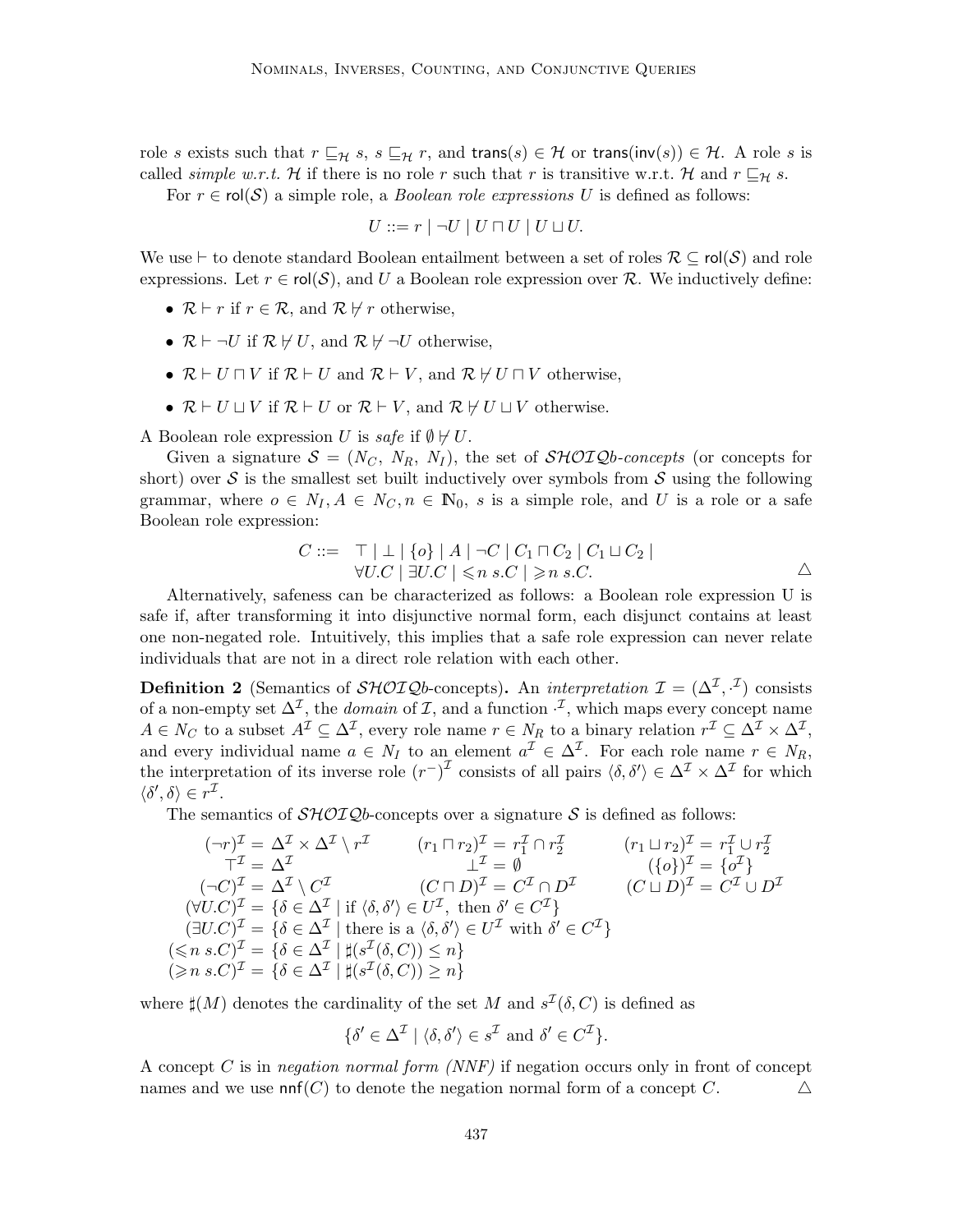Any concept can be transformed in linear time into an equivalent one in NNF by pushing negation inwards, making use of de Morgan's laws and the duality between existential and universal restrictions, and between at-most and at-least number restrictions of the form  $\leqslant n r.C$  and  $\geqslant n r.C$  respectively (Horrocks, Sattler, & Tobies, 2000).

**Definition 3** (Syntax and Semantics of Axioms and Knowledge Bases). A functionality restriction is an expression func $(f)$  for f a role. For C, D concepts, a general concept inclusion (GCI) is an expression  $C \subseteq D$ . We introduce  $C \equiv D$  as an abbreviation for  $C \sqsubseteq D$  and  $D \sqsubseteq C$ . A finite set of GCIs and functionality restrictions is called a TBox. An  $(ABox)$  assertion is an expression of the form  $C(a)$ ,  $r(a, b)$ ,  $\neg r(a, b)$ ,  $a \doteq b$ , or  $a \neq b$ , where C is a concept, r is a role, and  $a, b \in N_I$  are individual names. An ABox is a finite set of assertions. A knowledge base K is a triple  $(\mathcal{T}, \mathcal{H}, \mathcal{A})$  with T a TBox, H a role hierarchy, and A an ABox.

We use  $con(\mathcal{K})$ , rol $(\mathcal{K})$ , and nom $(\mathcal{K})$  to denote, respectively, the set of concept names, roles (including inverses), and individual names occurring in  $K$ . The *closure*  $cl(K)$  of  $K$ is the smallest set containing  $nnf(\neg C \sqcup D)$  if  $C \sqsubseteq D \in \mathcal{T}$ ; D if D is a sub-concept of C and  $C \in \mathsf{cl}(\mathcal{K})$ ; and  $\mathsf{nnf}(\neg C)$  if  $C \in \mathsf{cl}(\mathcal{K})$ . A role f is functional in K if K contains the functionality axiom func $(f)$  and it is *inverse functional in* K if K contains the functionality axiom func(inv( $f$ )).

Let  $\mathcal{I} = (\Delta^{\mathcal{I}}, \cdot^{\mathcal{I}})$  be an interpretation. Then  $\mathcal{I}$  satisfies a role inclusion axiom  $r \subseteq s$  if  $r^{\mathcal{I}}\subseteq s^{\mathcal{I}},\mathcal{I}$  satisfies a transitivity axiom trans(*r*) if  $r^{\mathcal{I}}$  is a transitive binary relation, and a role hierarchy  $\mathcal H$  if it satisfies all role inclusion and transitivity axioms in  $\mathcal H$ . The interpretation *I* satisfies a functionality restriction func(f) if, for each  $\delta \in \Delta^{\mathcal{I}}$ ,  $\sharp({\delta' | \langle \delta, \delta' \rangle \in f^{\mathcal{I}}}) \leq 1$ ; *I* satisfies a GCI  $C \sqsubseteq D$  if  $C^{\mathcal{I}} \subseteq D^{\mathcal{I}}$ ; and  $\mathcal I$  satisfies a TBox  $\mathcal T$  if it satisfies each functionality restriction and each GCI in T. The interpretation I satisfies an assertion  $C(a)$  if  $a^{\mathcal{I}} \in C^{\mathcal{I}},$ r(a, b) if  $\langle a^{\mathcal{I}}, b^{\mathcal{I}} \rangle \in r^{\mathcal{I}}, \neg r(a, b)$  if  $\langle a^{\mathcal{I}}, b^{\mathcal{I}} \rangle \notin r^{\mathcal{I}}, a \doteq b$  if  $a^{\mathcal{I}} = b^{\mathcal{I}},$  and  $a \neq b$  if  $a^{\mathcal{I}} \neq b^{\mathcal{I}}$ ;  $\mathcal{I}$ satisfies an ABox if it satisfies each assertion in A. We say that I satisfies K if I satisfies T, H, and A. In this case, we say that I is a model of K and write  $\mathcal{I} \models \mathcal{K}$ . We say that K is consistent if K has a model.  $\triangle$ 

If the knowledge base K is clear from the context, we simply say that a role f is (inverse) functional instead of saying f is (inverse) functional in  $K$ .

The names of DLs indicate which constructors are supported. The basic DL  $\mathcal{ALC}$ supports Boolean concept constructors and GCIs, but no role hierarchies, functionality restrictions et cetera. If transitivity axioms are added, we use S instead of  $\mathcal{ALC}$ . Inverse roles are indicated by the letter  $\mathcal{I}$ , role inclusion axioms by  $\mathcal{H}$ , nominals, i.e., concepts of the form  $\{o\}$  for  $o \in N_I$ , by  $\mathcal{O}$ , functionality restrictions by  $\mathcal{F}$ , qualified number restrictions, i.e., concepts of the form  $\leq n s.C$  and  $\geq n s.C$ , by Q, and safe Boolean role expressions by b. If number restrictions are limited to concepts of the form  $\leq n s.\top$  and  $\geq n s.\top$ , we use the letter  $N$ .

We mostly refer to a few particular DLs in this paper: the DL  $\mathcal{SHOLQ}$  is obtained from  $SHOIQb$  by disallowing Boolean role expressions. The DLs  $SHIQ$ ,  $SHOQ$ , and  $SHOI$ are obtained from  $\mathcal{SHOLQ}$  by disallowing nominals, inverse roles, and number restrictions (incl. functionality restrictions), respectively. Finally, the DL  $\mathcal{ALCOTF}b$  is obtained from SHOIQb by disallowing transitivity axioms (we use  $\mathcal{ALC}$  instead of S in the name of the DL to indicate this), role inclusion axioms, and concepts of the form  $\leq n s.C$  and  $\geq n s.C$ .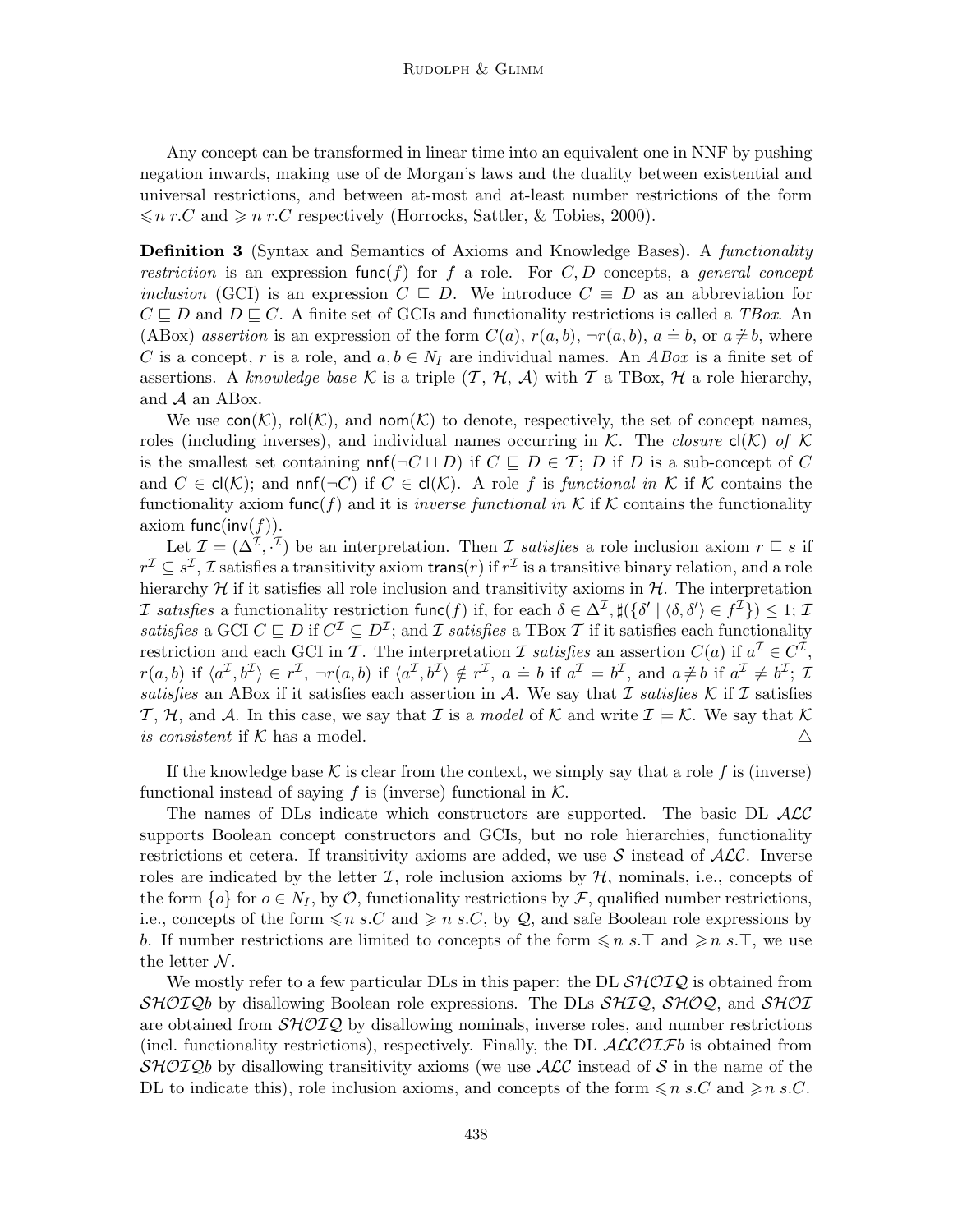#### 3.1 Conjunctive Queries and Unions of Conjunctive Queries

We now introduce Boolean conjunctive queries since they are the basic form of queries we are concerned with. We later also define non-Boolean queries and show how they can be reduced to Boolean queries. Finally, unions of conjunctive queries are just a disjunction of conjunctive queries.

**Definition 4** (Syntax and Semantics of Conjunctive Queries). Let  $S = (N_C, N_R, N_I)$  be a signature and  $N_V$  a countably infinite set of variables disjoint from  $N_C$ ,  $N_R$ , and  $N_I$ . A term t is an element from  $N_V \cup N_I$ . Let  $A \in N_C$  be a concept name,  $r \in N_R$  a role name, and t, t' terms. An *atom* is an expression  $A(t)$  or  $r(t, t')$  and we refer to these two types of atoms as *concept atoms* and *role atoms* respectively. A *Boolean conjunctive query* q is a non-empty set of atoms. We use  $var(q)$  to denote the set of (existentially quantified) variables occurring in q and term(q) to denote the set of variables and individual names occurring in q. As usual, we use  $\sharp(q)$  to denote the cardinality of q, which is simply the number of atoms in q, and we use |q| for the size of q, i.e., the number of symbols necessary to write q.

Let  $\mathcal{I} = (\Delta^{\mathcal{I}}, \cdot^{\mathcal{I}})$  be an interpretation. A total function  $\pi$ : term $(q) \to \Delta^{\mathcal{I}}$  is an *evaluation* if  $\pi(a) = a^{\mathcal{I}}$  for each individual name a occurring in q. For  $A(t)$ ,  $r(t, t')$  atoms, we write

- $\mathcal{I} \models^{\pi} A(t)$  if  $\pi(t) \in A^{\mathcal{I}}$ ;
- $\mathcal{I} \models^{\pi} r(t, t')$  if  $(\pi(t), \pi(t')) \in r^{\mathcal{I}}$ .

If, for an evaluation  $\pi$ ,  $\mathcal{I} \models^{\pi} \mathsf{At}$  for all atoms  $\mathsf{At} \in q$ , we write  $\mathcal{I} \models^{\pi} q$ . We say that  $\mathcal{I}$ satisfies q and write  $\mathcal{I} \models q$  if there exists an evaluation  $\pi$  such that  $\mathcal{I} \models^{\pi} q$ . We call such a  $\pi$  a match for q in  $\mathcal{I}$ .

Let K be a knowledge base and q a conjunctive query. If  $\mathcal{I} \models \mathcal{K}$  implies  $\mathcal{I} \models q$ , we say that K entails q and write  $\mathcal{K} \models q$ .

The query entailment problem is defined as follows: given a knowledge base  $K$  and a query q, decide whether  $\mathcal{K} \models q$ .

**Definition 5** (Unions of Conjunctive Queries). A union of Boolean conjunctive queries is a formula  $q_1 \vee \ldots \vee q_n$ , where each disjunct  $q_i$  is a Boolean conjunctive query.

A knowledge base K entails a union of Boolean conjunctive queries  $q_1 \vee \ldots \vee q_n$ , written as  $\mathcal{K} \models q_1 \vee \ldots \vee q_n$ , if, for each interpretation  $\mathcal{I}$  such that  $\mathcal{I} \models \mathcal{K}$ , there is some i such that  $\mathcal{I} \models q_i \text{ and } 1 \leq i \leq n.$ 

We now clarify the connection between query entailment and query answering. For query answering, let the variables of a conjunctive query be typed: each variable can either be existentially quantified (also called *non-distinguished*) or free (also called *distinguished* or answer variables). Let q be a query in n variables (i.e.,  $\sharp(\text{var}(q)) = n$ ), of which  $v_1, \ldots, v_m$  $(m \leq n)$  are answer variables. The answers of K to q are those m-tuples  $(a_1, \ldots, a_m)$  of individual names such that, for all models  $\mathcal I$  of  $\mathcal K, \mathcal I \models^{\pi} q$  for some  $\pi$  that satisfies  $\pi(v_i) = a_i^{\mathcal I}$ for all i with  $1 \leq i \leq m$ . Recall that we use nom $(\mathcal{K})$  to denote the set of individual names occurring in  $K$  (in the form of nominals or ABox individuals). It is not hard to see (cf. Chandra & Merlin, 1977) that the answers of K to q can be computed by testing, for each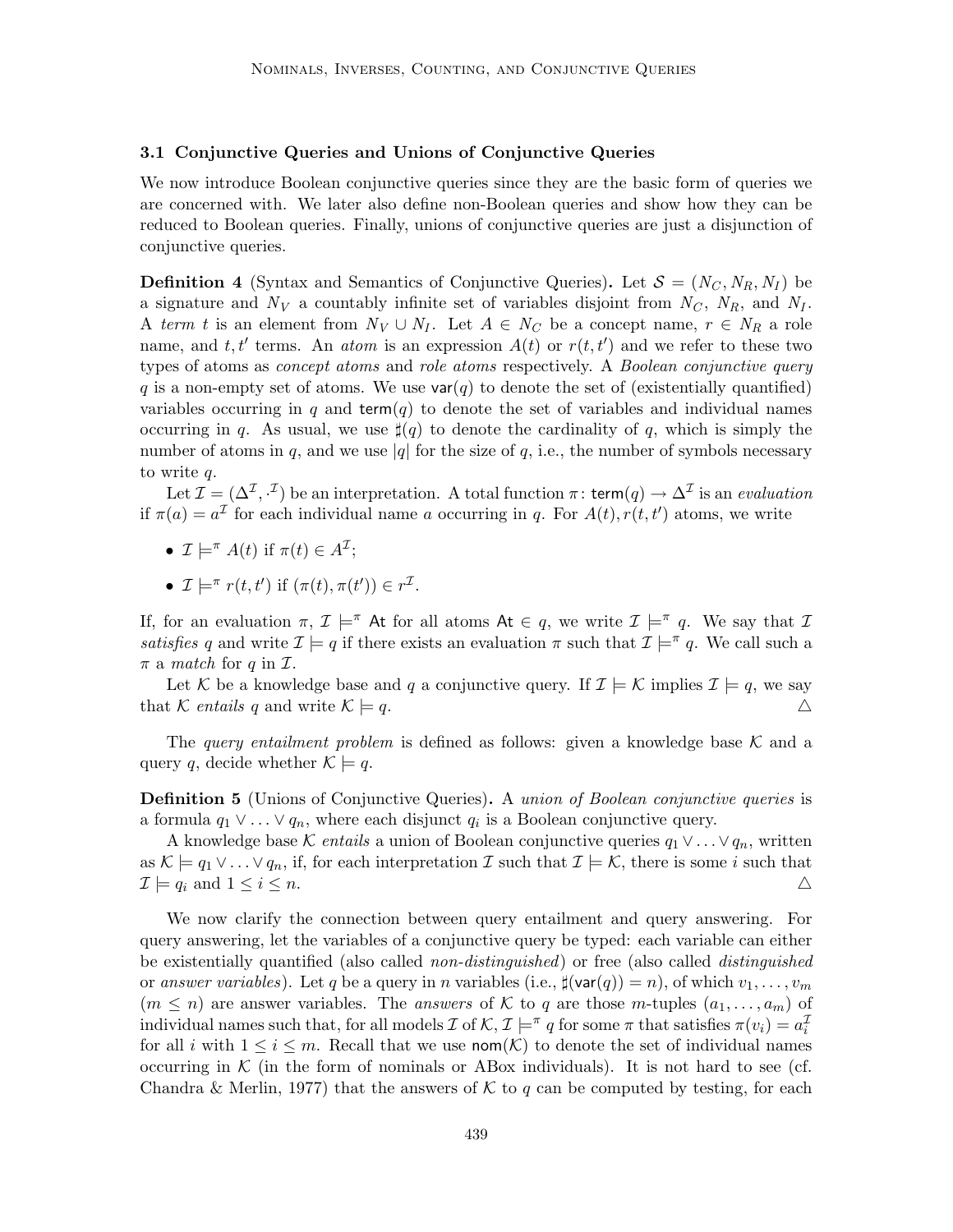$(a_1, \ldots, a_m) \in \text{nom}(\mathcal{K})^m$ , whether the query  $q_{[v_1, \ldots, v_m/a_1, \ldots, a_m]}$  obtained from q by replacing each occurrence of  $v_i$  with  $a_i$  for  $1 \leq i \leq m$  is entailed by K. The set of *certain answers* to q is then the set of all m-tuples  $(a_1, \ldots, a_m)$  for which  $\mathcal{K} \models q_{[v_1, \ldots, v_m/a_1, \ldots, a_m]}$ . Let  $k = \sharp(\text{nom}(\mathcal{K}))$  be the number of individual names occurring in K. Since K is finite, clearly  $k$  is finite. Hence, deciding which tuples belong to the set of answers can be checked with at most  $k^m$  entailment tests.

The algorithm that we present in this paper decides query entailment. The reasons for devising a decision procedure for query entailment instead of query answering are twofold: first, query answering can be reduced to query entailment as shown above; second, in contrast to query answering, query entailment is a decision problem and can be studied in terms of complexity theory.

#### 3.2 Simplifying Assumptions

In the following, we make several assumptions that are without loss of generality, but simplify the presentation of the decision procedure.

#### 3.2.1 FROM SHOIQ AND ALCHOIQb TO SIMPLIFIED ALCOIFb KNOWLEDGE BASES

In the following, we only work with  $\mathcal{ALCOIF}b$  knowledge bases. Nevertheless, our results also hold for  $\mathcal{SHOLQ}$  knowledge bases and queries with only simple roles in the query and for  $ALCHOTQb$  knowledge bases, i.e., when the knowledge base contains safe Boolean role expressions, but no transitivity. The restriction to  $ALCOIFb$  is without loss of generality, as we show now.

Provided the query contains only simple roles, we can use the elimination techniques for transitivity (Kazakov & Motik, 2008) to reduce a  $\mathcal{SHOLQ}$  knowledge base to an  $\mathcal{ALCHOLQ}$ knowledge base with extended signature. We can further eliminate qualified number restrictions and role inclusion axioms by transforming an  $\mathcal{ALCHOLQ}b$  knowledge base into an  $ALCOIFb$  knowledge base that is equivalent to the original one up to an extension of the signature (Rudolph, Krötzsch,  $\&$  Hitzler, 2008). We do not repeat a formal proof here, but rather give an informal argument as to how this reduction works.

We assume that the knowledge base is in *negation normal form*, i.e., all GCIs are of the form  $\top \sqsubseteq C$  with C a concept in NNF. Now, consider a concept expression of the form  $\geqslant n$  r.C with r a role and C a concept. This means that there are at least n distinct rneighbors satisfying  $C$ . However, this situation can be enforced by introducing  $n$  new roles  $r_1, \ldots, r_n$  each of which is deemed to have r as a superrole  $(r_i \sqsubseteq r)$  and which are pairwise disjoint  $(\top \sqsubseteq \forall (r_i \sqcap r_j) \bot)$ . Under those "side conditions", the above concept expression can be replaced by  $\exists r_1.C \sqcap \ldots \sqcap \exists r_n.C.$ 

A somewhat dual argumentation is possible for concept expressions of the form  $\leq n r.C$ restricting the number of r-neighbors satisfying  $C$  to at most n. Again we extend the signature by introducing new roles  $r_1, \ldots, r_n$ , but this time, we let them "cover" all outgoing r-links in the following sense: whenever an r-link leads to some domain element  $\delta$  which satisfies C, then one of the roles  $r_1, \ldots, r_n$  also leads there. Indeed, safe Boolean role expressions allow for expressing this correspondence via the concept description  $\forall (r \sqcap \neg r_1 \sqcap$  $\ldots \sqcap \neg r_n$ .  $\neg C$ . It is now easy to see, that this concept expression can replace the above if we additionally demand all roles  $r_1, \ldots, r_n$  to be functional.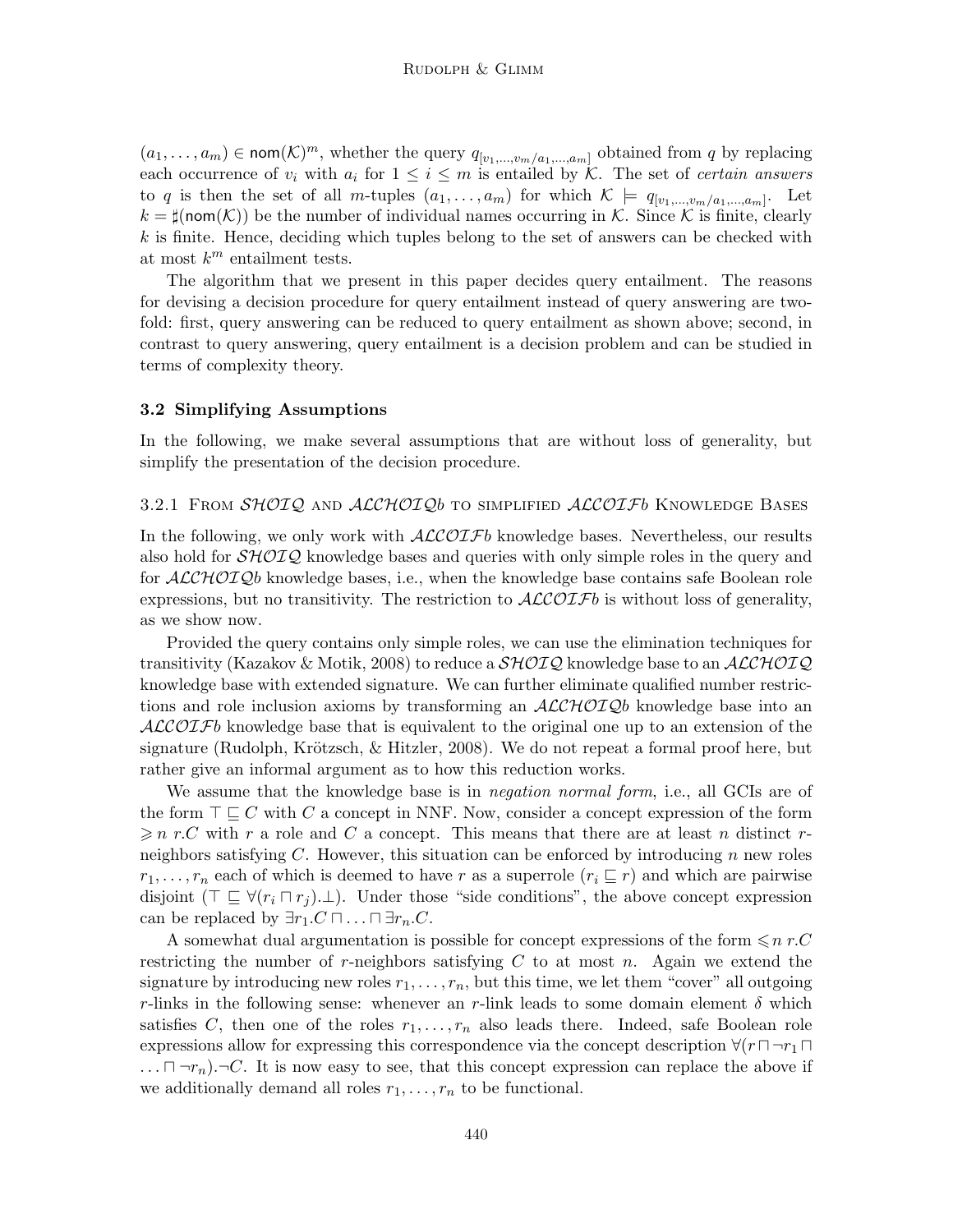

Figure 2: Knowledge base for our running example and a representation of a model for the knowledge base.

Finally consider a role hierarchy statement  $r \subseteq s$ , stating that whenever two domain elements  $\delta_1$  and  $\delta_2$  are connected by role r, they are also interconnected via s. Clearly, this statement can be reformulated as: there are no two domain elements connected by r and by  $\neg s$ . This, in turn, can be equivalently rephrased by saying that no domain element has an  $r \sqcap \neg s$ -neighbor or, expressed as GCI,  $\top \sqsubseteq \forall (r \sqcap \neg s)$ .⊥.

These transformations can be applied to an  $\mathcal{ALCHOLQ}b$  knowledge base, whereby all cardinality constraints and role inclusion axioms are eliminated. This leaves us with an equivalent  $\mathcal{ALCOIF}b$  knowledge base up to an extension of the signature.

Figure 2 displays an  $ALCOIFb$  knowledge base and an according model, which we will refer to as a running example throughout the paper.

Furthermore, we assume that the ABox is internalized (e.g.,  $C(a)$  is replaced by the equivalent GCI  $\{a\} \subseteq C, r(a, b)$  by  $\{a\} \subseteq \exists r.\{b\}$ , etc.). Thus, we effectively decide query entailment with respect to a TBox only since knowledge bases in this setting have an empty ABox.

For T an  $ALCOTFb$  TBox, it is always possible to transform T into an equivalent TBox  $\mathcal{T}'$  up to signature extension such that all GCIs in  $\mathcal{T}'$  have one of the following simplified forms:

$$
\bigcap A_i \sqsubseteq \bigsqcup B_j \ | \ A \equiv \{o\} \ | \ A \sqsubseteq \forall U.B \ | \ A \sqsubseteq \exists U.B \ | \ \mathsf{func}(f), \tag{1}
$$

where  $A_{(i)}$  and  $B_{(j)}$  are concept names, o is an individual name, U is a safe Boolean role expression, and f is a role. If  $i = 0$ , we interpret  $\prod A_i$  as  $\top$  and if  $j = 0$ , we interpret  $\bigsqcup B_j$  as ⊥. An ALCOIFb knowledge base  $\mathcal{K} = (\mathcal{T}, \mathcal{A})$  is simplified if T is simplified and A is empty. Every  $ALCOIFb$  knowledge base, which is not in this form, can be transformed in polynomial time into the desired form by using the standard structural transformation, which iteratively introduces definitions for compound sub-concepts (Kazakov & Motik, 2008). Thus, we assume in the remainder that any knowledge base is rewritten into a simplified  $ALCOTFb$  knowledge base.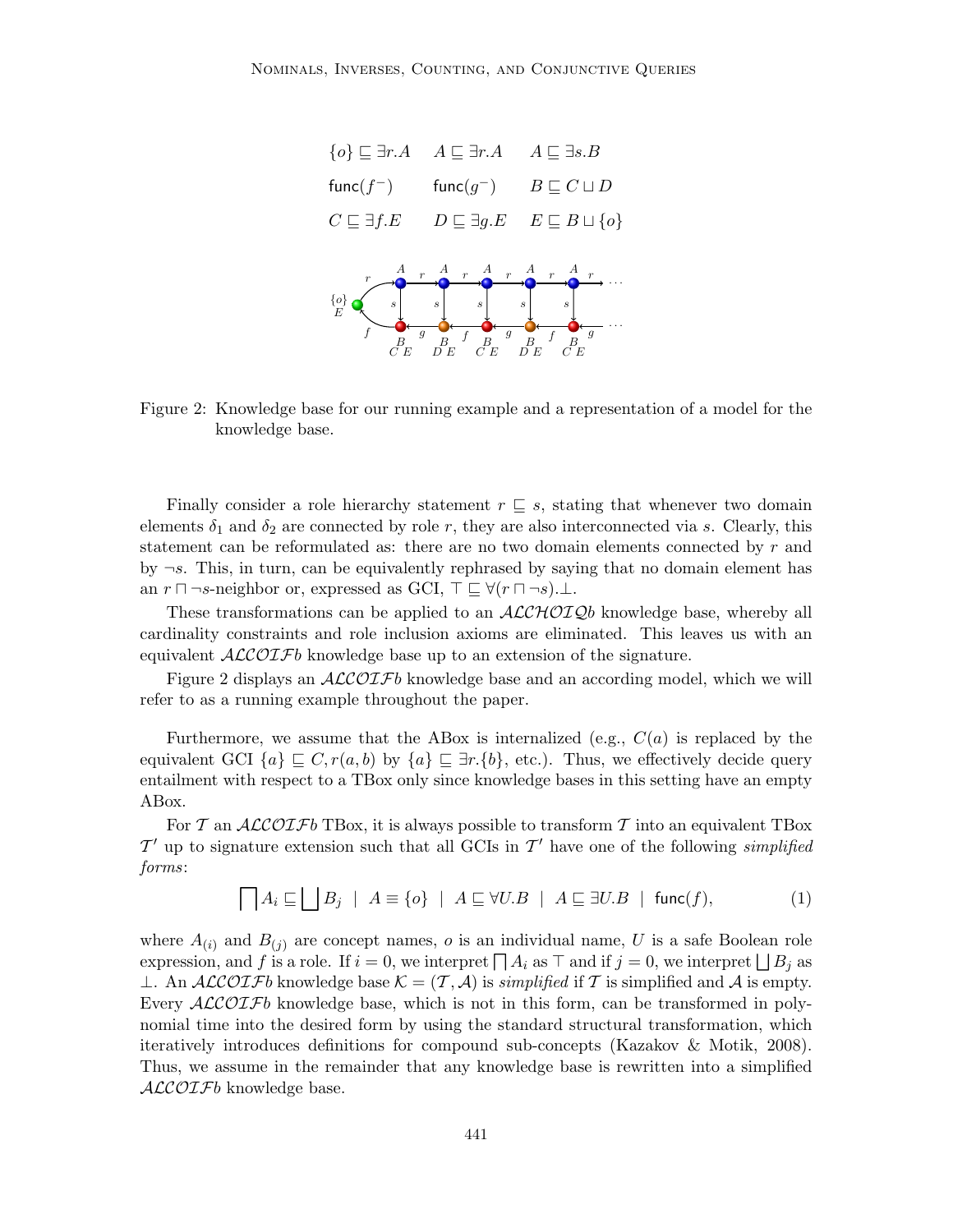#### 3.2.2 Connected and Constant-free Queries

We assume that queries are connected. More precisely, let  $q$  be a conjunctive query. We say that q is connected if, for all  $t, t' \in \text{term}(q)$ , there exists a sequence  $t_1, \ldots, t_n$  such that  $t_1 = t$ ,  $t_n = t'$  and, for all  $1 \leq i < n$ , there exists a role name r such that  $r(t_i, t_{i+1}) \in q$  or  $r(t_{i+1}, t_i) \in q$ . A collection  $q_1, \ldots, q_n$  of queries is a partitioning of q if  $q = q_1 \cup \ldots \cup q_n$ , term $(q_i) \cap$  term $(q_j) = \emptyset$  for  $1 \leq i < j \leq n$ , and each  $q_i$  is connected.

**Lemma 6.** Let K be a knowledge base, q a conjunctive query, and  $q_1, \ldots, q_n$  a partitioning of q. Then  $\mathcal{K} \models q$  iff  $\mathcal{K} \models q_i$  for each i with  $1 \leq i \leq n$ .

A proof is given by Tessaris (2001) and, with this lemma, it is clear that the restriction to connected queries is indeed without loss of generality since entailment of q can be decided by checking entailment of each  $q_i$  at a time. In what follows, we therefore assume queries to be connected without further notice.

In unions of conjunctive queries, we assume that the variable names in each disjunct are different from the variable names in the other disjuncts. This can always be achieved by naming variables apart. We further assume that each disjunct in a UCQ is a connected conjunctive query. This is without loss of generality since a UCQ which contains unconnected disjuncts can always be transformed into conjunctive normal form; we can then decide entailment for each resulting conjunct separately and each conjunct is a union of connected conjunctive queries (Glimm et al., 2008a). Note that, due to the transformation into conjunctive normal form, the resulting number of unions of connected conjunctive queries for which we have to test entailment can be exponential in the size of the original query.

We further assume that queries do not contain constants (individual names) to occur in the position of variables. In the presence of nominals this is without loss of generality: for each individual name a occurring in q, we extend the knowledge base  $\mathcal K$  with the axioms  ${a} \equiv N_a$  for  $N_a \in N_c$  a fresh concept name, and replace each occurrence of a in q with a fresh variable  $x_a \in N_V$  and add a concept atom  $N_a(x_a)$  to q.

#### 3.2.3 GENERAL NOTATION

Throughout this paper, concept names and role expressions are written in upper case, while roles and individual names are written in lower case. Unless stated otherwise, we use A and  $B$  for concept names;  $C$  and  $D$  for possibly complex concepts;  $r$  and  $s$  for roles,  $f$ for functional or inverse functional roles; U and V for safe Boolean role expressions; and  $\sigma$ for nominals that are used in TBox axioms or that occur in complex concepts. Sub- and superscripts might be appended if necessary. If not stated otherwise, we use  $q$  (possibly with subscripts) for a connected Boolean conjunctive query,  $K$  for a simplified  $ALCOIFb$ knowledge base, *I* for an interpretation  $(\Delta^{\mathcal{I}}, \cdot^{\mathcal{I}})$ , and  $\pi, \mu$  for evaluations.

### 4. Model Construction

In this section, we introduce interpretations and models that have a kind of forest shape. The main notion of a forest is, however, very weak since we do also allow for arbitrary relations between tree elements and roots. Without such relations, we call the result a strict forest. We exploit the nice properties of trees and forests in the following sections,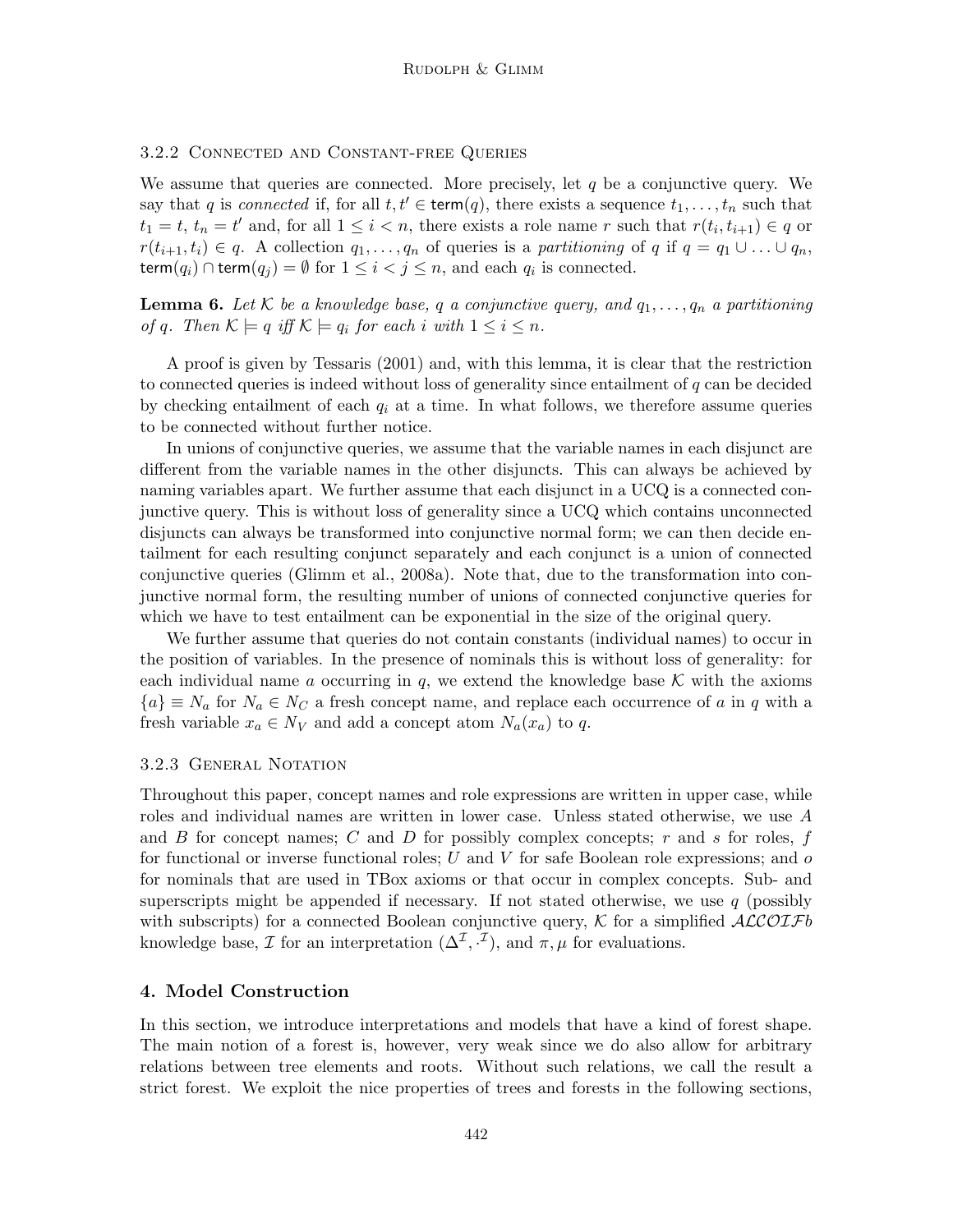when we replace parts in interpretations that give rise to an infinite number of new nominals. Since even models of an  $ALCOIFb$  knowledge base that have a kind of forest shape are not really forests, we also introduce "approximations" of models in which nominals are no longer interpreted as singleton sets. We call these structures quasi-interpretations or quasi-models and such interpretations can have the form of real forests. Further, we provide a way of "unraveling" an arbitrary model into a forest that is a quasi-model for the knowledge base and a way of "collapsing" such forest quasi-models back into real models of the knowledge base that still have a kind of forest shape.

**Definition 7** (Forest (Quasi-)Interpretations and (Quasi-)Models). A tree T is a nonempty, prefix-closed subset of  $\mathbb{N}^*$ . For  $w, w' \in T$ , we call w' a successor of w if  $w' = w \cdot c$ for some  $c \in \mathbb{N}$ , where "." denotes concatenation. We call w' a predecessor of w if  $w = w' \cdot c$ for some  $c \in \mathbb{N}$ , and w' is a neighbor of w if w' is a successor of w or vice versa. The empty word  $\varepsilon$  is called the root of the tree. We use |w| to denote the *length* of w.

A forest F is a subset of  $R \times \mathbb{N}^*$ , where R is a countable, possibly infinite set of elements such that, for each  $\rho \in R$ , the set  $\{w \mid (\rho, w) \in F\}$  is a tree. Each pair  $(\rho, \varepsilon) \in F$  is called a root of F. For  $(\rho, w), (\rho', w') \in F$ , we call  $(\rho', w')$  a successor of  $(\rho, w)$  if  $\rho' = \rho$  and w' is a successor of w;  $(\rho', w')$  is a predecessor of  $(\rho, w)$  if  $\rho' = \rho$  and w' is a predecessor of w;  $(\rho', w')$  is a neighbor of  $(\rho, w)$  if  $(\rho', w')$  is a successor of  $(\rho, w)$  or vice versa. A node  $(\rho, w)$ is an ancestor of a node  $(\rho', w')$  if  $\rho = \rho'$  and w is a prefix of w' and it is a descendant if  $\rho = \rho'$  and w' is a prefix of w.

A forest interpretation of a knowledge base K is an interpretation  $\mathcal{I} = (\Delta^{\mathcal{I}}, \cdot^{\mathcal{I}})$  that satisfies the following conditions:

- FI1  $\Delta^{\mathcal{I}}$  is a forest with roots R;
- FI2 there is a total and surjective function  $\lambda: \text{nom}(\mathcal{K}) \to R \times \{\varepsilon\}$  such that  $\lambda(o) = (\rho, \varepsilon)$ iff  $o^{\mathcal{I}} = (\rho, \varepsilon);$
- FI3 for each role  $r \in \text{rol}(\mathcal{K})$ , if  $\langle (\rho, w), (\rho', w') \rangle \in r^{\mathcal{I}}$ , then either
	- (a)  $w = \varepsilon$  or  $w' = \varepsilon$ , or
	- (b)  $(\rho, w)$  is a neighbor of  $(\rho', w')$ .

If  $\mathcal{I} \models \mathcal{K}$ , we say that  $\mathcal{I}$  is a forest model for  $\mathcal{K}$ . If  $\Delta^{\mathcal{I}}$  has a single root, we call  $\mathcal{I}$  a tree interpretation and a tree model for  $K$ , respectively.

Let K be an ALCOIFb knowledge base. With nomFree $(K)$ , we denote the ALCIFb knowledge base obtained from K by replacing each nominal concept  $\{o\}$  with  $o \in \text{nom}(\mathcal{K})$ with a fresh concept name  $N_o$ . A *forest quasi-interpretation* for K is an interpretation  $\mathcal{J} = (\Delta^{\mathcal{J}}, \cdot^{\mathcal{J}})$  of nomFree(K) that satisfies the following properties:

- FQ1  $\Delta^{\mathcal{J}}$  is a forest with roots R;
- FQ2 there is a total and surjective function  $\lambda: \text{nom}(\mathcal{K}) \to R \times \{\varepsilon\}$  such that  $\lambda(o) = (\rho, \varepsilon)$ iff  $(\rho, \varepsilon) \in N_o^{\mathcal{J}}$
- **FQ3** for each role  $r \in \text{rol}(\mathcal{K})$ , if  $\langle (\rho, w), (\rho', w') \rangle \in r^{\mathcal{I}}$ , then either
	- (a)  $w = \varepsilon$  or  $w' = \varepsilon$ , or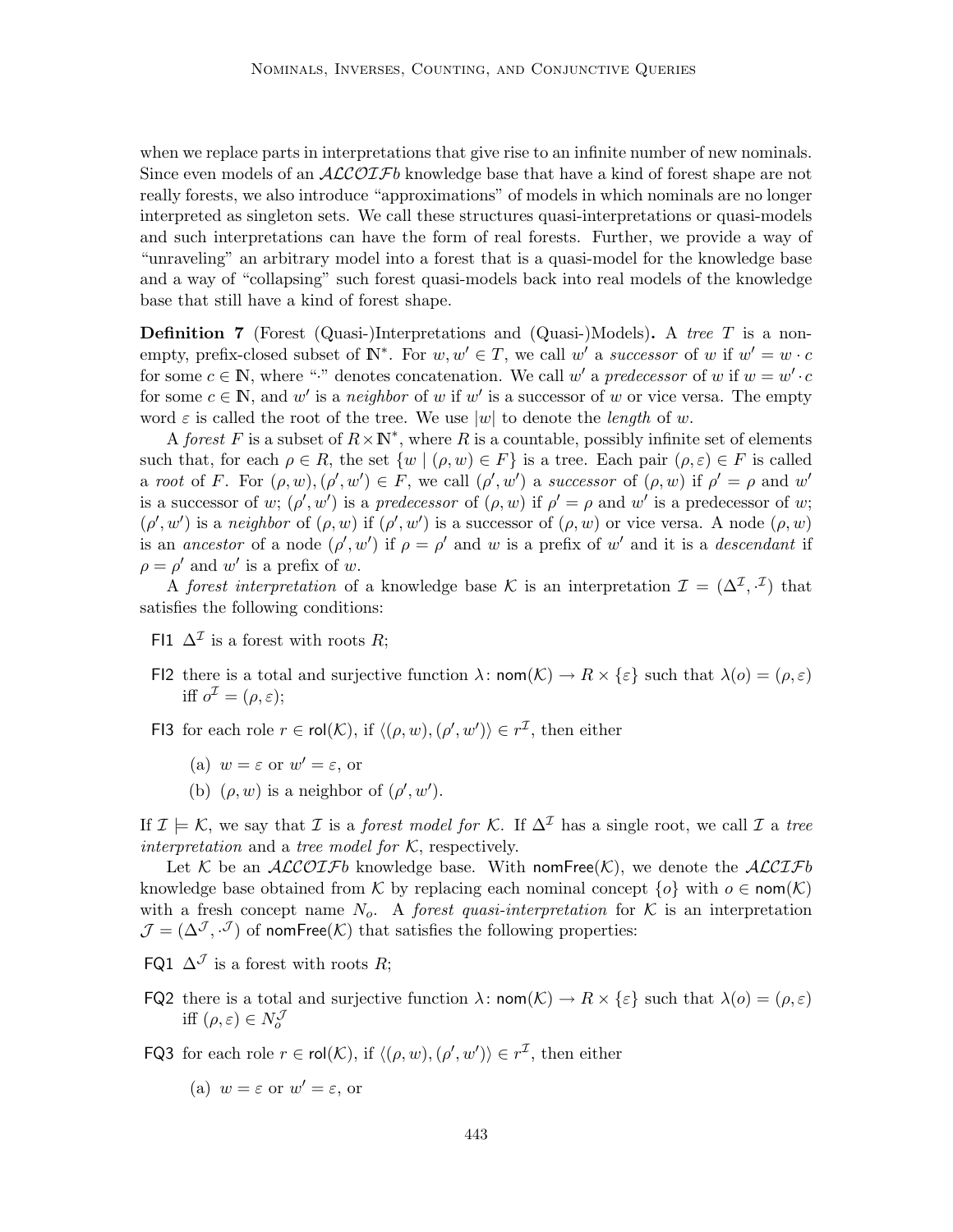(b)  $(\rho, w)$  is a neighbor of  $(\rho', w')$ .

Note that condition **FQ2** allows for elements  $(\rho, w) \in \Delta^{\mathcal{J}}$  with  $w \neq \varepsilon$  such that  $(\rho, w) \in N_o^{\mathcal{J}}$ . We call  $\mathcal J$  strict if in condition FQ3, only FQ3(b) is allowed. If  $\mathcal J \models \text{nomFree}(\mathcal K)$  we say that  $J$  is a forest quasi-model for  $K$ .

The branching degree  $d(w)$  of a node w in a tree T is the number of successors of w. Let  $\mathcal{I} = (\Delta^{\mathcal{I}}, \cdot^{\mathcal{I}})$  be a forest (quasi) interpretation for K. If there is a k such that  $d(w) \leq k$  for each  $(\rho, w) \in \Delta^{\mathcal{I}}$ , then we say that  $\mathcal I$  has branching degree k.  $\Delta$ 

In the remainder, when we use the concept name  $N<sub>o</sub>$ , we mean the fresh concept name that was introduced in nomFree(K) for the nominal concept  $\{o\}$  with  $o \in \text{nom}(\mathcal{K})$ . Elements in the extension of a concept  $N<sub>o</sub>$  are called nominal placeholders. Please note that, in a forest quasi-interpretations J, we can have several elements  $(\rho, w)$  with  $w \neq \varepsilon$  such that  $(\rho, w) \in N_o^{\mathcal{J}}$ .

In the following, we define a notion of isomorphism between forest interpretations. Note that we demand not only structural identity w.r.t. concepts and roles but also w.r.t. the successor relation.

**Definition 8** (Isomorphism between Forest Interpretations). Let  $\mathcal{I}, \mathcal{I}'$  be two forest interpretations of K with  $\delta_1, \delta_2 \in \Delta^{\mathcal{I}}, \delta_1', \delta_2' \in \Delta^{\mathcal{I}'}.$  The pairs  $\langle \delta_1, \delta_2 \rangle, \langle \delta_1', \delta_2' \rangle$  are isomorphic w.r.t. K, written  $\langle \delta_1, \delta_2 \rangle \cong_{\mathcal{K}} \langle \delta_1', \delta_2' \rangle$  iff

- 1.  $\langle \delta_1, \delta_2 \rangle \in r^{\mathcal{I}}$  iff  $\langle \delta'_1, \delta'_2 \rangle \in r^{\mathcal{I}'}$  for each  $r \in \mathsf{rol}(\mathcal{K}),$
- 2.  $\delta_i \in A^{\mathcal{I}}$  iff  $\delta'_i \in A^{\mathcal{I}'}$  for  $i \in \{1,2\}$  and each  $A \in \mathsf{con}(\mathcal{K}),$
- 3.  $\delta_i = o^{\mathcal{I}}$  iff  $\delta'_i = o^{\mathcal{I}'}$  for  $i \in \{1, 2\}$  and each  $o \in \text{nom}(\mathcal{K})$ .

We say that  $\mathcal I$  and  $\mathcal I'$  are *isomorphic* w.r.t. K, written:  $\mathcal I \cong_{\mathcal K} \mathcal I'$ , if there is a bijection  $\varphi$  :  $\Delta^{\mathcal{I}} \to \Delta^{\mathcal{I}'}$  such that, for each  $\delta_1, \delta_2 \in \Delta^{\mathcal{I}}, \langle \delta_1, \delta_2 \rangle \cong_K \langle \varphi(\delta_1), \varphi(\delta_2) \rangle$  and  $\delta_1$  is a successor of  $\delta_2$  iff  $\varphi(\delta_1)$  is a successor of  $\varphi(\delta_2)$ .

If clear from the context, we omit the subscript K of  $\cong_K$ . We extend the above definition in the obvious way to forest quasi-interpretations, i.e., by omitting condition 3 and defining the isomorphism with respect to  $K' = \text{nomFree}(K)$ .

Forest quasi-models have, intuitively, the purpose of an intermediate step between arbitrary models of K and forest models of K. When identifying each  $\delta$  in the interpretation of a concept  $N_o$  in the knowledge base K' with a root that is in the interpretation of  $N_o$ , we obtain an interpretation that would be a model for  $K$  apart from functionality restrictions for some nominals that might be violated. We show later how we can eliminate those relations from the forest back to the roots that violate functionality restrictions and how we can eventually obtain a forest model from a forest quasi-model.

Another useful property of quasi-interpretations is that, for simplified  $\mathcal{ALCIF}b$  knowledge bases, it can be checked locally whether an interpretation  $\mathcal I$  is actually a model of K.

**Definition 9** (Local K-consistency). Let  $\mathcal{I} = (\Delta^{\mathcal{I}}, \cdot^{\mathcal{I}})$  be an interpretation for a simplified ALCIFb knowledge base K with  $\delta \in \Delta^{\mathcal{I}}$ . We define local satisfaction for  $\delta$  and concepts that can occur in simplified  $\mathcal{ALCIF}b$  axioms as follows: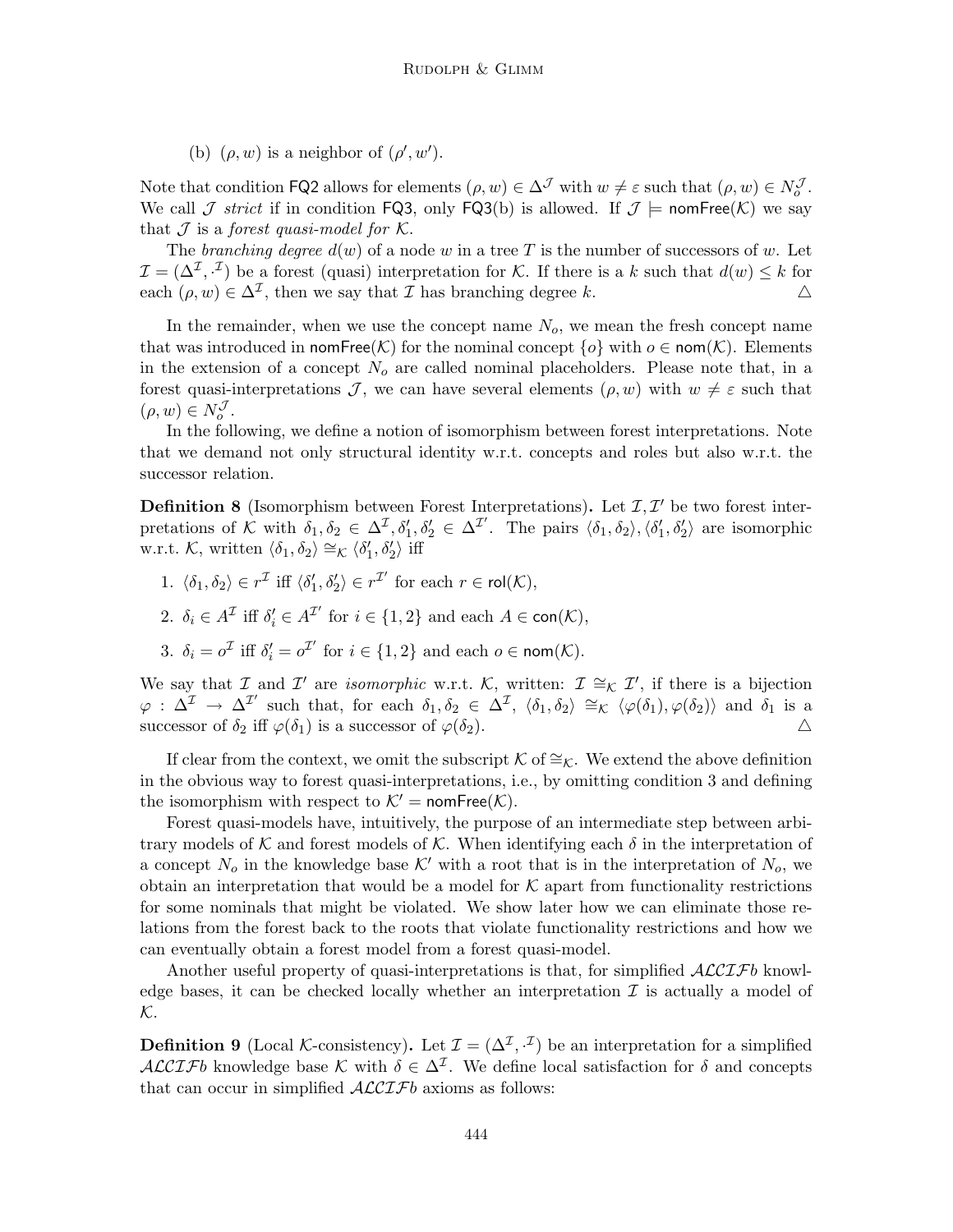- 1. for  $A_1, \ldots, A_n \in \text{con}(\mathcal{K})$ :
	- (a)  $\mathcal{I}, \delta \models \bigcap A_i$  if  $\delta \in A_i^{\mathcal{I}}$  for each i with  $1 \leq i \leq n$ ;  $\mathcal{I}, \delta \not\models \bigcap A_i$  otherwise;
	- (b)  $\mathcal{I}, \delta \models \bigsqcup A_i$  if  $\delta \in A_i^{\mathcal{I}}$  for some i with  $1 \leq i \leq n$ ;  $\mathcal{I}, \delta \not\models \bigsqcup A_i$  otherwise;
- 2. for U a safe Boolean role expression over  $\text{rol}(\mathcal{K})$ ,  $A \in \text{con}(\mathcal{K})$ :
	- (a)  $\mathcal{I}, \delta \models \exists U.A$  if there is some  $\delta' \in \Delta^{\mathcal{I}}$  such that  $\langle \delta, \delta' \rangle \in U^{\mathcal{I}}$  and  $\mathcal{I}, \delta' \models A;$  $\mathcal{I}, \delta \not\models \exists U.A \text{ otherwise};$
	- (b)  $\mathcal{I}, \delta \models \forall U.A$  if, for each  $\delta' \in \Delta^{\mathcal{I}}$  such that  $\langle \delta, \delta' \rangle \in U^{\mathcal{I}}, \mathcal{I}, \delta' \models A; \mathcal{I}, \delta \not\models \forall U.A$ otherwise;
- 3. for  $f \in \mathsf{rol}(\mathcal{K})$ ,  $\mathcal{I}, \delta \models \mathsf{func}(f)$  if  $\sharp (\{\delta' \in \Delta^{\mathcal{I}} \mid \langle \delta, \delta' \rangle \in f^{\mathcal{I}}\}) \leq 1$ ;  $\mathcal{I}, \delta \not\models \mathsf{func}(f)$ otherwise.

An element  $\delta \in \Delta^{\mathcal{I}}$  locally satisfies a GCI  $C \sqsubseteq D$  with  $C, D$  ALCIFb-concepts if  $\mathcal{I}, \delta \models C$ implies  $\mathcal{I}, \delta \models D$ . It locally satisfies a functionality restriction func(f) if  $\mathcal{I}, \delta \models \text{func}(f)$ . An element  $\delta \in \Delta^{\mathcal{I}}$  is locally  $\mathcal{K}\text{-}consistent$  if it locally satisfies each axiom in  $\mathcal{K}$ .  $\Delta$ 

**Lemma 10.** Let K be a simplified ALCIFb knowledge base and  $\mathcal{I} = (\Delta^{\mathcal{I}}, \mathcal{I})$  an interpretation for K. Then *I* is a model for K iff each element  $\delta \in \Delta^{\mathcal{I}}$  is locally K-consistent.

*Proof.* For simplified  $\mathcal{ALCIF}b$  knowledge bases, only axioms of the form  $A \subseteq \forall U.B$  and  $A \subseteq \exists U.B$  involve checking neighbors of an element  $\delta$  and, since B is a concept name in simplified knowledge bases, it is immediate that satisfaction of  $B$  can be checked locally for the neighbor of  $\delta$  in question.  $\Box$ 

For a knowledge base K with nominals, we can also use local K-consistency, but we need an additional global condition that ensures that nominals are interpreted as singleton sets. The following is an immediate consequence of Lemma 10 and the extra condition 2 for nominals:

**Proposition 11.** Let K be a simplified ALCOIFb knowledge base and  $\mathcal{I} = (\Delta^{\mathcal{I}}, \cdot^{\mathcal{I}})$  and interpretation for K. Then  $\mathcal I$  is a model for K iff

- 1. each element  $\delta \in \Delta^{\mathcal{I}}$  is locally K-consistent and,
- 2. for each  $o \in \text{nom}(\mathcal{K})$ , there is exactly one element  $\delta \in \Delta^{\mathcal{I}}$  such that  $o^{\mathcal{I}} = \delta$ .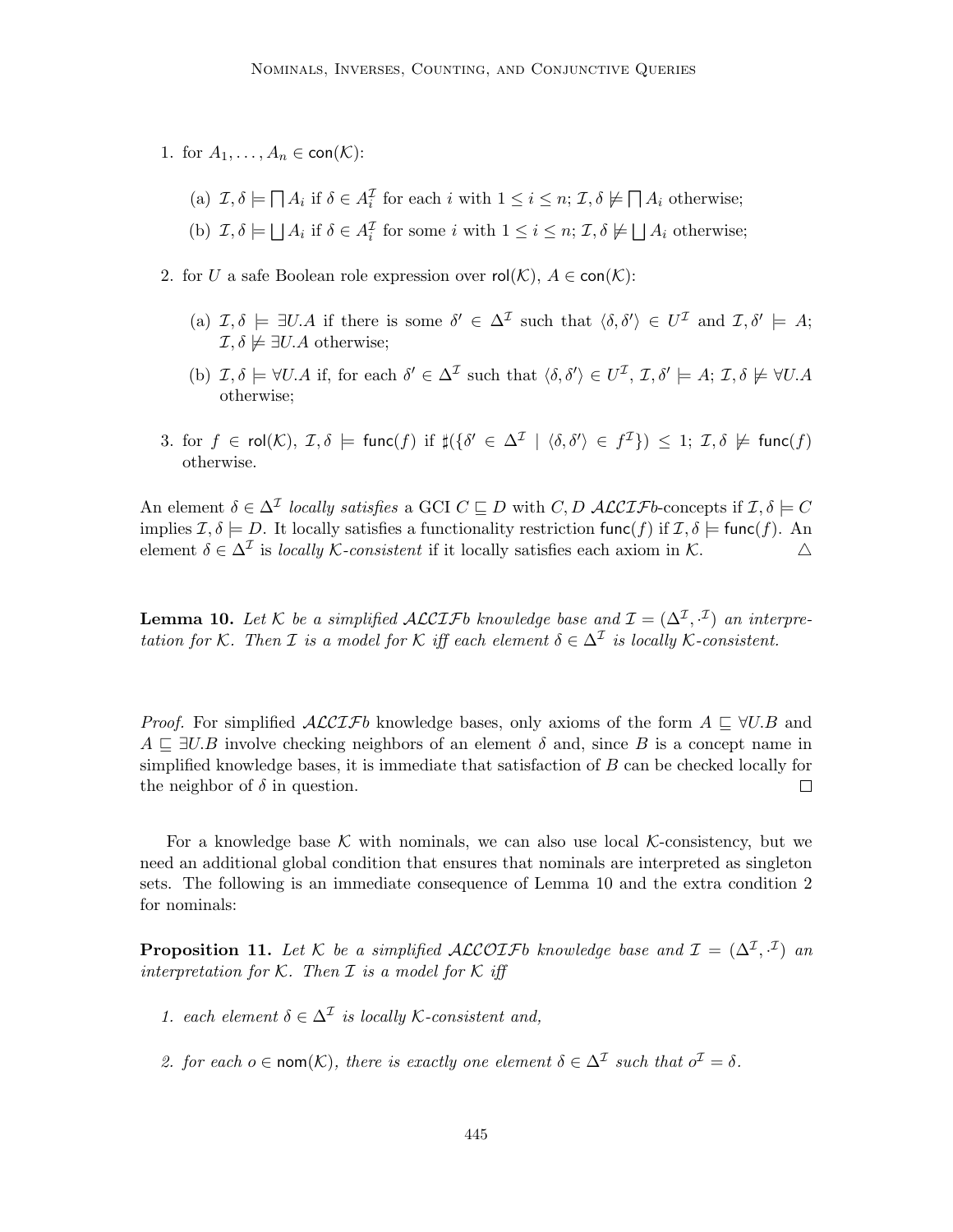We now show how we can obtain a forest quasi-model from a model of  $K$  by using an adapted version of unraveling.

**Definition 12** (Unraveling). Let K be a consistent  $ALCOIFb$  knowledge base and  $I =$  $(\Delta^{\mathcal{I}}, \cdot^{\mathcal{I}})$  a model for K. Let choose be a function that returns, for a concept  $C = \exists U.B \in$ cl(K) and an element  $\delta \in (\exists U.B)^{\mathcal{I}}$  an element  $\delta_{C,\delta} \in \Delta^{\mathcal{I}}$  such that  $\langle \delta, \delta_{C,\delta} \rangle \in U^{\mathcal{I}}$  and  $\delta_{C,\delta} \in B^{\mathcal{I}}.$ 

Without loss of generality, we assume that, for all  $\delta \in \Delta^{\mathcal{I}}$  and concepts  $C_1 = \exists U_1.B_1, C_2 =$  $\exists U_2.B_2 \in \mathsf{cl}(\mathcal{K}) \,\,\text{such that}\,\,\,\delta\,\in\, C_1^{\mathcal{I}} \cap C_2^{\mathcal{I}}, \,\,\text{if } \mathsf{choose}(C_1, \delta) \,=\, \delta_1, \mathsf{choose}(C_2, \delta) \,=\, \delta_2, \,\,\text{and}$  $\langle \delta, \delta_1 \rangle \cong \langle \delta, \delta_2 \rangle$ , then  $\delta_1 = \delta_2$ .

An unraveling for some element  $\delta \in \Delta^{\mathcal{I}}$ , denoted as  $\downarrow (\mathcal{I}, \delta)$ , is an interpretation that is obtained from I and  $\delta$  as follows: we define the set  $S \subseteq (\Delta^{\mathcal{I}})^*$  of sequences to be the smallest set such that

- $\delta$  is a sequence;
- $\delta_1 \cdots \delta_n \cdot \delta_{n+1}$  is a sequence, if
	- $\delta_1 \cdots \delta_n$  is a sequence,
	- if *n* > 2 and  $\langle \delta_n, \delta_{n-1} \rangle$  ∈  $f^{\mathcal{I}}$  for some functional role *f*, then  $\delta_{n+1} \neq \delta_{n-1}$ ,
	- $-\delta_{n+1}$  = choose( $C, \delta_n$ ) for some  $C = \exists U.B \in \mathsf{cl}(\mathcal{K})$ .

Now fix a set  $F \subseteq {\delta} \times \mathbb{N}^*$  and a bijection  $\lambda: F \to S$  such that

- $(i)$  F is a forest,
- (ii)  $\lambda(\delta, \varepsilon) = \delta$ ,
- (iii) if  $(\delta, w), (\delta, w \cdot c) \in F$  with  $w \cdot c$  a successor of w, then  $\lambda(\delta, w \cdot c) = \lambda(\delta, w) \cdot \delta_{n+1}$  for some  $\delta_{n+1} \in \Delta^{\mathcal{I}}$ .

Such a forest F and bijection  $\lambda$  exist because S is a prefix-closed set with root  $\delta$ . Thus, we just map from the notion of sequences to that of forests.

For each  $o \in \text{nom}(\mathcal{K})$ , let  $N_o \in N_c$  be a fresh concept name. For each  $(\delta, w) \in F$ , set Tail $(\delta, w) = \delta_n$  if  $\lambda(\delta, w) = \delta_1 \cdots \delta_n$ . Now, we define the *unraveling* for  $\delta$  as the interpretation  $\mathcal{J} = (\Delta^{\mathcal{J}}, \cdot^{\mathcal{J}})$  with  $\Delta^{\mathcal{J}} = F$  and, for each  $(\delta, w) \in \Delta^{\mathcal{J}}$ , we define the interpretation of concept and role names as follows:

- (a) for each  $o \in \text{nom}(\mathcal{K}), N^{\mathcal{J}}_o = \{(\delta, w) \in \Delta^{\mathcal{J}} \mid \textsf{Tail}(\delta, w) \in o^{\mathcal{I}}\};$
- (b) for each concept name  $A \in \text{con}(\mathcal{K})$ ,  $A^{\mathcal{J}} = \{(\delta, w) \in \Delta^{\mathcal{J}} \mid \text{Tail}(\delta, w) \in A^{\mathcal{I}}\};$
- (c) for each role name  $r \in \text{rol}(\mathcal{K}), \langle (\delta, w),(\delta, w') \rangle \in r^{\mathcal{J}}$  iff w' is a neighbor of w, and  $\langle \text{Tail}(\delta, w), \text{Tail}(\delta, w') \rangle \in r^{\mathcal{I}}.$

Let R be the subset of  $\Delta^{\mathcal{I}}$  that contains exactly those  $\delta \in \Delta^{\mathcal{I}}$  such that  $o^{\mathcal{I}} = \delta$  for some  $o \in \text{nom}(\mathcal{K})$ . Let U be a set containing an unraveling of I starting from each  $\delta \in R$ . The union of all interpretations from U is called an *unraveling* for  $\mathcal I$ , denoted as  $\downarrow(\mathcal I)$ , where unions of interpretations are defined in the natural way.  $\Delta$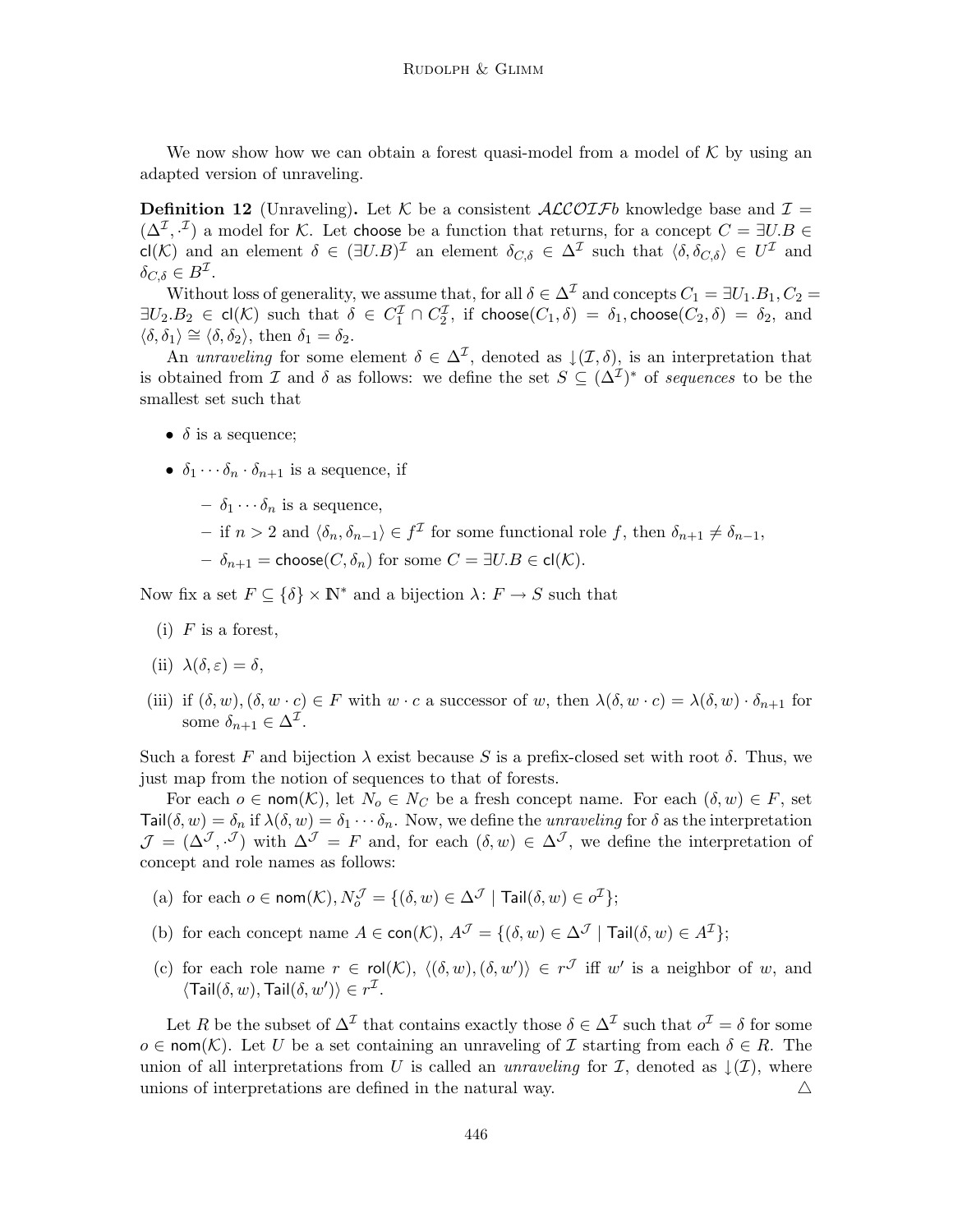

Figure 3: Unraveling of the model displayed in Figure 2.

Figure 3 shows the unraveling for our example knowledge base and model. The dotted lines under the non-root elements labeled  $N<sub>o</sub>$  indicate that a copy of the whole tree should be appended since we do not stop unraveling at nominal placeholders.

It might be helpful to think of the function Tail as a homomorphism (up to signature extension) from the elements in the unraveling  $\mathcal J$  to elements in the original model  $\mathcal I$ . Indeed, Tail satisfies the following properties: For each  $(\delta, w)$ ,  $(\delta', w') \in \Delta^{\mathcal{J}}$ ,

- Tail $(\delta, w) = o^{\mathcal{I}}$  iff  $(\delta, w) \in N_o^{\mathcal{J}}$ , for all  $o \in \text{nom}(\mathcal{K}),$
- Tail $(\delta, w) \in A^{\mathcal{I}}$  iff  $(\delta, w) \in A^{\mathcal{J}}$ , for all  $A \in \text{con}(\mathcal{K})$ , and
- $\langle \text{Tail}(\delta, w), \text{Tail}(\delta', w') \rangle \in r^{\mathcal{I}}$  iff  $\langle (\delta, w), (\delta', w') \rangle \in r^{\mathcal{J}}$ , for all  $r \in \text{rol}(\mathcal{K})$ .

Unravelings are the first step in the process of transforming an arbitrary model of  $K$ into a forest model since the resulting model is a forest quasi-model of  $K$ , as we show in the next lemma.

**Lemma 13.** Let K be a consistent ALCOIFb knowledge base and  $\mathcal{I} = (\Delta^{\mathcal{I}}, \cdot^{\mathcal{I}})$  a model of K. Then  $\mathcal{J} = (\Delta^{\mathcal{J}}, \cdot^{\mathcal{J}}) = \mathcal{J}(\mathcal{I})$  is a strict forest quasi-model for K.

*Proof.* Let  $K' = \text{nomFree}(K)$ . By construction,  $\mathcal J$  satisfies conditions FQ1 and FQ3 of forest quasi-models and the strictness condition. Since  $\mathcal J$  is obtained from a model  $\mathcal I$  of K, by definition of unravelings as starting from each  $\delta \in \Delta^{\mathcal{I}}$  such that  $o^{\mathcal{I}} = \delta$  for some  $o \in \text{nom}(\mathcal{K})$ , and by condition (a) of unravelings, there is, for each  $o \in \text{nom}(\mathcal{K})$ , one root  $(\delta, \varepsilon) \in \Delta^{\mathcal{J}}$  such that  $(\delta, \varepsilon) \in N_o^{\mathcal{J}}$ . Thus,  $\mathcal{J}$  satisfies also property FQ2 and  $\mathcal{J}$  is a forest quasi-interpretation for K. We show that  $\mathcal J$  is a model of K' by demonstrating that each  $(\delta, w) \in \Delta^{\mathcal{J}}$  is locally K'-consistent. Since we assume all knowledge bases to be simplified, we only have to consider axioms of form (1).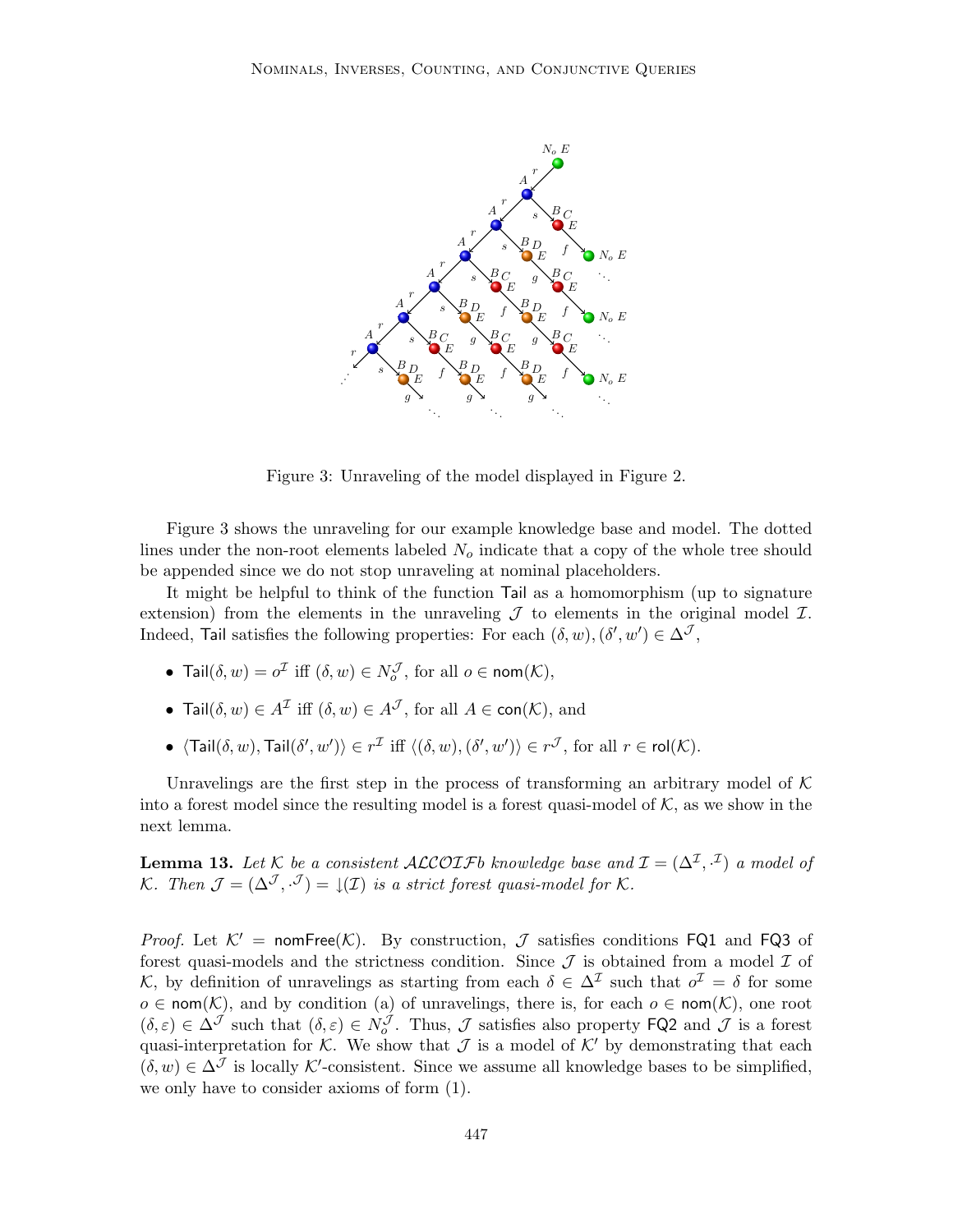Let Ax be an axiom of the form  $\prod A_i \subseteq \bigsqcup B_j$  and assume that  $(\delta, w) \in (\bigsqcup A_i)^{\mathcal{J}}$ . By condition (b) of unravelings, we have  $\delta_w = \text{Tail}(\delta, w) \in (\bigcap A_i)^{\mathcal{I}}$  and, since  $\mathcal{I} \models \mathcal{K}$ , we have  $\delta_w \in B_j^{\mathcal{I}}$  for some j. Again by condition (b) of unravelings, we then have  $(\delta, w) \in B_j^{\mathcal{J}}$  as required.

Axioms of the form  $A \equiv \{o\}$  in K are rewritten into  $A \equiv N_o$  in K'. We consider  $A \sqsubseteq N_o$ and  $N_o \subseteq A$  separately. Let Ax be of the form  $A \subseteq N_o$  for  $o \in \text{nom}(\mathcal{K})$  and assume that  $(\delta, w) \in A^{\mathcal{J}}$ . By condition (b), we have that  $\delta_w = \text{Tail}(\delta, w) \in A^{\mathcal{I}}$  and, since  $\mathcal{I} \models \mathcal{K}$ , we have  $\delta_w \in {\{\sigma^{\mathcal{I}}\}}$ . By condition (a) of unravelings, we then have that  $(\delta, w) \in N_o^{\mathcal{J}}$  as required. For  $N_o \sqsubseteq A$  with  $o \in \text{nom}(\mathcal{K})$ , assume that  $(\delta, w) \in N_o^{\mathcal{J}}$ . By condition (a), we have  $\delta_w = \text{Tail}(\delta, w) \in \{o^{\mathcal{I}}\}\$ and, since  $\mathcal{I} \models \mathcal{K}$ , we have  $\delta_w \in A^{\mathcal{I}}$ . By condition (b) of unravelings, we then have  $(\delta, w) \in A^{\mathcal{J}}$  as required.

Let Ax be an axiom of the form  $A \subseteq \forall U.B$  and assume that  $(\delta, w) \in A<sup>J</sup>$ . By condition (b), we have  $\delta_w = \text{Tail}(\delta, w) \in A^{\mathcal{I}}$  and, since  $\mathcal{I} \models \mathcal{K}$ , we have each  $\delta_{w'} \in \Delta^{\mathcal{I}}$  such that  $\langle \delta_w, \delta_{w'} \rangle \in U^{\mathcal{I}}$  is such that  $\delta_{w'} \in B^{\mathcal{I}}$ . Let  $(\delta', w')$  be such that  $\langle (\delta, w), (\delta', w') \rangle \in U^{\mathcal{I}}$ and  $(\delta', w') \notin B^{\mathcal{J}}$ . By condition (c) of unravelings, we then have that  $\langle \delta_w, \delta_{w'} \rangle \in U^{\mathcal{I}}$  for  $\delta_{w'}$  = Tail( $\delta', w'$ ) and by condition (b) that  $\delta_{w'} \notin B^{\mathcal{I}}$ , which is a contradiction.

Let Ax be an axiom of the form  $A \subseteq \exists U.B$  and assume that  $(\delta, w) \in A<sup>J</sup>$ . By condition (b), we have  $\delta_w = \text{Tail}(\delta, w) \in A^{\mathcal{I}}$  and, since  $\mathcal{I} \models \mathcal{K}$ , we have there is at least one  $\delta_{w'} \in \Delta^{\mathcal{I}}$  such that  $\langle \delta_w, \delta_{w'} \rangle \in U^{\mathcal{I}}$  and  $\delta_{w'} \in B^{\mathcal{I}}$ . In case there is more than one such element, let  $\delta_{w'}$  be such that  $\delta_{w'}$  = choose( $C, \delta_w$ ). Then, by definition of sequences, there is some neighbor  $(\delta, w')$  of  $(\delta, w)$  with  $\textsf{Tail}(\delta, w') = \delta_{w'}$ . Let  $\lambda(\delta, w) = \delta_1 \cdots \delta_n$ , i.e.,  $\delta_n = \delta_w$ . We distinguish two cases:

- 1. The element  $\delta_{w'}$  is such that  $\delta_{w'} = \delta_{n-1}$ . By definition of the bijection  $\lambda$ ,  $w =$  $w' \cdot c$ , by definition of J from I (condition (c)) and since  $\langle \delta_w, \delta_{w'} \rangle \in U^{\mathcal{I}}$ , we have  $\langle (\delta, w), (\delta, w') \rangle \in U^{\mathcal{J}}$ . Then, since B is a concept name and  $\delta_{w'} \in B^{\mathcal{I}}$ , we have by condition (b) that  $(\delta, w') \in B^{\mathcal{J}}$ , which proves the claim.
- 2. The element  $\delta_{w'}$  is such that  $\delta_{w'} \neq \delta_{n-1}$ . By definition of sequences and the bijection λ, we have that  $\lambda(\delta, w') = \delta_1 \cdots \delta_n \cdot \delta_{w'}$ . Now, by definition of *J* from *I* (in particular properties (b) and (c)), we have  $\langle (\delta, w), (\delta, w') \rangle \in U^{\mathcal{J}}$  and, again since B is a concept name,  $(\delta, w') \in B^{\mathcal{J}}$ , which proves the claim.

Let Ax be an axiom of the form func(r) for  $r \in \text{rol}(\mathcal{K})$ . Assume, to the contrary of what is to be shown, that  $(\delta, w)$  has two distinct neighbors  $(\delta, w_1), (\delta, w_2)$  such that  $\langle (\delta, w), (\delta, w_1) \rangle, \langle (\delta, w), (\delta, w_2) \rangle \in r^{\mathcal{J}}$ . Since the function  $\lambda$  introduced in the unraveling is a bijection, there are two distinct sequences  $s_1$  and  $s_2$  such that  $\lambda(\delta, w_1) = s_1$  and  $\lambda(\delta, w_2) = s_2$ and Tail $(\delta, w_1) = \delta_1$ , Tail $(\delta, w_2) = \delta_2$  with  $\delta_1 \neq \delta_2$ . Since  $\langle (\delta, w), (\delta, w_1) \rangle$ ,  $\langle (\delta, w), (\delta, w_2) \rangle \in$  $r^{\mathcal{J}}$  we get, due to condition (c), that  $\langle \textsf{Tail}(\delta, w), \delta_1\rangle$ ,  $\langle \textsf{Tail}(\delta, w), \delta_2\rangle \in r^{\mathcal{I}}$ , which is a contradiction since  $\mathcal{I} \models \mathcal{K}$ .

Since  $(\delta, w)$  was arbitrarily chosen, we have that each element in the domain of  $\mathcal J$  is locally K'-consistent as required and  $\mathcal{J} \models \mathcal{K}'$  by Lemma 10.  $\Box$ 

**Lemma 14.** Let K be a consistent ALCOLFb knowledge base,  $\mathcal{I} = (\Delta^{\mathcal{I}}, \cdot^{\mathcal{I}})$  a model of K, and  $\mathcal{J} = (\Delta^{\mathcal{J}}, \cdot^{\mathcal{J}}) = \mathcal{J}(\mathcal{I})$  an unraveling for *I*. Then *J* has a branching degree bounded in  $|cl(\mathcal{K})|$ .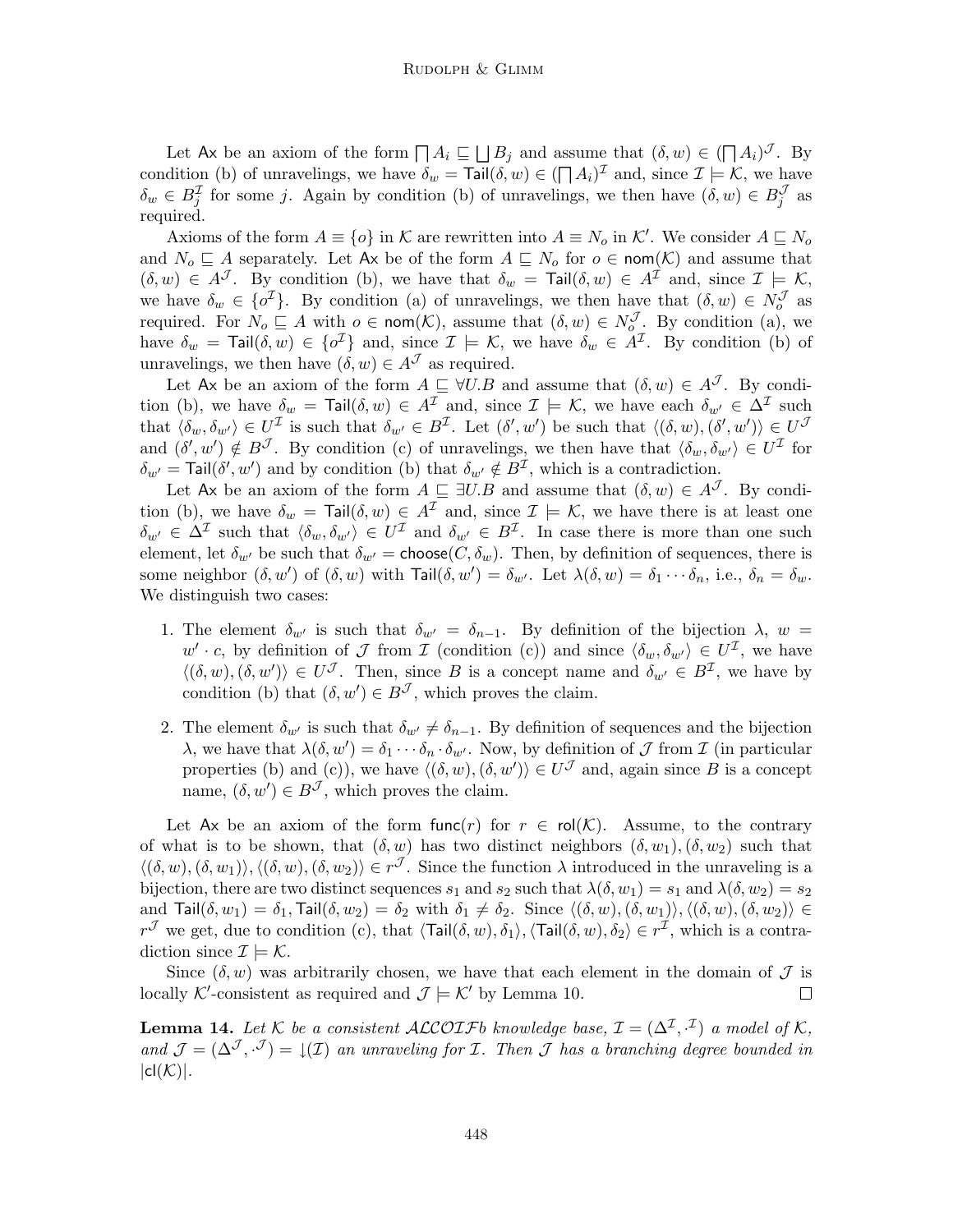*Proof.* Let m be the number of axioms in  $K$ . Each axiom of a simplified knowledge base can contain at most one existential restriction and, due to the definition of the function choose used in the unraveling, there are, for each sequence  $s \in S$ , at most m elements  $\delta_1,\ldots,\delta_m\in\Delta^{\mathcal{I}}$  such that  $s\cdot\delta_i$  with  $1\leq i\leq m$  is a sequence in S. Since the mapping  $\lambda$ from the forest  $\Delta^{\mathcal{J}}$  to sequences is a bijection,  $\Delta^{\mathcal{J}}$  is a forest with branching degree m.  $\square$ 

In the following steps, we traverse a forest quasi-model in an order in which elements with smaller tree depth are always of smaller order than elements with greater tree depth. Elements with the same tree depth are ordered lexicographically. The bounded branching degree of unravelings then guarantees that, after a finite number of steps, we go on to the next level in the forest and process all nodes eventually. Further, we can merge nodes such that, finally, all nominal placeholders (in the extension of some  $N<sub>o</sub>$ ) can be interpreted as nominals without violating functionality restrictions. In fact, we do not only have to merge nominal placeholders, but also elements that are related to a nominal placeholder by an inverse functional role since, by definition of the semantics, these elements have to correspond to the same element in a model. In order to identify such elements, we define the notion of backwards counting paths as follows:

**Definition 15** (Paths and BCPs). Let  $\mathcal{I} = (\Delta^{\mathcal{I}}, \cdot^{\mathcal{I}})$  be an interpretation. We call  $\delta_1 \cdot \ldots \cdot \delta_n$ a path from  $\delta_1$  to  $\delta_n$  if, for each i with  $1 \leq i < n$ ,  $\langle \delta_i, \delta_{i+1} \rangle \in r_i^{\mathcal{I}}$  for some role  $r_i \in \text{rol}(\mathcal{K})$ . The length |p| of a path  $p = \delta_1 \cdot \ldots \cdot \delta_n$  is  $n-1$ . Each element  $\delta \in \Delta^{\mathcal{I}}$  is a path of length 0. We write  $\delta_1 \stackrel{U_1}{\rightarrow} \delta_2 \ldots \stackrel{U_{n-1}}{\rightarrow} \delta_n$  to denote a path from  $\delta_1$  to  $\delta_n$  such that  $\langle \delta_i, \delta_{i+1} \rangle \in U_i^{\mathcal{I}}$  for each  $1 \leq i \leq n$  and  $U_i$  a safe Boolean role expression.

Let K be an  $ALCOIFb$  knowledge base and  $\mathcal{I} = (\Delta^{\mathcal{I}}, \mathcal{I})$  a forest model (a forest quasimodel) of K. A path  $p = \delta_1 \cdot \ldots \cdot \delta_n$  in I is a descending path if there is some root  $(\rho, \varepsilon) \in \Delta^{\mathcal{I}}$ such that, for each i with  $1 \leq i \leq n, \delta_i = (\rho, w_i)$  and, for  $1 \leq i \leq n, |w_i| < |w_{i+1}|$ . The path p is a backwards counting path (BCP) in I if  $\delta_n = o^{\mathcal{I}}$  ( $\delta_n \in N_o^{\mathcal{I}}$ ) for some nominal  $o \in \text{nom}(\mathcal{K})$  and, for each i with  $1 \leq i < n$ ,  $\langle \delta_i, \delta_{i+1} \rangle \in f_i^{\mathcal{I}}$  for some inverse functional role  $f_i \in \text{rol}(\mathcal{K})$ . The path p is a *descending BCP* if it is a BCP and a descending path. Given a BCP  $p = \delta_1 \stackrel{f_1}{\rightarrow} \delta_2 \ldots \stackrel{f_n}{\rightarrow} \delta_{n+1}$  with  $\delta_{n+1} \in o^{\mathcal{J}}(\delta_{n+1} \in N_o^{\mathcal{J}})$ , we call the sequence  $f_1 \cdots f_n o$ a path sketch of p.  $\triangle$ 

Please note that an element  $\delta$  in the domain of  $\mathcal J$  already counts as a (descending) BCP if  $\delta \in o^{\mathcal{J}}(N_o^{\mathcal{J}})$  for some  $o \in \text{nom}(\mathcal{K})$ .

We now define the order that guarantees that in an iterative parsing process, we not only process all nodes, but also that we can merge nodes as required so that, finally, all nominal placeholders can be interpreted as nominals without violating functionality restrictions.

Definition 16 (Ordering). For convenience and without loss of generality, we assume that the set of individual names  $N_I$  is ordered. Let K be a consistent  $\mathcal{ALCOTF}b$  knowledge base and J a forest quasi-interpretation for K. We extend the order to elements in  $\Delta^{\mathcal{J}}$ as follows: let  $w_1 = w_p \cdot c_1^1 \cdots c_1^n, w_2 = w_p \cdot c_2^1 \cdots c_2^m \in \mathbb{N}^*$  where  $w_p \in \mathbb{N}^*$  is the longest common prefix of  $w_1$  and  $w_2$ , then  $w_1 < w_2$  if either  $n < m$  or both  $n = m$  and  $c_1^1 < c_2^1$ . For  $(\rho_1,\varepsilon),(\rho_2,\varepsilon) \in \Delta^{\mathcal{J}}$ , let  $o_1 \in \text{nom}(\mathcal{K})$  be the smallest nominal such that  $(\rho_1,\varepsilon) \in N^{\mathcal{J}}_{o_1}$  and  $o_2 \in \text{nom}(\mathcal{K})$  the smallest nominal such that  $(\rho_2, \varepsilon) \in N_{o_2}^{\mathcal{J}}$ . Now  $(\rho_1, w_1) < (\rho_2, w_2)$  if either (i)  $|w_1| < |w_2|$  or (ii)  $|w_1| = |w_2|$  and  $o_1 < o_2$  or (ii)  $|w_1| = |w_2|, o_1 = o_2$  and  $w_1 < w_2$ .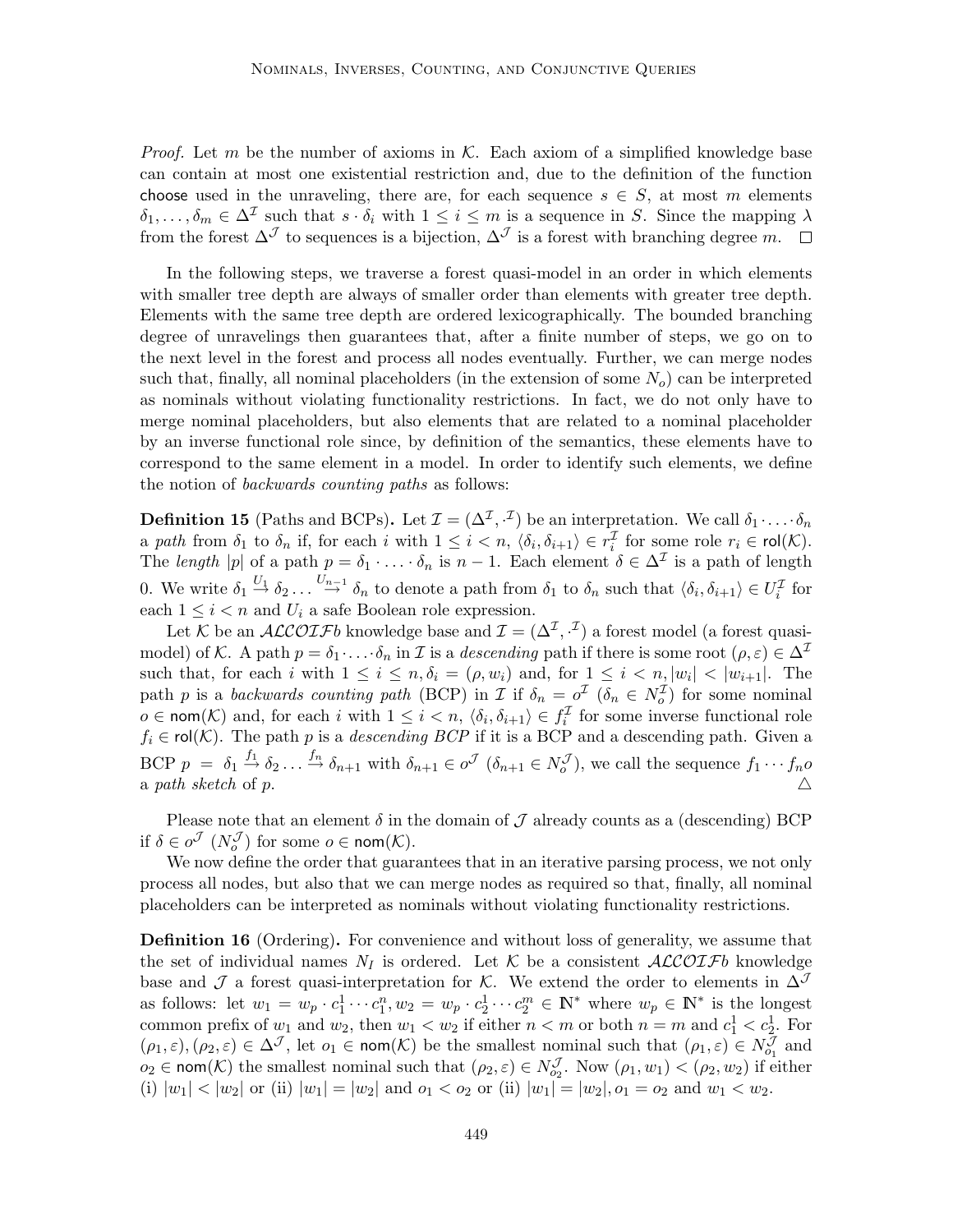In the following, we are merging elements in an unraveling and, in this process, create new roots of the form  $(\rho w, \varepsilon)$  from elements of the form  $(\rho, w)$  and elements of the form  $(\rho w, w')$  from  $(\rho, ww')$ . We extend, therefore, the order to elements of this form as follows:  $(\rho_1 w_1, w'_1) < (\rho_2 w_2, w'_2)$  if  $(\rho_1, w_1 w'_1) < (\rho_2, w_2 w'_2)$ ).  $\triangle$ 

Roughly speaking, we proceed as follows in order to transform a quasi-forest model  $J$  into a forest model  $I$ : we work our way downwards the trees level by level along the descending BCPs and use the above defined order for this purpose. By definition of the semantics, elements that start the same descending BCP or, more precisely, that start BCPs with identical path sketches, have to correspond to the same element in the forest model  $\mathcal I$  that we produce. During the traversal of the forest quasi-model, we distinguish two situations: (i) we encounter an element  $(\rho, w)$  that starts a descending BCP and we have not seen another element before that starts a descending BCP with the same path sketch. In this case, we promote  $(\rho, w)$  to become a new root node of the form  $(\rho w, \varepsilon)$  and we shift the subtree rooted in  $(\rho, w)$  with it; (ii) we encounter a node  $(\rho, w)$  that starts a descending BCP, but we have already seen a node  $(\rho', w')$  that starts a descending BCP with that path sketch and which is now a root of the form  $(\rho' w', \varepsilon)$ . In this case, we delete the subtree rooted in  $(\rho, w)$  and identify  $(\rho, w)$  with  $(\rho' w', \varepsilon)$ . If  $(\rho, w)$  is an f-successor of its predecessor for some inverse functional role f, we delete all f<sup>-</sup>-successors of  $(\rho' w', \varepsilon)$  and their subtrees in order to satisfy the functionality restriction. We use a notion of collapsing admissibility to characterize models in which the predecessor of  $(\rho, w)$  satisfies the same atomic concepts as the deleted successor of  $(\rho', w')$ , which ensures that local consistency is preserved. By virtue of this notion, we can characterize forest quasi-models that can be collapsed into proper models irrespective of whether they have been obtained by unraveling of a model or not.

In order to keep the domain as a forest when promoting an element  $(\rho, w)$  to a new root, we build the new domain with elements of the form  $(\rho w, \varepsilon)$  for  $(\rho, w)$  and elements of the form  $(\rho w, w')$  for descendants  $(\rho, ww')$  of  $(\rho, w)$ .

**Definition 17** (Equivalence Relation  $\sim$  and Collapsings). Let K be an ALCOIFb knowledge base,  $\mathcal{K}' = \text{nomFree}(\mathcal{K})$ , and  $\mathcal{J} = (\Delta^{\mathcal{J}}, \cdot^{\mathcal{J}})$  a forest quasi-interpretation of  $\mathcal{K}$ . We define ∼ as the smallest equivalence relation on  $\Delta^{\mathcal{J}}$  that satisfies  $\delta_1 \sim \delta_2$  if  $\delta_1, \delta_2$  start descending BCPs with identical path sketches.

Let  $\mathcal J$  be a strict forest quasi-interpretation for  $\mathcal K$ ,  $\mathcal J_0 = (\Delta^{\mathcal J_0}, \cdot^{\mathcal J_0}) = \mathcal J$  and  $(\rho_0, w_0) \in$  $\Delta^{J_0}$  the smallest element with  $w_0 \neq \varepsilon$  that starts a descending BCP. We call  $J_0$  an *initial collapsing* for  $\mathcal J$  and  $(\rho_0, w_0)$  the focus of  $\mathcal J_0$ .

Let  $\mathcal{J}_i$  be a collapsing for  $\mathcal J$  and  $(\rho_i, w_i) \in \Delta^{\mathcal{J}_i}$  the focus of  $\mathcal{J}_i$ . We obtain a collapsing  $\mathcal{J}_{i+1} = (\Delta^{\mathcal{J}_{i+1}}, \mathcal{J}_{i+1})$  with focus  $(\rho_{i+1}, w_{i+1})$  for  $\mathcal J$  from  $\mathcal J_i$  according to the following two cases:

- 1. There is no element  $(\rho, \varepsilon) \in \Delta^{\mathcal{J}_i}$  such that  $(\rho, \varepsilon)$  is smaller than the focus  $(\rho_i, w_i)$  and  $(\rho, \varepsilon) \sim (\rho_i, w_i)$ . Then  $\mathcal{J}_{i+i}$  is obtained from  $\mathcal{J}_i$  by renaming each element  $(\rho_i, w_i w'_i) \in$  $\Delta^{J_i}$  to  $(\rho_i w_i, w'_i)$ .
- 2. There is an element  $(\rho, \varepsilon) \in \Delta^{J_i}$  such that  $(\rho, \varepsilon)$  is smaller than the focus  $(\rho_i, w_i)$  and  $(\rho, \varepsilon) \sim (\rho_i, w_i)$ . Let  $(\rho, \varepsilon)$  be the smallest such element.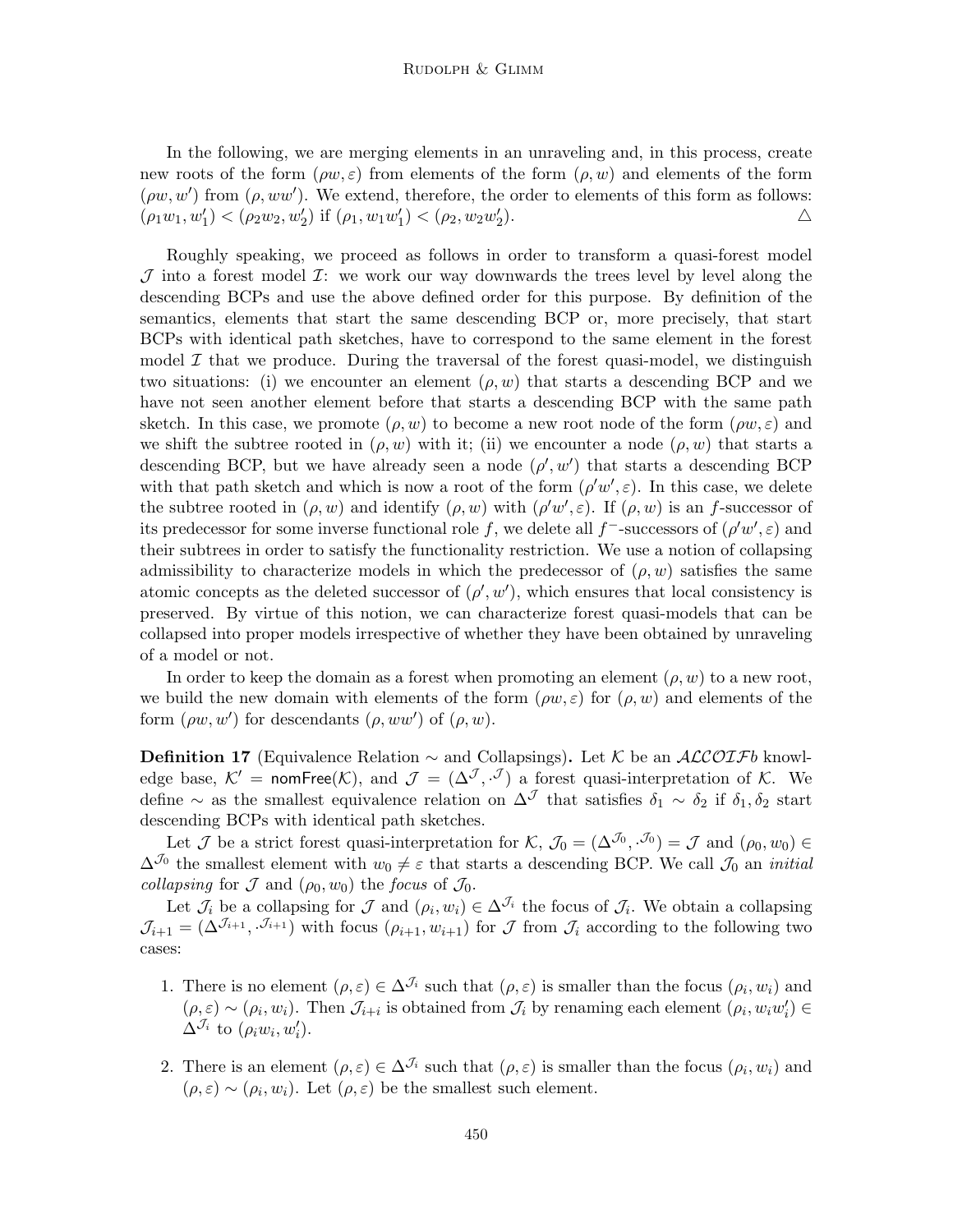- (a)  $\Delta^{J_{i+1}} = \Delta^{J_i} \setminus (\{(\rho_i, w_iw_i') \mid w_i' \in \mathbb{N}^*\} \cup \{(\rho, w) \mid w = c \cdot w', c \in \mathbb{N}, w' \in \mathbb{N}\})$  $\mathbb{N}^*,(\rho_i,w_i)$  has a predecessor  $(\rho_i,w'_i)$  such that  $\langle (\rho_i,w'_i),(\rho_i,w_i) \rangle \in f^{\mathcal{J}_i}$  for an inverse functional role f in rol(K) and  $\langle (\rho, c), (\rho, \varepsilon) \rangle \in f^{\mathcal{J}_i} \rangle$ ;
- (b) for each concept name  $A \in \text{con}(\mathcal{K})$  and  $(\rho, w) \in \Delta^{\mathcal{J}_{i+1}}, (\rho, w) \in A^{\mathcal{J}_{i+1}}$  iff  $(\rho, w) \in$  $A^{\mathcal{J}_i};$
- (c) for each role name  $r \in \text{rol}(\mathcal{K})$  and  $(\rho_1, w_1), (\rho_2, w_2) \in \Delta^{\mathcal{J}_{i+1}}, \langle (\rho_1, w_1), (\rho_2, w_2) \rangle \in$  $r^{\mathcal{J}_{i+1}}$  iff
	- i.  $\langle (\rho_1, w_1), (\rho_2, w_2) \rangle \in r^{\mathcal{J}_i}$  or
	- ii.  $(\rho_1, w_1)$  is the predecessor of  $(\rho_i, w_i)$  in  $\mathcal{J}_i$  (i.e.,  $\rho_1 = \rho_i$  and  $w_i = w_1 \cdot c$  for some  $c \in \mathbb{N}$ ,  $(\rho_2, w_2) = (\rho, \varepsilon)$ , and  $\langle (\rho_1, w_1), (\rho_i, w_i) \rangle \in r^{\mathcal{J}_i}$ .

The focus  $(\rho_{i+1}, w_{i+1})$  in  $\mathcal{J}_{i+1}$  is the smallest descending BCP with  $(\rho_i, w_i) < (\rho_{i+1}, w_{i+1})$ .

For a collapsing  $\mathcal{J}_i$ , let safe $(\mathcal{J}_i)$  be the restriction of  $\mathcal{J}_i$  to elements  $(\rho, w)$  such that  $(\rho, w) \in \mathcal{J}_j$  for all  $j \geq i$ . With  $\mathcal{J}_\omega$  we denote the non-disjoint union of all interpretations safe( $\mathcal{J}_i$ ) obtained from subsequent collapsings  $\mathcal{J}_i$  for  $\mathcal{J}$ . The interpretation obtained from  $\mathcal{J}_\omega$  by interpreting each  $o \in \text{nom}(\mathcal{K})$  as  $(\rho, \varepsilon) \in N_o^{\mathcal{J}_\omega}$  is denoted by collapse $(\mathcal{J})$  and called a purified interpretation with respect to J. If collapse( $J$ )  $\models K$ , we call collapse(J) a purified model of K.

In Figures 4 to 7 we illustrate the first collapsing steps for the unraveling depicted in Figure 3. Apart from the nominal placeholder concepts, the concept interpretations are not shown in the figures, but are assumed to be as indicated in Figure 3. The edges for descending BCPs are shown in red color, and the dashed lines in Figure 4 indicate the levels of the tree because, within a tree, the order in which the nodes are processed depends firstly on their level. Within a level, we assume that the order increases from left to right. The numbers next to nodes in Figure 4 indicate, which elements are used as focus element in a collapsing step and their order. For the initial collapsing (Figure 4) the focus is on the first non-root element that starts a BCP, which we indicate with a black border around the node and a black triangle pointing to the focus.

In the first collapsing step we just rename elements to promote the focus from Figure 4 to a root. Because the focus element highlighted in Figure 5 starts a BCP with path sketch different from the ones started by smaller elements, we again only rename elements to obtain a new root (Figure 6). Now, the focus is on a nominal placeholder and since nominal placeholder are BCPs, we have a root with the same path sketch and use the second case of Definition 17. The resulting collapsing is depicted in Figure 7.

Finally, we obtain a collapsing for the unraveling shown in Figure 3 as the one depicted in Figure 8.

We can now show that the collapsing of an unraveling results in a forest model for  $K$ . Our aim is, however, to show something more general. We want to collapse not only unravelings into forest models, but also forest quasi-models which have been obtained in another way. Unfortunately, it is not the case that the collapsing of any forest quasi-model results in a forest model for  $K$  since the elements that we merge in the collapsing process do not necessarily satisfy the same atomic concepts. We define, therefore, the following admissibility criterion that characterizes forest quasi-models that can be collapsed into forest models.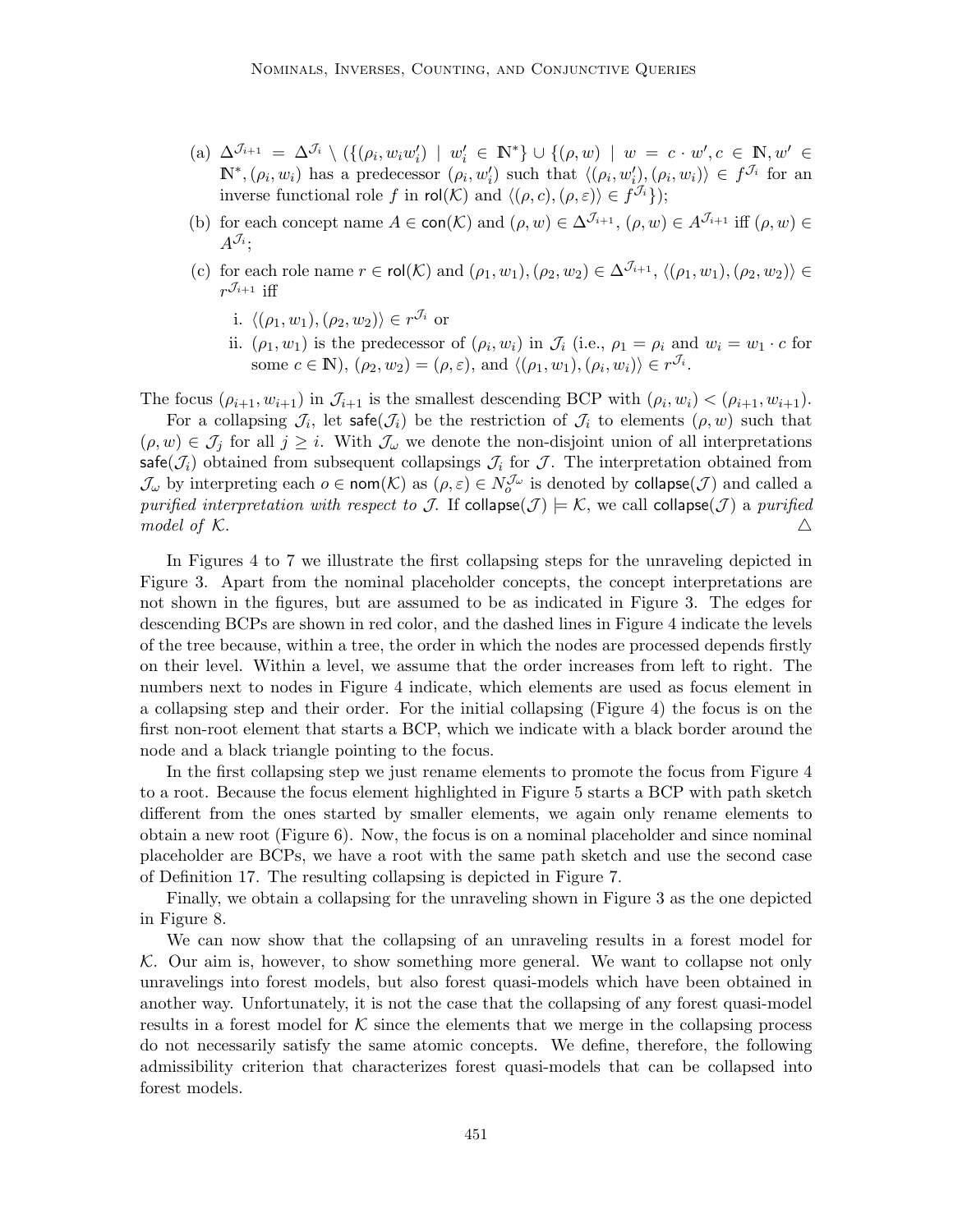

Figure 4: An initial collapsing for the un-Figure 5: In the first collapsing step we just raveling depicted in Figure 3. rename elements to promote the

focus from Figure 4 to a root.

 $\triangle$ 



Figure 6: A collapsing obtained from the Figure 7: A collapsing obtained by using one depicted in Figure 5. the second case of Definition 17 on the collapsing from Figure 6.

**Definition 18** (Collapsing-admissibility). Let  $\mathcal J$  be a forest quasi-interpretation for some ALCOIFb knowledge base K. Then  $\mathcal I$  is collapsing-admissible if there exists a function ch:  $(cl(K) \times \Delta^{\mathcal{J}}) \rightarrow \Delta^{\mathcal{J}}$  such that

- 1. for each concept  $C = \exists U.B \in \text{cl}(\mathcal{K})$  and each  $\delta \in C^{\mathcal{J}}$ , we have  $\langle \delta, \text{ch}(C, \delta) \rangle \in U^{\mathcal{J}}$  and  $ch(C, \delta) \in B^{\mathcal{J}}$ . Moreover, if there is no functional role f for which  $\langle \delta, ch(C, \delta) \rangle \in f^{\mathcal{J}}$ then  $\text{ch}(C, \delta)$  is a successor of  $\delta$ ,
- 2. for each concept  $C = \exists U.B \in \mathsf{cl}(\mathcal{K})$  and elements  $\delta, \delta' \in C^{\mathcal{J}}$  that start descending BCPs with identical path sketches, we have  $\langle \delta, ch(C, \delta) \rangle \cong \langle \delta', ch(C, \delta') \rangle$ .

**Lemma 19.** Let K be an ALCOIFb knowledge base. Any unraveling  $\mathcal J$  of a model  $\mathcal I$  for  $K$  is collapsing-admissible.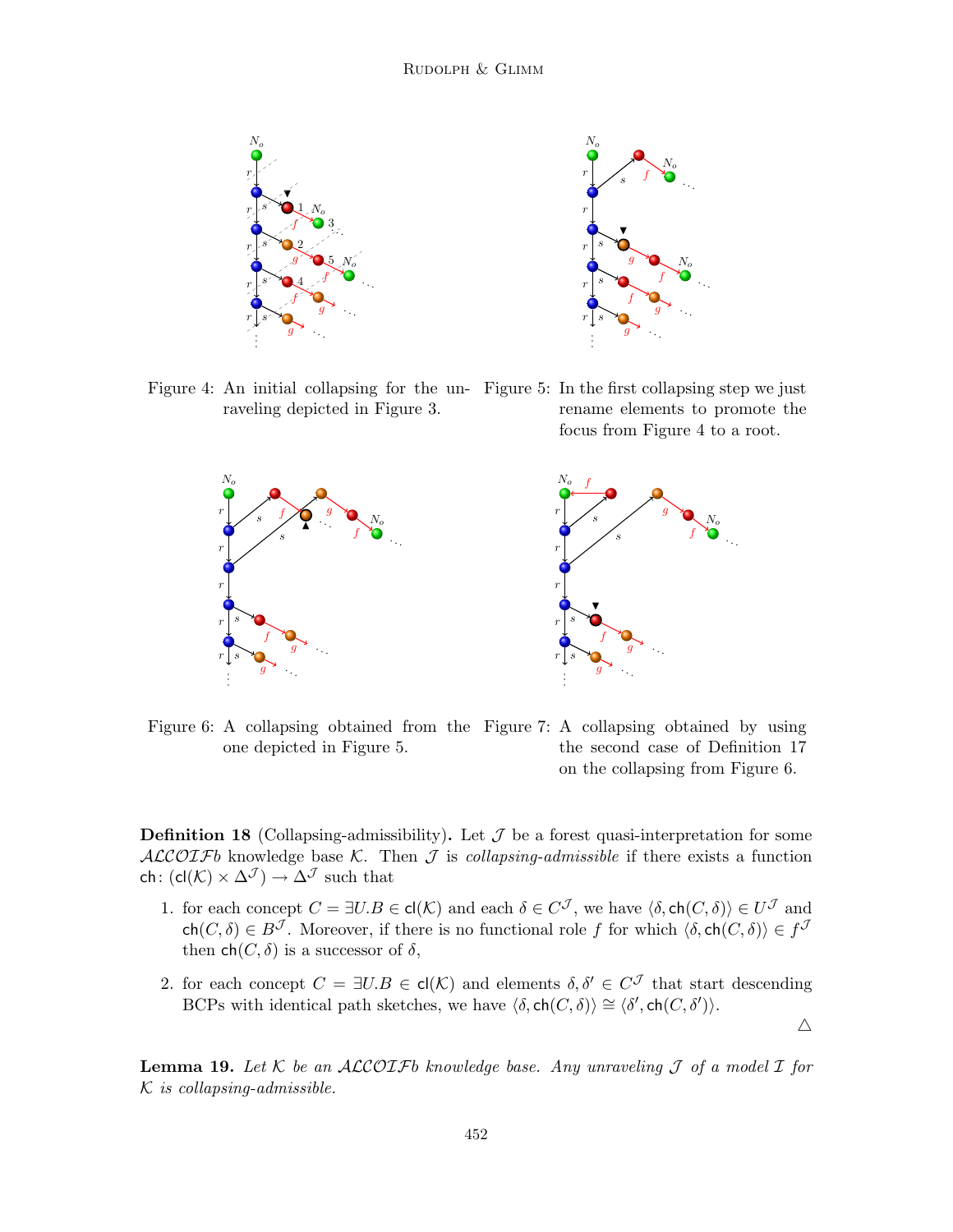

Figure 8: Result of collapsing the unraveling from Fig. 3. The infinitely many new root elements are displayed in the top line.

Proof. We define a function ch directly from the function choose used in the unraveling as follows: for each  $C \in cl(\mathcal{K})$  and  $(\rho, w) \in \Delta^{\mathcal{J}}$  with  $\lambda(\rho, w) = \delta_1 \cdot \ldots \cdot \delta_n$  and choose $(C, \text{Tail}(\rho, w)) = \{\delta'\},$  we set  $\mathsf{ch}(C, (\rho, w)) = (\rho, w')$  for  $(\rho, w') = \lambda^-(\delta_1 \cdot \ldots \cdot \delta_n \cdot \delta')$ if  $\delta_1 \cdot \ldots \cdot \delta_n \cdot \delta'$  is a sequence in S and  $(\rho, w') = \lambda^-(\delta_1 \cdot \ldots \cdot \delta_{n-1})$  otherwise. This is well-defined since the function  $\lambda$  in unravelings is total and bijective and it is as required for admissibility since elements that start BCPs with identical path sketches are always generated from the same element in  $\mathcal I$ . The first condition of collapsing-admissibility holds since in unravelings, we always add  $\delta_1 \cdot \ldots \cdot \delta_n \cdot \delta'$  to the set of sequences unless the pair  $\langle \delta_n, \delta_{n-1} \rangle$  is in the interpretation of some functional role. In that case, the function ch uses the predecessor instead of the successor, which is still admissible.  $\Box$ 

**Lemma 20.** Let K be a consistent ALCOIFb knowledge base,  $\mathcal{J} = (\Delta^{\mathcal{J}}, \cdot^{\mathcal{J}})$  a strict forest quasi-model for K with branching degree b that is collapsing-admissible. Then collapse $(\mathcal{J})$ is a forest model for  $K$  with branching degree b.

*Proof.* Let  $K' = \text{nomFree}(K)$ . Since  $\mathcal J$  is a forest quasi-model of  $K$  by assumption,  $\mathcal J \models K'$ .

We first show that each collapsing  $\mathcal{J}_i$  for  $\mathcal J$  is a forest quasi-model for  $\mathcal{K}$ , i.e.,  $\mathcal{J}_i \models \mathcal{K}'$ . We then show that each collapsing  $\mathcal{J}_{i+1}$  produced from an admissible collapsing  $\mathcal{J}_i$  is again collapsing-admissible. Finally, we show that, for each  $o \in \text{nom}(\mathcal{K})$ , there is exactly one node in  $\mathcal{J}_{\omega}$  of the form  $(\rho, \varepsilon)$  such that  $(\rho, \varepsilon) \in N_o^{\mathcal{J}_{\omega}}$ , which implies by Proposition 11 that collapse( $J$ ) is a forest model for  $K$ .

We start with the first claim: For the initial collapsing this is immediate since  $\mathcal J$  is a forest quasi-model for K. In particular,  $\mathcal{J}_0$  is locally K'-consistent. Assume that  $\mathcal{J}_i$  is a locally K'-consistent collapsing and  $(\rho_i, w_i)$  is the focus in  $\mathcal{J}_i$ . We show that  $\mathcal{J}_{i+1}$  is locally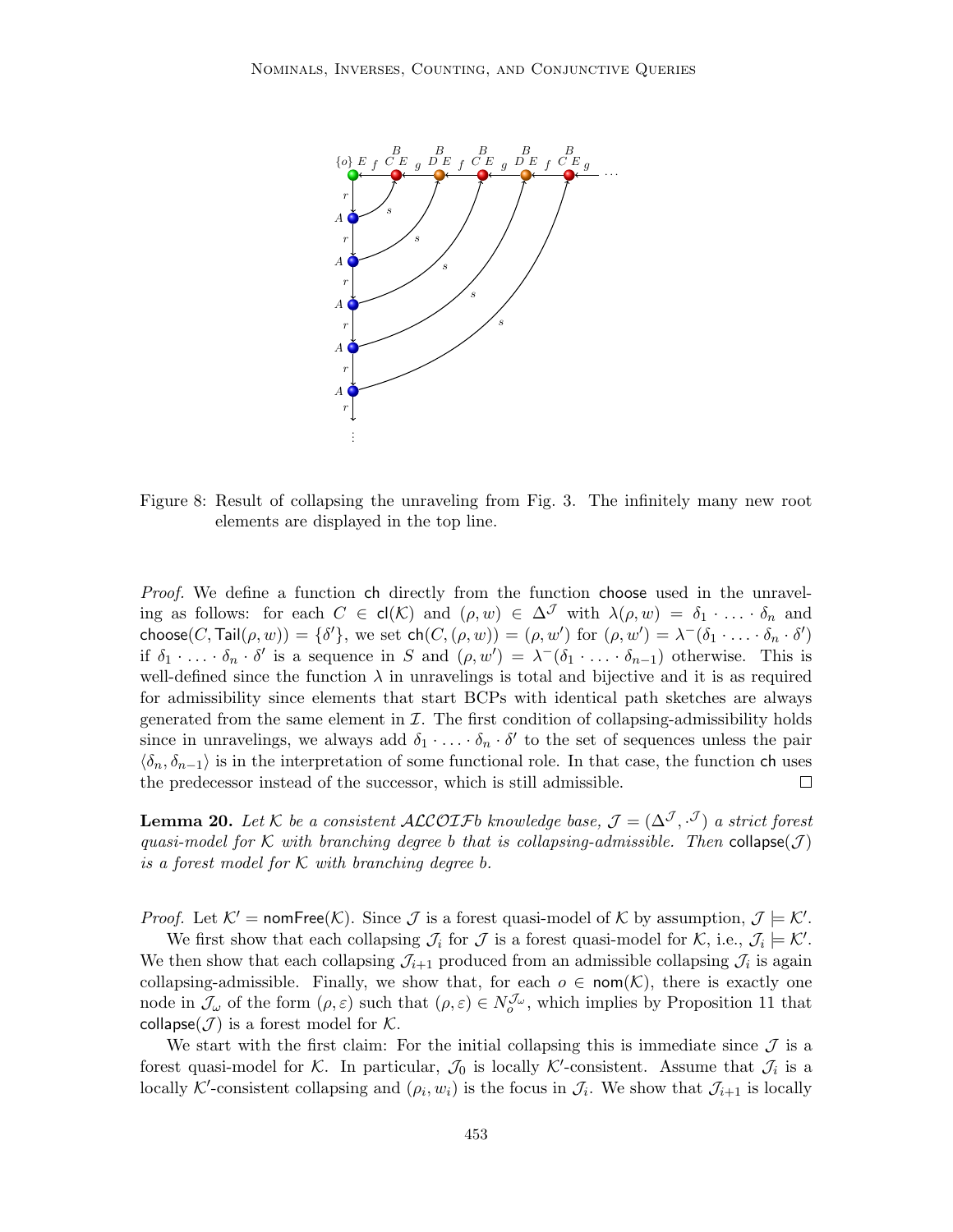$K'$ -consistent. Since  $K'$  is simplified by assumption, we only have to consider axioms of form  $(1)$ .

If  $\mathcal{J}_{i+1}$  is obtained according to the first case of Definition 17, we only rename elements of the domain in order to create a new root node and local  $K'$ -consistency is immediate. We assume, thus, that  $\mathcal{J}_{i+1}$  is obtained according to the second case of Definition 17.

Axioms of the form  $\prod A_i \subseteq \prod B_j$  and  $A \equiv \{o\}$  (rewritten into  $A \equiv N_o$  in K') hold immediately due to condition 2.b of collapsings.

Let Ax be an axiom of the form  $A \subseteq \forall U.B$  and assume that  $(\rho, w) \in A<sup>J</sup>$ . The only interesting elements are the predecessor  $(\rho_i, w'_i)$  of the focus  $(\rho_i, w_i)$  and  $(\rho, \varepsilon)$ . However,  $(\rho_i, w_i) \sim (\rho, \varepsilon)$  and, since  $\mathcal J$  is collapsing-admissible,  $(\rho_i, w_i)$  and  $(\rho, \varepsilon)$  satisfy the same atomic concepts with respect to  $con(\mathcal{K})$ . Further, the interpretation of atomic concepts is not changed due to 2.b, which again implies local  $K'$ -consistency for this kind of axioms.

Let Ax be an axiom of the form  $A \subseteq \exists U.B$  and assume that  $(\rho, w) \in A^{\mathcal{J}_{i+1}}$ . We concentrate on the three interesting cases where the direct neighborhoods of elements change:

- 1. We start with the case where the focus  $(\rho_i, w_i)$  is the corresponding U-successor of  $(\rho, w)$ , i.e.,  $\rho_i = \rho, w_i = w \cdot c$  for some  $c \in \mathbb{N}, \langle (\rho, w), (\rho_i, w_i) \rangle \in U^{\mathcal{J}_i}$ , and  $(\rho_i, w_i) \in B^{\mathcal{J}_i}$ . Since  $(\rho, \varepsilon)$  and  $(\rho_i, w_i)$  are in the same equivalence class for  $\sim$  by assumption,  $(\rho, \varepsilon)$ starts a BCP with the same path sketch as  $(\rho_i, w_i)$  and both  $(\rho, \varepsilon)$  and  $(\rho_i, w_i)$  satisfy the same atomic concepts with respect to  $con(\mathcal{K})$ . Then condition 2.(c)ii. ensures that  $(\rho, \varepsilon)$  is the required U-successor for  $(\rho, w)$  in  $\mathcal{J}_{i+1}$ .
- 2. Assume that  $(\rho, w) = (\rho, \varepsilon), \langle (\rho, \varepsilon), (\rho, c) \rangle \in U^{\mathcal{J}_i}, (\rho, c) \in B^{\mathcal{J}_i}, (\rho, c) \notin \Delta^{\mathcal{J}_{i+1}},$  and  $(\rho, \varepsilon) \notin (\exists U.B)^{\mathcal{J}_{i+1}}$ . Due to 2.a, the focus  $(\rho_i, w_i)$  has a predecessor  $(\rho_i, w_i')$  such that  $\langle (\rho_i, w'_i), (\rho_i, w_i) \rangle \in f^{\mathcal{J}_i}$  for an inverse functional role  $f \in \text{rol}(\mathcal{K})$  and  $\langle (\rho, \varepsilon), (\rho, c) \rangle \in$  $(f^-)^{\mathcal{J}_i}$ . Since f is inverse functional and  $\mathcal{J}_i$  is, by assumption, locally K'-consistent, there is no successor  $(\rho_i, w_i \cdot c_i)$  of  $(\rho_i, w_i)$  such that  $\langle (\rho_i, w_i), (\rho_i, w_i \cdot c_i) \rangle \in (f^{-})^{\mathcal{J}_i}$ . Similarly, there is no element  $(\rho', w')$  such that  $\langle (\rho, \varepsilon), (\rho', w') \rangle \in (f^{-})^{\mathcal{J}_{i}}$ . Then, since  $\mathcal{J}_i$  is collapsing-admissible, we have that  $(\rho_i, w'_i) \in \mathsf{ch}(\exists U.B, (\rho_i, w_i)), (\rho, c) \in$  $\mathsf{ch}(\exists U.B,(\rho,\varepsilon))$ , and  $\langle(\rho_i,w_i),(\rho_i,w'_i)\rangle \cong \langle(\rho,\varepsilon),(\rho,c)\rangle$  since  $(\rho_i,w_i)$  and  $(\rho,\varepsilon)$  start descending BCPs with identical path sketches. In particular,  $\langle (\rho_i, w_i), (\rho_i, w'_i) \rangle \in U^{\mathcal{J}_i}$ and  $(\rho_i, w'_i) \in B^{\mathcal{J}_i}$ . Then, by condition 2.(c)ii.,  $\langle (\rho, \varepsilon), (\rho_i, w'_i) \rangle \in U^{\mathcal{J}_{i+1}}$ , by condition 2.b,  $(\rho_i, w'_i) \in B^{\mathcal{J}_{i+1}}$ , and, thus,  $(\rho, \varepsilon) \in (\exists U.B)^{\mathcal{J}_{i+1}}$  as required.
- 3. We assume that  $(\rho_i, w_i)$  has a predecessor  $(\rho_i, w'_i)$  such that  $\langle (\rho_i, w'_i), (\rho_i, w_i) \rangle \in f^{\mathcal{J}_i}$ for an inverse functional role f in rol(K) and  $\langle (\rho, c), (\rho, \varepsilon) \rangle \in f^{\mathcal{J}_i}$ , causing the deletion of  $(\rho, c)$  and its descendants, one of which, say  $(\rho, v)$  is connected to some  $(\varsigma, \varepsilon)$ , such that  $\langle (\varsigma, \varepsilon),(\rho, v) \rangle \in U^{\mathcal{J}_i}$  and  $(\rho, v) \in B^{\mathcal{J}_i}$ . Now, if there is no inverse functional role g for which  $\langle (\zeta, \varepsilon), (\rho, v) \rangle \in g^{\mathcal{J}_i}$ , then the strictness and collapsing-admissibility of  $\mathcal{J}_i$ ensure the existence of a  $c' \in \mathbb{N}$  for which  $\langle (\zeta, \varepsilon), (\zeta, c) \rangle \in U^{\mathcal{J}_i}$  and  $(\zeta, c) \in B^{\mathcal{J}_i}$  and, consequently, also  $\langle (\varsigma, \varepsilon),(\varsigma, c) \rangle \in U^{\mathcal{J}_{i+1}}$  and  $(\varsigma, c) \in B^{\mathcal{J}_{i+1}}$ . If  $\langle (\varsigma, \varepsilon),(\rho, v) \rangle \in g^{\mathcal{J}_{i}}$ for some inverse functional role  $g$ , then strictness of the initial collapsing implies that  $(\rho, v)$  itself started a descending BCP and, due to the defined order, it must have been a focus before and now be a root itself. This contradicts, however, the initial assumption that  $(\rho, v)$  is a descendant of  $(\rho, \varepsilon)$  and we are done.

In all cases, the elements in  $\Delta^{J_{i+1}}$  have the required successors.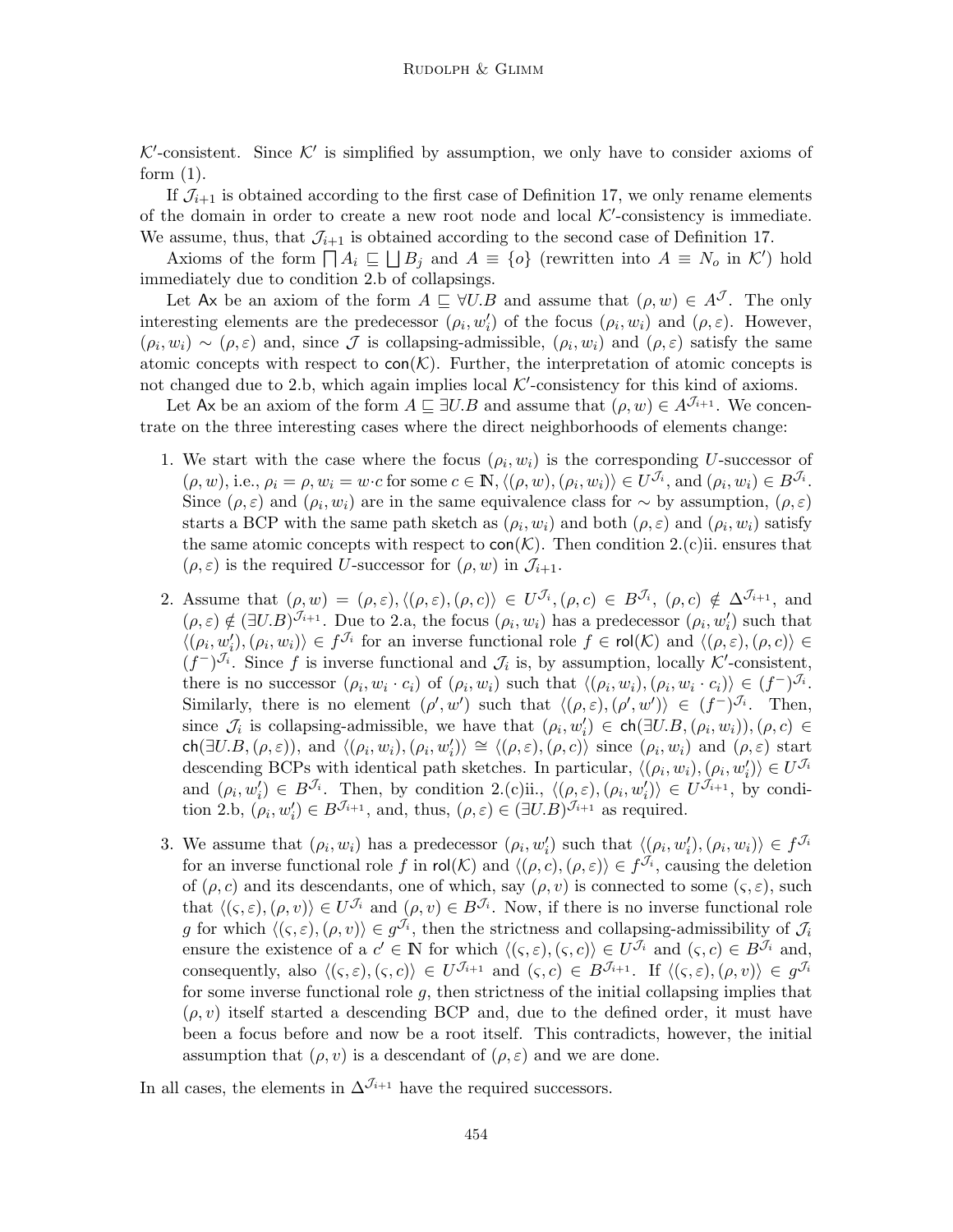Let Ax be an axiom of the form func(f) for  $f \in \text{rol}(\mathcal{K})$ . We concentrate on relations between the predecessor  $(\rho_i, w'_i)$  of the focus and  $(\rho, \varepsilon)$  since otherwise local K'-consistency is immediate. A predecessor exists for the focus since we process elements in ascending order starting with non-root nodes. Assume  $\langle (\rho_i, w'_i), (\rho_i, w_i) \rangle \in f^{\mathcal{J}_i}$ , in which case  $\langle (\rho_i, w'_i), (\rho, \varepsilon) \rangle \in f^{\mathcal{J}_{i+1}}$  due to 2.(c)ii. and assume  $(\rho, \varepsilon)$  has a successor  $(\rho, c)$  in  $\mathcal{J}_i$  such that  $\langle (\rho, c), (\rho, \varepsilon) \rangle \in f^{\mathcal{J}_i}$ . In this case,  $(\rho, c) \notin \Delta^{\mathcal{J}_{i+1}}$  according to 2.a and together with local K'-consistency of  $\mathcal{J}_i$ , this implies that  $(\rho_i, w'_i)$  is the only element in  $\Delta^{J_{i+1}}$  such that  $\langle (\rho_i, w'_i), (\rho, \varepsilon) \rangle \in f^{\mathcal{J}_{i+1}}.$ 

We now show that each  $\mathcal{J}_{i+1}$  produced from an admissible collapsing  $\mathcal{J}_i$  is again admissible for collapsing. By assumption, the initial collapsing is admissible, so let  $\mathcal{J}_i$  be an admissible collapsing and  $ch<sub>i</sub>$  the required function. We distinguish two cases:

- 1. Let  $\mathcal{J}_{i+1}$  be produced according to the first case of collapsings. We define a function ch<sub>i+1</sub> for  $\mathcal{J}_{i+1}$  as follows: For each  $C \in \mathsf{cl}(\mathcal{K})$  and  $\delta \in \Delta^{\mathcal{J}_{i+1}}$ , we set  $\mathsf{ch}_{i+1}(C, \delta) = \delta'$ for  $\delta' = (\rho_i w_i, w'_1)$  if  $\mathsf{ch}_i(C, \delta) = (\rho_i, w_i w'_i)$  for  $(\rho_i, w_i)$  the focus in  $\mathcal{J}_i$  and  $\delta' = \mathsf{ch}_i(C, \delta)$ otherwise. Since we just change the names of the elements and leave the interpretation of concepts and roles as before, the function is as required for admissibility.
- 2. Let  $\mathcal{J}_{i+1}$  be produced according to the second case of collapsings. We define a function  $ch_{i+1}$  for  $\mathcal{J}_{i+1}$  as follows: For each  $C \in cl(\mathcal{K}),$ 
	- (a) for each  $\delta \in \Delta^{J_{i+1}} \notin \{(\rho_i, w'_i), (\rho, \varepsilon)\}\$  with  $(\rho_i, w'_i)$  the predecessor of the focus  $(\rho_i, w_i)$ , we set  $\mathsf{ch}_{i+1}(C, \delta) = \delta'$  for  $\delta'$  such that  $\delta' \in \Delta^{J_{i+1}}$  and  $\delta' = \mathsf{ch}_i(C, \delta)$ ; this is well-defined since only successors of  $(\rho, \varepsilon)$  and  $(\rho_i, w'_i)$  are deleted in  $\mathcal{J}_{i+1}$ .
	- (b) for  $\delta = (\rho, \varepsilon)$  and  $(\rho_i, w'_i)$  the predecessor of the focus,  $\mathsf{ch}_{i+1}(C, \delta) = \delta'$  for  $\delta' = (\rho_i, w'_i)$  if  $\mathsf{ch}_i(C, \delta) = (\rho, c)$  and  $(\rho, c) \notin \Delta^{\mathcal{J}_{i+1}}$  and  $\delta' = \mathsf{ch}_i(C, \delta)$  otherwise;
	- (c) for  $\delta = (\rho_i, w'_i)$  the predecessor of the focus, we set  $\mathsf{ch}_{i+1}(C, \delta) = \delta'$  for  $\delta' = (\rho, \varepsilon)$ if  $\textsf{ch}_{i}(C, \delta) = (\rho_i, w_i)$  and  $\delta' = \textsf{ch}_{i}(C, \delta)$  otherwise.

For elements apart from the predecessor of the focus  $(\rho_i, w'_i)$  and the root  $(\rho, \varepsilon)$ that replaces  $(\rho_i, w_i)$ , the interpretation of concepts and roles remains as before by properties 2.b and 2.c and the function is as required. For  $(\rho_i, w'_i)$ , we change the function so that in cases where  $(\rho_i, w_i)$  was returned,  $(\rho, \varepsilon)$  is returned. Since  $(\rho_i, w_i) \sim (\rho, \varepsilon)$ , this is admissible. Similarly, if a successor  $(\rho, c)$  of  $(\rho, \varepsilon)$  is not contained in  $\Delta^{J_{i+1}}$ , then  $(\rho_i, w'_i)$  is used instead. This is admissible since, in this case,  $\langle (\rho_i, w_i), (\rho_i, w'_i) \rangle \cong \langle (\rho, \varepsilon), (\rho, c) \rangle$  as argued above for axioms of the form  $A \sqsubseteq \exists U.B.$ 

We now show that, for each  $o \in \text{nom}(\mathcal{K})$ , there is exactly one node in  $\mathcal{J}_{\omega}$  of the form  $(\rho, \varepsilon)$  such that  $(\rho, \varepsilon) \in N_o^{\mathcal{J}_{\omega}}$ . Nominal placeholders are descending BCPs by definition and, when a nominal placeholder becomes the focus, it is merged into a root that is in the same equivalence class of ∼ and which is by definition of lower order. Such a root exists because of property FQ2 of forest quasi-interpretations.

The interpretation  $\mathcal{J}_{\omega}$  is obtained by building the non-disjoint union of the "safe" parts for all collapsings, which contain only elements which will neither be renamed nor deleted. Thus,  $\mathcal{J}_{\omega}$  does not contain nominal placeholders as required. Considering any one element  $(\rho, w) \in \Delta^{\mathcal{J}_{\omega}}$ , we find that there is an  $i \in \mathbb{N}$  such that all successors and all root neighbors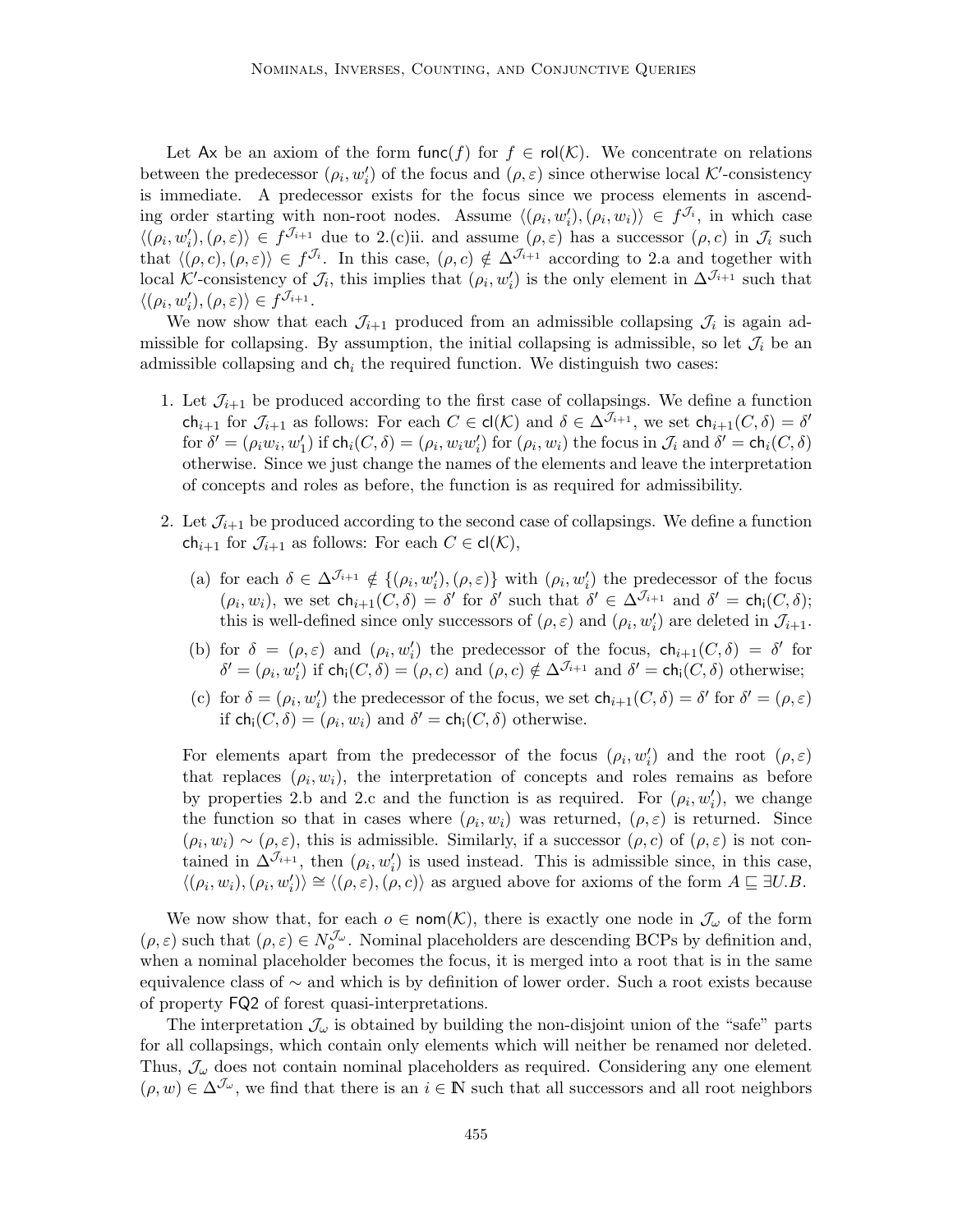of  $(\rho, w)$  in  $\mathcal{J}_i$  are the same as in  $\mathcal{J}_{\omega}$ . As we have shown,  $\mathcal{J}_i$  is locally K'-consistent and therefore  $(\rho, w)$  has a consistent neighborhood. Hence  $\mathcal{J}_{\omega}$  is a forest quasi-model of K.

Now, when interpreting each  $o \in \text{nom}(\mathcal{K})$  as  $\{(\rho, \varepsilon) \in \Delta^{\mathcal{J}_\omega} \mid (\rho, \varepsilon) \in N_o^{\mathcal{J}_\omega}\}\$  in  $\text{collapse}(\mathcal{J}),$ we obtain a forest model for K, where the set of roots is  $\{(\rho, \varepsilon) | (\rho, \varepsilon) \in \Delta^{J_{\omega}}\}.$ 

The bounded branching degree is an immediate consequence of the construction since we never add successors during the construction and the starting forest quasi-interpretation  $J$  has a bounded branching degree by assumption.  $\Box$ 

Since unravelings of a model  $\mathcal I$  for  $\mathcal K$  are strict forest quasi-models of  $\mathcal K$  with branching degree bounded in  $|c|(\mathcal{K})|$  by Lemma 13, and unravelings are collapsing-admissible by Lemma 19, it is an immediate consequence of Lemma 20 that the collapsing of an unraveling yields a forest model branching degree bounded in  $|cl(K)|$ .

**Corollary 21.** Let  $K$  be an  $ALCOIFb$  knowledge base and  $I$  an interpretation such that  $\mathcal{I} \models \mathcal{K}$ , then the purified interpretation collapse( $\downarrow(\mathcal{I})$ ) is a forest model for K with branching degree b bounded in  $|cl(K)|$ .

Since the number of roots might still be infinite in purified models, we could, up to now, have obtained the same result by unraveling an arbitrary model, where we take all elements on BCPs as roots instead of taking just the nominals and creating new roots in the collapsing process. In the next sections, however, we show how we can transform an unraveling of a counter-model for the query such that it remains collapsing-admissible and such that it can in the end be collapsed into a forest model with a finite number of roots that is still a counter model for the query. For this transformation it is much more convenient to work with real (strict) trees and forests, which is why we use (strict) forest quasi-interpretations.

In the next sections, we also use the following alternative characterization of the result of a collapsing, which comes in handy for the subsequent proofs.

We start by defining the so-called *pruning* of a forest quasi-interpretation, which is, roughly speaking, the structure obtained by just deleting all the nodes, which will be erased in the course of the collapsing process anyway.

**Definition 22** (Pruning). Let  $\mathcal J$  be a strict forest quasi-model for an  $\mathcal{ALCOLF}b$  knowledge base K that is collapsing-admissible and let  $\mathcal{J}_0, \mathcal{J}_1, \ldots, \mathcal{J}_\omega$  be as defined in Definition 17. The pruning of  $\mathcal J$  (written prune( $\mathcal J$ )) is obtained by restricting  $\mathcal J$  to a set  $\Gamma \subseteq \Delta^{\mathcal J}$  which is defined as follows: Γ contains all  $\langle \rho w_1, w_2w_3 \rangle \in \Delta^{\mathcal{J}}$  for which  $\langle \rho w_1w_2, w_3 \rangle \in \Delta^{\mathcal{J}}$  or  $\langle \rho w_1 w_2, w_3 \rangle$  is the focus in some  $\mathcal{J}_i$ . . And the contract of the contract of  $\Delta$ 

We again use the equivalence relation  $\sim$  for elements that start descending BCPs with identical path sketches from Definition 17 and construct an interpretation from a pruning by identifying equivalent nodes, also known as factorization.

**Definition 23** (Factorization). Let K be an  $ALCOTFb$  knowledge base, J a strict forest quasi-interpretation for K that is collapsing-admissible, and  $\mathcal{L} = \text{prune}(\mathcal{J})$ .

The factorization of  $\mathcal{L}$  by  $\sim$  (denoted by  $\mathcal{L}_{/\sim}$ ) is now defined as the forest quasi-interpretation  $\mathcal{M} = (\Delta^{\mathcal{M}}, \cdot^{\mathcal{M}})$  with

•  $\Delta^{\mathcal{M}} = \{ [\delta]_{\sim} \mid \delta \in \Delta^{\mathcal{L}} \};$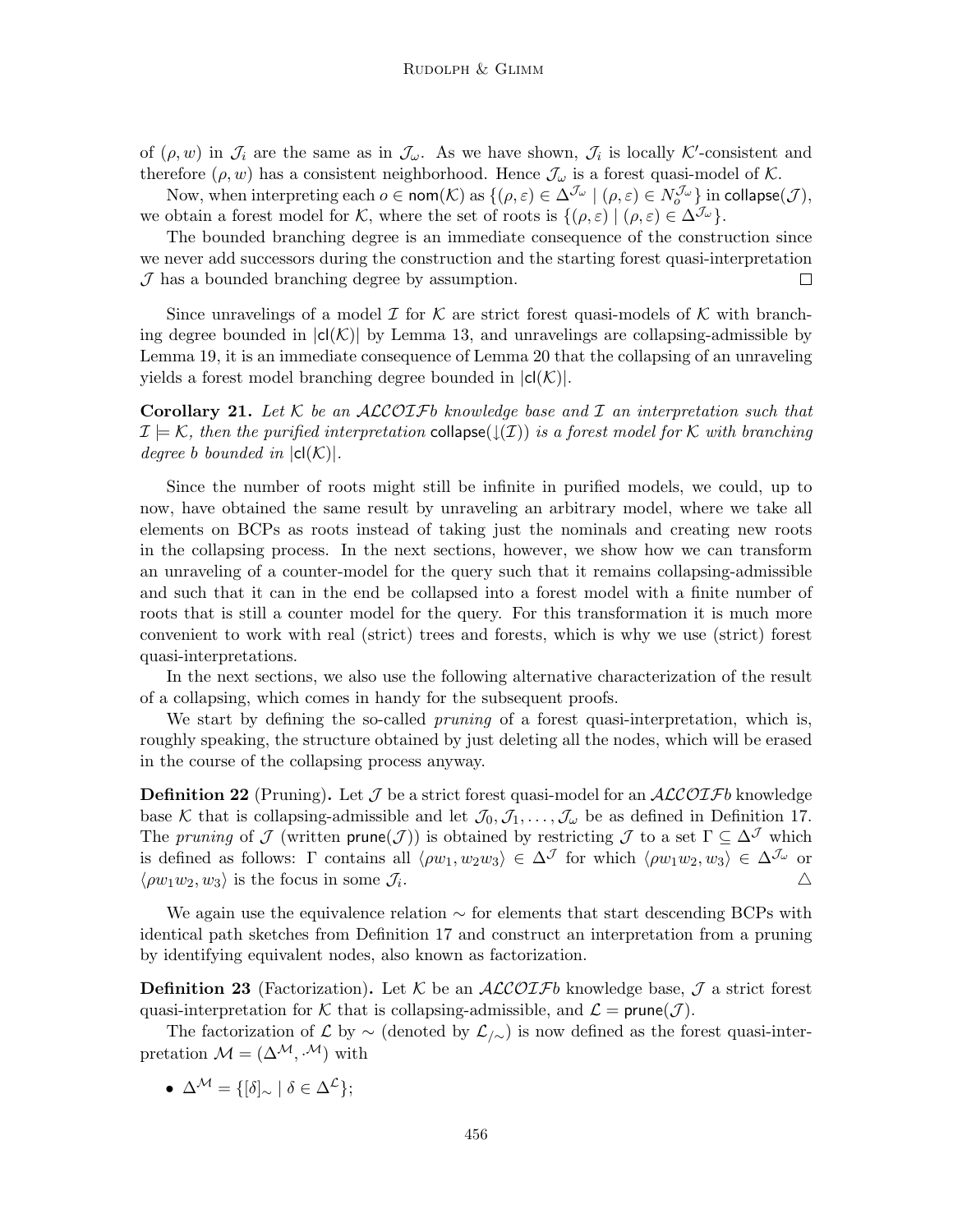• for each  $A \in \text{con}(\mathcal{K}), A^{\mathcal{M}} = \{[\delta]_{\sim} \mid \delta \in A^{\mathcal{L}}\},\$ 

• for each 
$$
r \in \text{rol}(\mathcal{K})
$$
,  $r^{\mathcal{M}} = \{ \langle [\delta]_{\sim}, [\delta']_{\sim} \rangle \mid \langle \delta, \delta' \rangle \in r^{\mathcal{L}} \}$ , and

• for each  $o \in \text{nom}(\mathcal{K}), o^{\mathcal{M}} = [\delta]_{\sim}$  for  $\delta \in N_o^{\mathcal{L}}$ .

Note that the interpretation of nominals in  $M$  is well defined as, by definition, all  $N_o$ -instances are in the same ∼-equivalence class.

 $\triangle$ 

Now we are ready to establish the wanted correspondence: the collapsing of a forest quasi-interpretation can essentially be obtained by first pruning and then factorizing it.

**Lemma 24.** Let J be a strict forest quasi-model for an ALCOIFb knowledge base K and let J be collapsing-admissible. Then collapse(J)  $\cong$  prune(J)<sub>/∼</sub>. Moreover the new roots in collapse(J) correspond to those  $\sim$ -equivalence classes that contain J-elements which start descending  $BCPs$  in  $J$ .

Proof. Considering the first claim, note that by definition of the collapsing procedure, for every  $(\rho w, w') \in \Delta^{\text{collapse}}(\mathcal{J})$  there is exactly one pair  $w_1, w_2$  with  $w = w_1w_2$  such that  $(\rho w_1, w_2 w') \in \Delta^{\text{prune}(\mathcal{J})}$ . Moreover, case 1 of the construction assures that  $\Delta^{\text{collapse}(\mathcal{J})}$  contains one element from every  $\sim$ -equivalence class from  $\Delta^{\text{prune}(\mathcal{J})/\sim}$ . Hence the mapping  $\varphi\colon \Delta^{\mathsf{collapse}}(\mathcal{J}) \to \Delta^{\mathsf{prune}(\mathcal{J})/\sim}$  with  $\varphi(\rho w, w') = [(\rho w_1, w_2w')]_{\sim}$  is a bijection and, as a consequence of the construction, an isomorphism.

The second claim is also a direct consequence of the construction of the collapsing.  $\Box$ 

# 5. Quasi-Entailment in Quasi-Models

In this section, we will provide a characterization for forest quasi-models that mirrors query entailment for the corresponding "proper models". In our further argumentation, we will talk about the initial part of a tree, i.e., the part that is left if branches are cut down to a fixed length. For a forest interpretation  $\mathcal{I} = (\Delta^{\mathcal{I}}, \mathcal{I})$  and an  $n \in \mathbb{N}$ , we therefore denote with cut<sub>n</sub>(*I*) the interpretation obtained from *I* by restricting  $\Delta^{\mathcal{I}}$  to those pairs (*ρ*, *w*) for which  $|w| \leq n$ .

The following lemma ensures that in the case of purified models, we find only finitely many unraveling trees of depth  $n$  that "look different".

**Lemma 25.** Let K be a consistent  $ALCOTFb$  knowledge base. Then there is a purified interpretation I such that  $\mathcal{I} \models \mathcal{K}$  and, for every  $n \in \mathbb{N}$ , there are only finitely many non-isomorphic trees of depth n.

*Proof.* Since  $K$  has a model by assumption, Corollary 21 guarantees that there is some purified model  $\mathcal I$  of  $\mathcal K$ . In particular,  $\mathcal I$  is a forest model with the branching degree bounded in the size of  $cl(K)$ .

We now compute the maximal number of non-isomorphic trees of depth  $n$  over the domain of  $\mathcal I$ . We denote this bound by  $T_n$ . The argumentation is close to the one used by Levy and Rousset (1998) for their definition of tree blocking.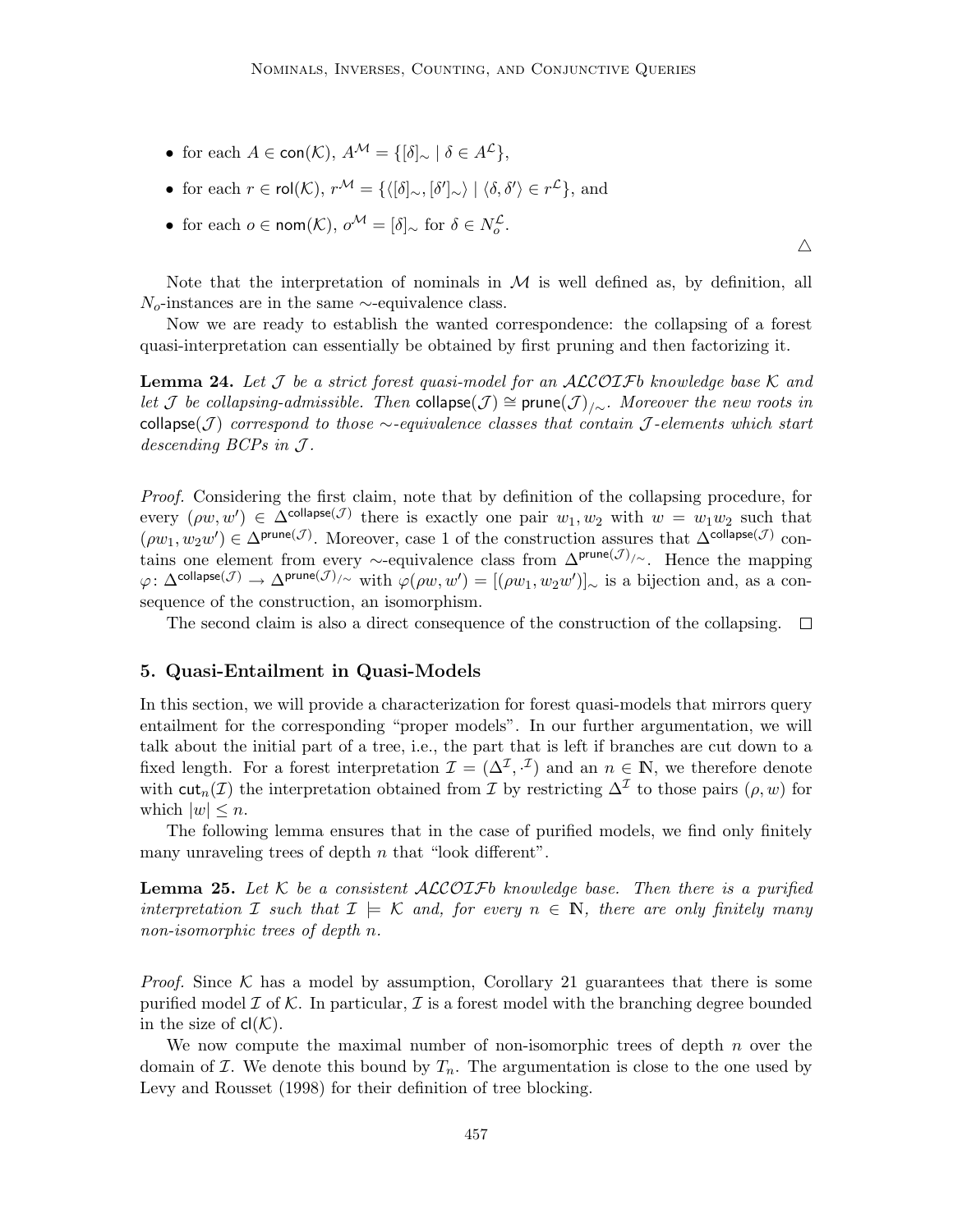Let  $c = |c|(\mathcal{K})|$  and  $r = |c|(\mathcal{K})|$ . We first consider trees of depth  $n = 0$ . We have  $2^c$ choices for the different subsets of concepts in  $cl(K)$ . For  $n > 0$ , each concept at level 0 can trigger the generation of a new successor and we can have any number of successors between 0 and c. Assume, for now, that we have only a single role name  $r \in \text{rol}(\mathcal{K})$  and that each node in a level smaller than n is the root of a tree with depth  $n-1$  with exactly c successors for each node. In this case, there are  $O(2<sup>c</sup>T<sub>n-1</sub><sup>c</sup>)$  non-isomorphic sub-trees of depth  $n$ . Taking into account that a node does not necessarily have  $c$  successors, but we can choose any number between 0 and c, we get a bound of  $O(2^c c T_{n-1}^c)$  for the number of nonisomorphic sub-trees of depth  $n$ . Finally, since we have not only one but a choice of  $r$  roles, we get a bound of  $O(2^c(cT_{n-1}^c)^r)$ . We now abbreviate  $2^c c^r$  with x and rc with a and rewrite the obtained bound as  $T_n = O(x(T_{n-1})^a)$ . Unfolding yields  $T_n = O((x^{1+a+\ldots+a^{n-1}})(T_0)^{a^n})$ which is bounded by  $O((x^{a^n})(2^c)^{a^n}) = O((x2^c)^{a^n})$ . By expanding the abbreviated symbols, we obtain a bound for  $T_n$  of  $O((2^c c^r)^{(rc)^n})$ . П

For our further considerations, we introduce the notion of "anchored n-components". These are meant to be certain substructures of forest quasi-interpretations. In the first place, these substructures contain a connected set of nodes  $W'$  which are situated "closely together" in the original structure, this closeness being witnessed by the fact that all elements of W' are descendants of some node  $\delta$  and have a distance  $\leq n$  to  $\delta$ . Moreover for each of those nodes  $\delta'$  from  $W'$ , the anchored *n*-component may (but does not need to) contain a finite number of descending BCPs starting from  $\delta'$ .

**Definition 26** (Anchored Components). Let  $\mathcal{J}$  be a forest quasi-interpretation and  $\delta \in \Delta^{\mathcal{J}}$ . An interpretation C will be called anchored n-component of J with witness  $\delta$  if C can be created by restricting  $\mathcal J$  to a set  $W \subseteq \Delta^{\mathcal J}$  obtained as follows:

- Let  $\mathcal{J}_{\delta}$  be the subtree of  $\mathcal J$  that is started by  $\delta$  and let  $\mathcal{J}_{\delta,n} := \text{cut}_n(\mathcal{J}_{\delta})$ . Select a subset  $W' \subset \Delta^{\mathcal{J}_{\delta,n}}$  that is closed under predecessors.
- For every  $\delta' \in W'$ , let P be a finite set (possibly empty) of descending BCPs **p** starting from  $\delta'$  and let  $W_{\delta'}$  contain all nodes from all  $\mathbf{p} \in P$ .

 $\triangle$ 

• Set  $W = W' \cup \bigcup_{\delta' \in W'} W_{\delta'}$ .

Now think of a forest quasi-model  $\mathcal J$  and some query  $q$ . The following definition and lemma employ the notion of anchored *n*-components to come up with the notion of *quen*tailment (short for quasi-entailment), a criterion that reflects query-entailment in the world of forest quasi-models.

**Definition 27** (Quentailment). Let q be a conjunctive query with  $\sharp(q) = n$  and  $\mathcal{J}$  some forest quasi-model of an  $ALCOIFb$  knowledge base K. We say that J quentails q (written  $\mathcal{J} \approx q$ ) if, for  $V = \text{var}(q)$ ,  $\mathcal{J}$  contains connected anchored n-components  $\mathcal{C}_1, \ldots, \mathcal{C}_\ell$  and there are according functions  $\mu_i: V \to 2^{\Delta^{c_i}}$  such that the following hold:

- Q1 For every  $x \in V$ , there is at least one  $\mathcal{C}_i$ , such that  $\mu_i(x) \neq \emptyset$
- Q2 For all  $A(x) \in q$ , we have  $\mu_i(x) \subset A^{\mathcal{J}}$  for all *i*.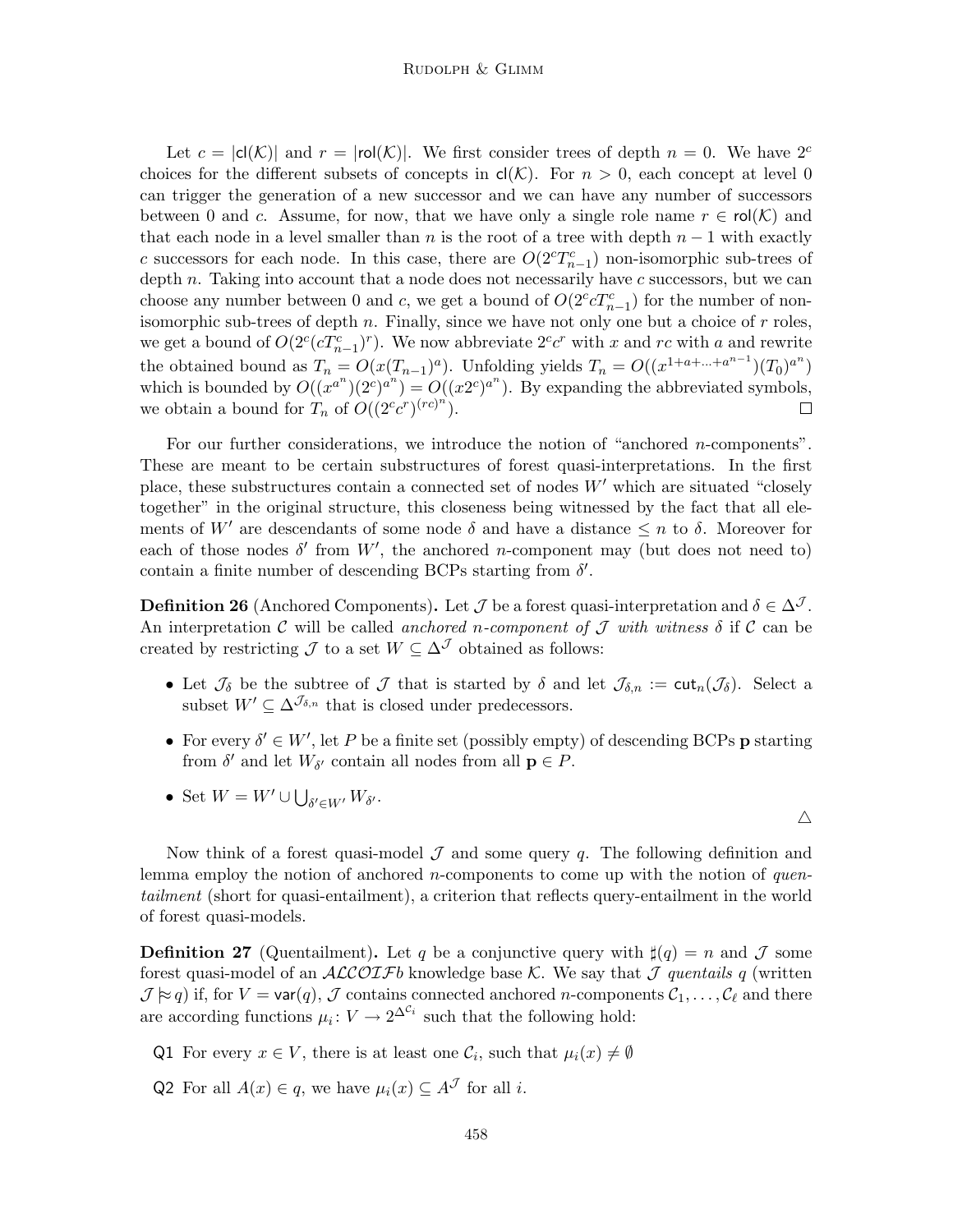- Q3 For every  $r(x, y) \in q$  there is a  $\mathcal{C}_i$  such that there are  $\delta_1 \in \mu_i(x)$  and  $\delta_2 \in \mu_i(y)$  such that  $\langle \delta_1, \delta_2 \rangle \in r^{\mathcal{J}}$ .
- Q4 If, for some  $x \in V$ , there are connected anchored *n*-components  $\mathcal{C}_i$  and  $\mathcal{C}_j$  with  $\delta \in$  $\mu_i(x)$  and  $\delta' \in \mu_j(x)$ , then there is
	- a sequence  $\mathcal{C}_{n_1}, \ldots, \mathcal{C}_{n_k}$  with  $n_1 = i$  and  $n_k = j$  and
	- a sequence  $\delta_1,\ldots,\delta_k$  with  $\delta_1 = \delta$  and  $\delta_k = \delta'$  as well as  $\delta_m \in \mu_{n_m}(x)$  for all  $1 \leq m \leq k$ .

such that, for every m with  $1 \leq m < k$ , we have that

- $\mathcal{C}_{n_m}$  contains a descending BCP  $p_1$  started by  $\delta_m$ ,
- $\mathcal{C}_{n_{m+1}}$  contains a descending BCP  $p_2$  started by  $\delta_{m+1}$ ,
- $p_1$  and  $p_2$  have the same path sketch.

For a union of conjunctive queries  $u = q_1 \vee \ldots \vee q_h$ , we say that  $\mathcal J$  quentails u (written  $\mathcal{J} \approx u$ ) if  $\mathcal{J} \approx q$  for a  $q \in \{q_1, \ldots, q_h\}.$ 

Note that an anchored component may contain none, one or several instantiations of a variable  $x \in V$ . Intuitively, the definition ensures, that we find matches of query parts which when fitted together by identifying BCP-equal elements yield a complete query match.

**Lemma 28.** Let  $u = q_1 \vee \ldots \vee q_h$  be a union of conjunctive queries and K an ALCOIFb knowledge base. Then

- 1. For any model  $\mathcal I$  of  $\mathcal K$ ,  $\mathcal I(\mathcal I) \approx u$  implies  $\mathcal I \models u$ .
- 2. For any strict forest quasi-model J of K that is collapsing-admissible, collapse $(\mathcal{J}) \models u$ implies  $\mathcal{J} \approx u$ .
- *Proof.* 1. Let q be a disjunct of u such that  $\downarrow$   $(\mathcal{I}) \approx q$ ,  $V = \text{var}(q)$ , and  $\mathcal{C}_1, \ldots, \mathcal{C}_\ell$  the connected anchored n-components witnessing the quentailment. We use the function Tail from Definition 12 and exploit its properties as a homomorphism. Note that Tail maps nodes in  $\mathcal{L}(\mathcal{I})$  to the same individual in  $\mathcal{I}$ , if they start descending BCPs with the same path sketches. Due to condition Q4 from Definition 27, this implies, for every  $x \in V$  and every  $\delta_1 \in \mu_i(x)$  and  $\delta_2 \in \mu_i(x)$ , that  $\text{Tail}(\delta_1) = \text{Tail}(\delta_2)$ . Hence, the total function  $\mu: V \to \Delta^{\mathcal{I}}$  defined by letting  $\mu(x) = \gamma$  whenever  $\text{Tail}(\delta) = \gamma$  for some  $\delta \in \mu_i(x)$  and some i with  $1 \leq i \leq \ell$ , is well-defined. We now show that  $\mu$  is a query match for  $q$  in  $\mathcal I$  by examining the atoms of  $q$ :
	- For every unary atom  $A(x)$ , the definition of quentailment ensures that there exist a  $\mathcal{C}_i$  and a  $\delta \in \Delta^{\mathcal{C}_i}$  with  $\delta \in \mu_i(x)$  and  $\delta \in A^{\mathcal{J}}$ . Then, by definition of Tail, it follows that  $\mu(x) = \text{Tail}(\delta) \in A^{\mathcal{I}}$ .
	- Likewise, for every binary atom  $r(x, y)$ , the definition of quentailment ensures that there exists a  $\mathcal{C}_i$  and  $\delta_1, \delta_2 \in \Delta^{\mathcal{C}_i}$  such that  $\delta_1 \in \mu_i(x)$  and  $\delta_2 \in \mu_i(y)$  as well as  $\langle \delta_1, \delta_2 \rangle \in r^{\mathcal{J}}$ . Again, by definition of Tail, it follows that  $\langle \mu(x), \mu(y) \rangle =$  $\langle \textsf{Tail}(\delta_1),\textsf{Tail}(\delta_2)\rangle \in r^{\mathcal{I}}.$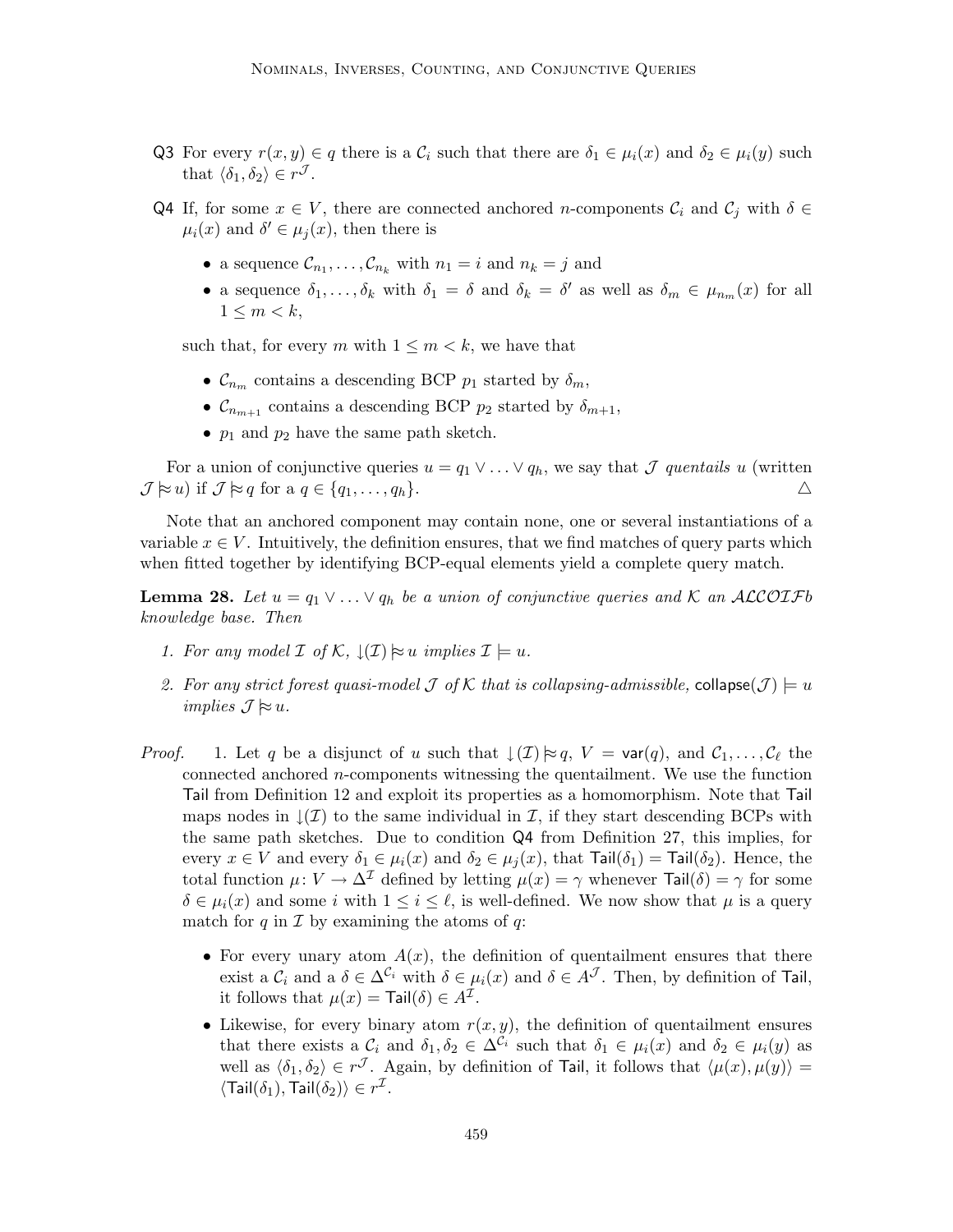2. To prove this, we employ the alternative characterization of collapsings as established in Lemma 24. Let  $\mathcal{I}' = (\Delta^{\mathcal{I}'}, \cdot^{\mathcal{I}'}) = \text{prune}(\mathcal{J})_{/\sim}$  and let  $\mu \colon V \to \Delta^{\mathcal{I}'}$  be a match for q in  $\mathcal{I}'$ . We use  $\mu$  to construct the anchored n-components and functions needed to show that  $\mathcal J$  quentails q.

Let  $V^* \subseteq V$  contain those variables that  $\mu$  maps to a singleton ∼-equivalence class. We now define  $\mathfrak{V} = \{V_1, \ldots, V_m\}$  as the finest partitioning on  $V^*$  such that, for any  $x, y \in V^*$ , x and y are in the same partition whenever  $r(x, y) \in q$  for some  $r \in \text{rol}(\mathcal{K})$ . Next, we assign to every partition  $V' \in \mathfrak{V}$  the set  $Q_{V'}$  of query atoms containing variables from  $V'$ . We now construct for every  $V'$  an anchored *n*-component  $\mathcal{C}_{V'}$  and a function  $\mu_{V'}$  (initialized as yielding  $\emptyset$  for all inputs) as follows:

- For every  $x \in V'$ , let  $\mathcal{C}_{V'}$  contain the *J*-element  $\delta$  for which  $\mu(x) = {\delta}$ . Note that  $\Delta^{\mathcal{I}'}$  consists of the ∼-equivalence classes over elements from  $\mathcal{J}$ , i.e.,  $\{\delta\}$  is one of the ∼-equivalence classes from  $\Delta^{\mathcal{I}}$ . Moreover, set  $\mu_{V'}(x) = \mu_{V'}(x) \cup {\delta}.$
- For every  $r(x, y) \in Q_{V'}$  with  $y \notin V'$  and  $\mu(x) = {\delta}$ , let  $\mathcal{C}_{V'}$  contain an additional element  $\delta' \in \mu(y)$  for which  $\langle \delta, \delta' \rangle \in r^{\mathcal{J}}$  (existence assured by definition of collapsing via factorization) and all elements from some descending BCP in prune(*J*) starting from  $\delta$  (existence assured since  $[\delta']_{\sim}$  is not a singleton class). Moreover set  $\mu_{V'}(y) = \mu_{V'}(y) \cup \{\delta'\}.$
- Likewise, for every  $r(x, y) \in Q_{V'}$  with  $x \notin V'$  and  $\mu(y) = {\delta}$ , let  $C_{V'}$  contain an additional element  $\delta' \in \mu(x)$  for which  $\langle \delta', \delta \rangle \in r^{\mathcal{J}}$  (existence assured by definition of collapsing via factorization) and all elements from the shortest descending BCP in prune(*J*) starting from  $\delta'$  (existence assured since  $[\delta']_{\sim}$  is not a singleton class). Moreover set  $\mu_{V'}(x) = \mu_{V'}(x) \cup \{\delta'\}.$

We furthermore construct, for each query atom  $a$  that contains no variables from  $V^*$ , its own anchored *n*-component  $\mathcal{C}_a$  and function  $\mu_a$  (again initialized to always return ∅) as follows:

- If  $a = r(x, y)$ , let  $\mathcal{C}_a$  contain two nodes  $\delta_1$  and  $\delta_2$  for which  $\delta_1 \in \mu(x)$  and  $\delta_2 \in \mu(y)$  and  $\langle \delta_1, \delta_2 \rangle \in r^{\mathcal{J}}$  (existence assured by definition via factorization) as well as some prune( $J$ )-descending BCP starting from  $\delta_1$  and the shortest prune( $\mathcal{J}$ )-descending BCP starting from  $\delta_2$ .
- If  $a = A(x)$ , let  $\mathcal{C}_a$  contain a node  $\delta$  for which  $\delta \in \mu(x)$  and  $\delta \in A^{\mathcal{J}}$  (existence assured by definition via factorization) as well as the shortest  $prune(\mathcal{J})$ -descending BCP starting from  $\delta$ .

Let  $\mathfrak C$  contain all  $\mathcal C_{V'}$  and  $\mathcal C_a$  defined so far. Note that  $\mathfrak C$  already satisfies the conditions  $Q1-Q3$  of Definition 27. We now have to add some more anchored *n*-components in order to satisfy condition Q4 as well. Let  $\mathfrak{C}'$  be initially empty. For any  $x \in V$  where  $\mu(x)$  is a non-singleton equivalence class and any two  $\mathcal{C}_{\alpha}, \mathcal{C}_{\beta} \in \mathfrak{C}$  with  $\delta \in \mu_{\alpha}(x)$  and  $\delta' \in \mu_{\beta}(x)$ , we have that, since  $\delta$  and  $\delta'$  are in the same ~-equivalence class  $\mu(x)$ , there is a sequence  $\delta_1, \ldots, \delta_k$  of J-nodes with  $\delta = \delta_1$  and  $\delta' = \delta_k$  and every  $\delta_i$  and  $\delta_{i+1}$  start a descending BCP having the same path sketch. We enhance  $\mathfrak{C}'$  by one anchored component per  $\delta_i$  which contains just  $\delta_i$  and the corresponding descending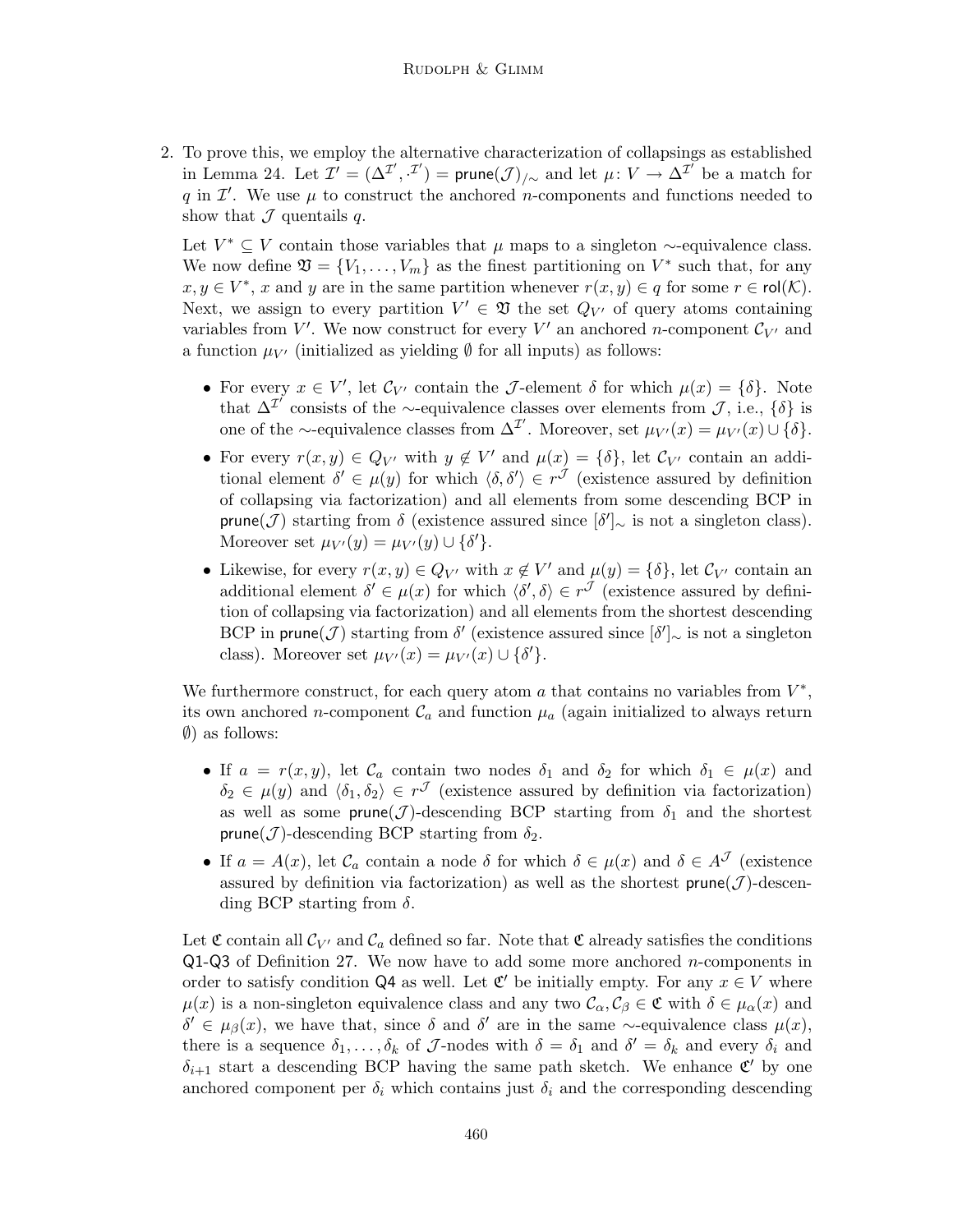

Figure 9: Correspondence between entailment and quentailment.

BCPs. Then, by construction, the elements of  $\mathfrak{C}\cup \mathfrak{C}'$  constitute the necessary anchored *n*-components to justify that  $\mathcal J$  quentails  $q$  and, thus,  $\mathcal J$  quentails  $u$ .

 $\Box$ 

As an example for the correspondence between (query) entailment and quentailment, consider the conjunctive query

$$
q = \{r(x_1, x_2), s(x_2, x_3), f(x_4, x_3), s(x_5, x_4)\}.
$$

A match  $\mu$  for this query into our example model from Figure 2 is displayed in the upper part of Figure 9, which witnesses  $\mathcal{I} \models q$ . In the lower part, the anchored components  $\mathcal{C}_1$ and  $C_2$  and according functions  $\mu_1$  and  $\mu_2$  establish  $\downarrow(\mathcal{I})\approx q$ .

# 6. Limits and Forest Transformations

Before introducing the following constructions in detail, we will try to provide some highlevel explanation to convey the intuition behind the subsequent steps. As mentioned before, one of the major obstacles for a decision procedure for conjunctive query entailment is that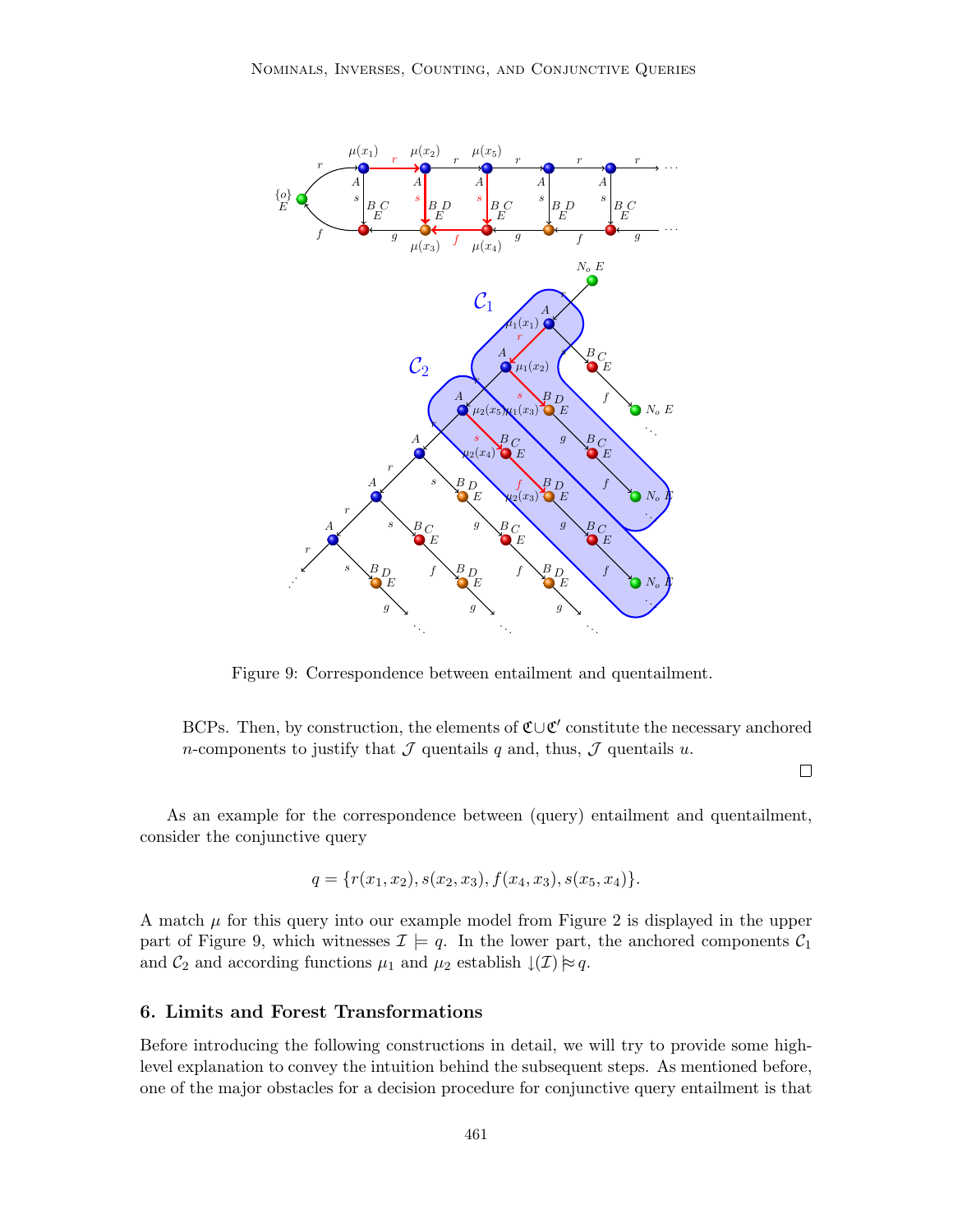for DLs including inverses, nominals, and cardinality restrictions (or alternatively functionality), there are potentially infinitely many so-called "new nominals": domain elements which can be identified by being linked to a "proper nominal" via a BCP.

However, we will show that for every model of a knowledge base that does not satisfy a conjunctive query (i.e., for every countermodel), there is a "nice" countermodel with only finitely many new nominals (in the subsequent section, we will then argue that this ensures the existence of a procedure that terminates when the query is not entailed by the knowledge base in question). We provide a construction which transforms an arbitrary countermodel into a "nice" one by first unraveling it into a quasi forest model, then substituting new nominals by uncritical elements and finally collapsing the result back into a proper model. For doing this, we have to find appropriate substitutes for most of the new nominals. Those substitutes have to fit in their environment without themselves introducing new nominals.

Due to the global cardinality constraints that BCPs impose on their elements, the existence of infinitely many new nominals implies that their "witnessing" BCPs must get longer and longer, such that by just looking at some finite-distance neighborhood, most of those new nominals just look like non-nominal domain elements. This state of affairs can be exploited by essentially constructing new domain elements as "environment-limits". In a way, those new domain elements are characterized by the property that they can be approximated with arbitrary precision by already present domain elements – possibly without themselves being present in the domain.<sup>3</sup> We will see in the following that those new domain elements can serve as the substitutes we are looking for.

**Definition 29** (Limits of a Model). Let  $\mathcal{I} = (\Delta^{\mathcal{I}}, \cdot^{\mathcal{I}})$  with  $\delta \in \Delta^{\mathcal{I}}$  be some model of an ALCOIFb knowledge base K. A tree interpretation  $\mathcal J$  is said to be generated by  $\delta$  (written:  $\mathcal{J} \lhd \delta$ , if it is isomorphic to the restriction of  $\downarrow (\mathcal{I}, \delta)$  to elements of  $\{(\delta, cw) | (\delta, cw) \in$  $\Delta^{(\mathcal{I},\delta)}, c \notin H$ } for some  $H \subseteq \mathbb{N}$ .

The set of *limits* of  $\mathcal I$  (written lim  $\mathcal I$ ) is the set of all tree interpretations  $\mathcal J$  such that for every  $k \in \mathbb{N}$ , there are infinitely many  $\delta \in \Delta^{\mathcal{I}}$  such that  $\text{cut}_k(\mathcal{L}) \cong \text{cut}_k(\mathcal{J})$  for some  $\mathcal{L} \lhd \delta$ .

Figure 10 displays one limit element of our example model.

The following lemma gives some useful properties of limits. Besides some rather obvious compatibility considerations with respect to knowledge base satisfaction, claim 3 of Lemma 30 provides us with the as pleasant as useful insight that the root node of a limit can never be part of a BCP at all.

**Lemma 30.** Let K be an ALCOIFb knowledge base,  $K'$  = nomFree(K), I a purified model of  $K$ , and n some fixed natural number. Then the following hold:

- 1. Let  $\mathcal{L}'$  be a tree interpretation such that there are infinitely many  $\delta \in \Delta^{\mathcal{I}}$  with  $\mathcal{L}' \cong$ cut<sub>n</sub>( $\mathcal{L}$ ) for some  $\mathcal{L}\triangleleft\delta$ . Then, there is at least one limit  $\mathcal{J} \in \lim \mathcal{I}$  such that  $\text{cut}_n(\mathcal{J}) \cong$  $\mathcal{L}'$  .
- 2. Every  $\mathcal{J} \in \lim \mathcal{I}$  is locally K'-consistent apart from its root  $(\rho, \varepsilon)$ .

<sup>3.</sup> As an analogy, consider the fact that any real number can be approximated by a sequence of rational numbers, even if it is itself irrational.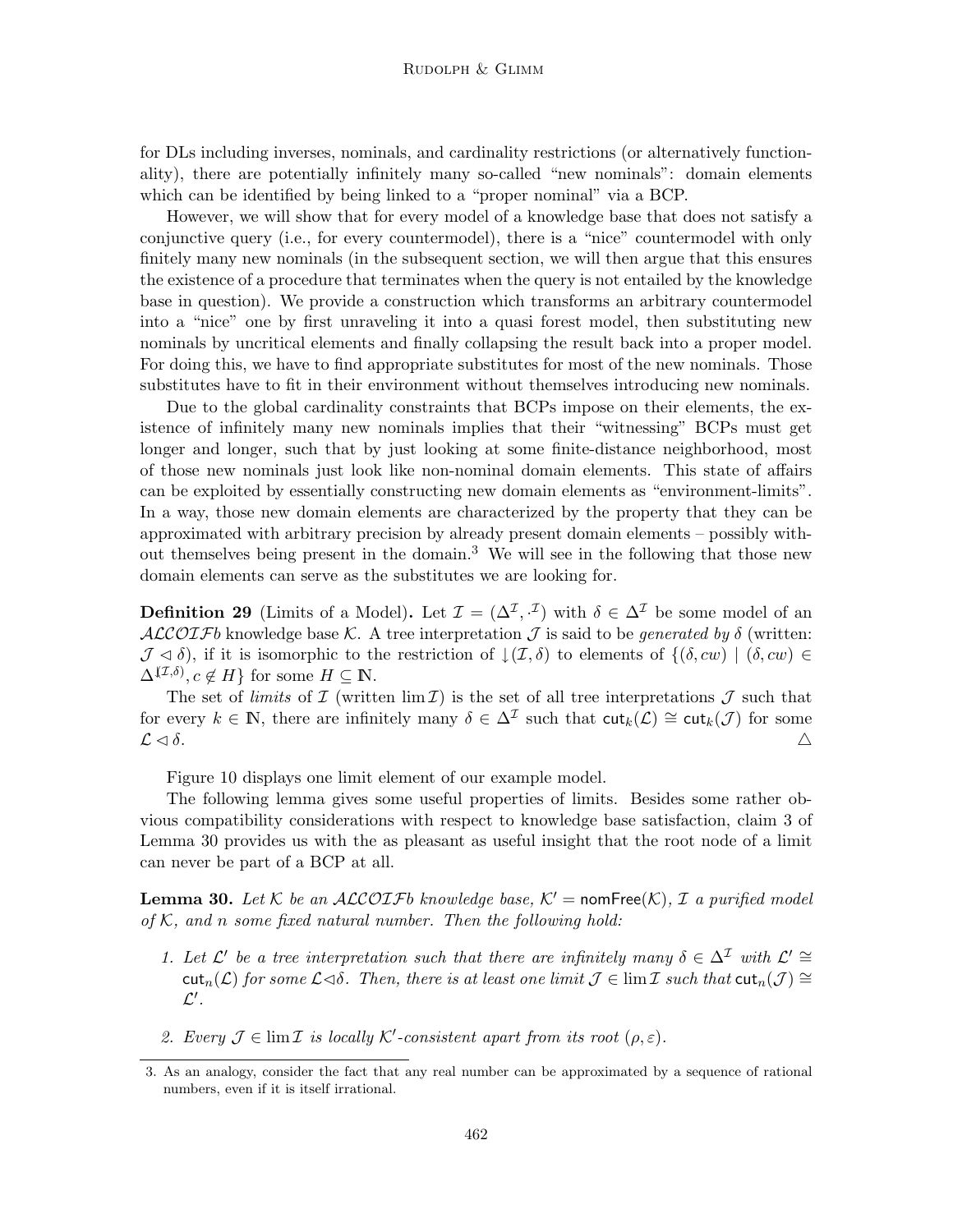

Figure 10: One limit for the model from Fig. 2

- 3. For every  $\mathcal{J} \in \lim \mathcal{I}$  it holds that its root  $(\rho, \varepsilon)$  has no BCP to any  $(\rho, w) \in \Delta^{\mathcal{J}}$ .
- 4. If  $\mathcal{J} \in \text{lim }\mathcal{I}$  contains a node  $\delta$  starting two backwards counting paths with path sketches  $s_1$  and  $s_2$ , then for any element  $\delta^*$  in any unraveling holds: if the direct neighborhood of  $\delta^*$  is isomorphic to that of  $\delta$  and  $\delta^*$  starts a descending BCP with path sketch  $s_1$ then it also starts a descending  $BCP$  with path sketch  $s_2$ .
- 5. Every  $\mathcal{J} \in \lim \mathcal{I}$  is collapsing-admissible.
- *Proof.* 1. Let b be the branching degree of  $\mathcal{I}$ , let  $D_n$  be the (by assumption infinite) set of all  $\delta \in \Delta^{\mathcal{I}}$  such that  $\mathcal{L}' \cong \text{cut}_n(\mathcal{L})$  for some  $\mathcal{L} \lhd \delta$ , and let  $\mathfrak{J}_n$  contain all those  $\mathcal{L}$ . Starting with  $k = n$ , we now iteratively increase k and construct sets  $\mathfrak{J}_k$  and  $D_k$  and tree interpretations  $\mathcal{L}_k$ . On our way, we inductively prove some properties.

By induction hypothesis we know that  $D_k$  is infinite and there is some  $\mathcal{L}_k$  with  $\mathcal{L}_k \cong$ cut<sub>k</sub>(M) for all  $\mathcal{M} \in \mathfrak{J}_k$ . By Lemma 25, there are only finitely many non-isomorphic tree interpretations of depth  $k + 1$  with branching degree b, and we can partition  $\mathfrak{J}_k$  into finitely many sets  $\mathfrak{J}_{k,1},\ldots,\mathfrak{J}_{k,m}$  such that every two  $\mathcal{M},\mathcal{M}'$  from any  $\mathfrak{J}_{k,i}$ satisfy  $\text{cut}_{k+1}(\mathcal{M}) \cong \text{cut}_{k+1}(\mathcal{M}')$ . Likewise, we can define classes  $D_{k,1}, \ldots, D_{k,m}$  with  $D_k = D_{k,1} \cup \ldots \cup D_{k,m}$  such that  $\delta \in D_{k,i}$  if there is an  $\mathcal{L} \lhd \delta$  with  $\mathcal{L} \in \mathfrak{J}_{k,i}$ . Now, as  $D_k$  is infinite, one of the  $D_{k,i}$  must be infinite as well and we can set  $D_{k+1} = D_{k,i}$ and  $\mathfrak{J}_{k+1} = \mathfrak{J}_{k,i}$ . Hence, we know that  $D_{k+1}$  is infinite and there is some  $\mathcal{L}_{k+1}$  with  $\mathcal{L}_{k+1} \cong {\sf cut}_{k+1}(\mathcal{M})$  for all  $\mathcal{M} \in \mathfrak{J}_{k+1}$ .

Thus, we have established an infinite sequence  $\mathcal{L}_n, \mathcal{L}_{n+1}, \ldots$  with  $\mathcal{L}_i \cong \text{cut}_i(\mathcal{L}_j)$  for all  $j > i$ . Without loss of generality, we can assume that isomorphic nodes are named identically, i.e., we even have  $\mathcal{L}_i = \text{cut}_i(\mathcal{L}_j)$  for all  $j > i$ . Now we can define  $\mathcal J$  as the (non-disjoint) union of all  $\mathcal{L}_i$ . This way we have established the structure  $\mathcal J$  for which  $\text{cut}_k(\mathcal{J}) = \mathcal{L}_k$  and we know that for every k there are infinitely many  $\delta$  (namely all elements from  $D_k$ ) such that  $\text{cut}_k(\mathcal{L}) \cong \mathcal{L}_k$  for some  $\mathcal{L} \triangleleft \delta$ . Hence this  $\mathcal{J}$  is the limit element with the desired properties.

2. Let  $(\rho, w)$  with  $w \neq \varepsilon$  be a node in  $\mathcal{J}$ . Now choose a  $\delta \in \Delta^{\mathcal{I}}$  such that  $\text{cut}_{|w|+1}(\mathcal{L}) \cong$  $\text{cut}_{|w|+1}(\mathcal{J})$  for some  $\mathcal{L} \triangleleft \delta$  (by definition, there are even infinitely many such  $\delta s$  to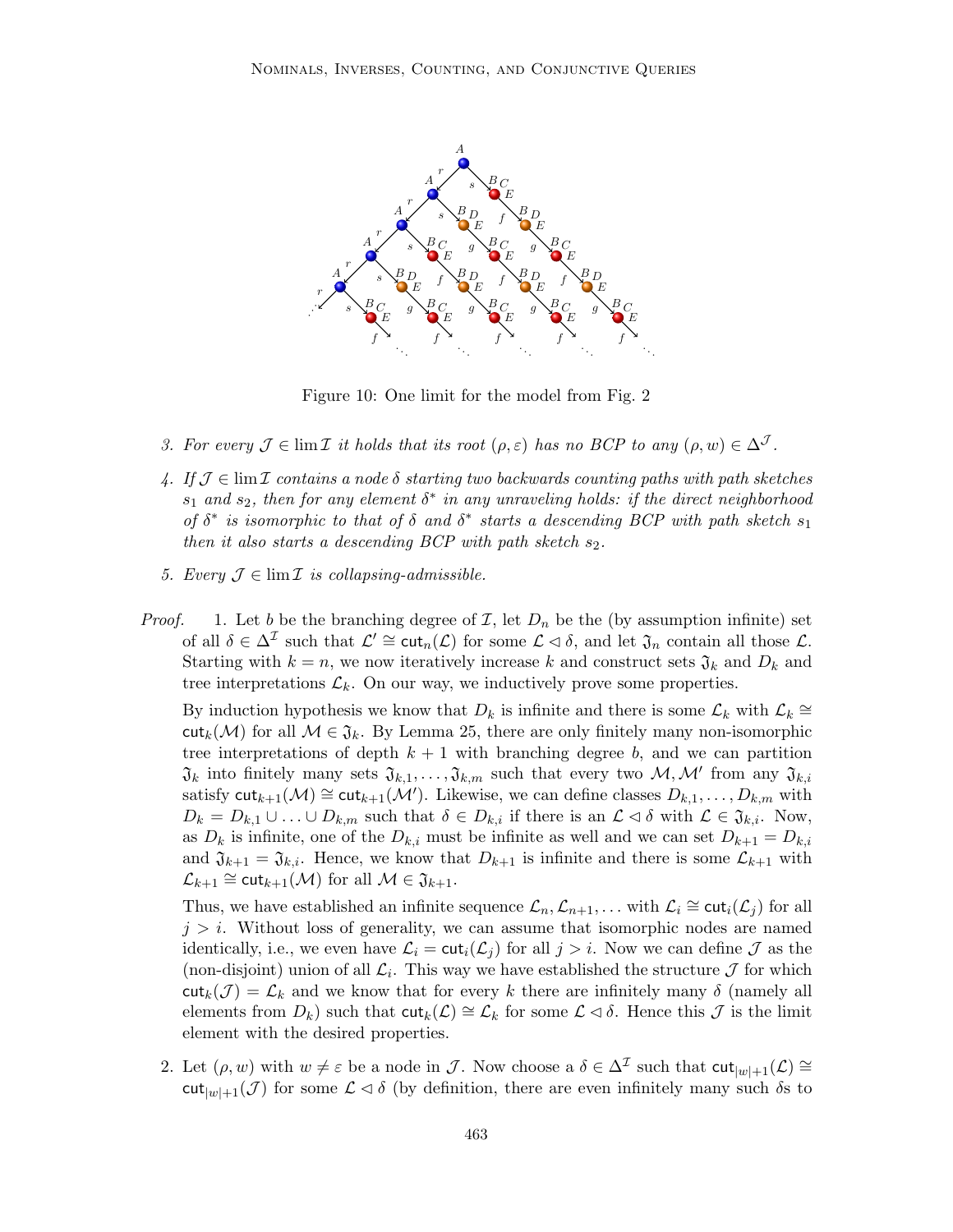choose from). Then  $\mathcal L$  contains a node  $\delta^*$  whose direct neighborhood is isomorphic to that of  $(\rho, w)$ . However, as L is contained in  $\mathcal{I}(\mathcal{I}, \delta)$  and  $\mathcal{I} \models \mathcal{K}$  by assumption, it is locally K'-consistent and hence  $\delta^*$  is. Therefore  $(\rho, w)$  is locally K'-consistent in J.

- 3. Assume the contrary, i.e., that some  $\mathcal{J} \in \lim \mathcal{I}$  has a BCP from the root  $(\rho, \varepsilon)$  to some  $(\rho, w) \in \Delta^{\mathcal{J}}$  with  $(\rho, w) \in N_o^{\mathcal{J}}$  for some  $o \in \text{nom}(\mathcal{K})$ . Since we have only functionality and by definition of BCPs, a BCP uniquely identifies one domain individual. By definition of lim I, however, there are infinitely many  $\delta \in \Delta^{\mathcal{I}}$  satisfying  $\text{cut}_{|w|}(\mathcal{L}) \cong$  $\text{cut}_{|w|}(\mathcal{J})$  for some  $\mathcal{J} \triangleleft \delta$  and we have an infinite number of individuals with the same counting path to  $o^{\mathcal{I}}$ . This is a contradiction.
- 4. Choose k to be the maximum length of the two BCPs. By definition of the limit, *I* contains an element  $\gamma$  such that  $\text{cut}_{|w|+k}(\mathcal{L}) \cong \text{cut}_{|w|+k}(\mathcal{J})$  for some  $\mathcal{L} \triangleleft \gamma$ . Now, let  $\delta' \in \Delta^{\mathcal{L}}$  be the element that (with respect to this isomorphism) corresponds to  $\delta \in \Delta^{\mathcal{J}}$ . Then,  $\delta'$  is the origin of two descending BCPs with path sketches  $s_1$  and s<sub>2</sub>. Let  $\text{Tail}(\delta') = \gamma'$ . Since path sketches of descending BCPs uniquely identify one domain individual, every node  $\delta^*$  in any unraveling that starts a descending BCP with path sketch  $s_1$  must have been caused by  $\gamma'$  as well. Furthermore (as their direct neighborhoods are isomorphic and by the specific design of the choose function from Definition 12 which renders all successors non-isomorphic), all successors of  $\delta^*$ uniquely correspond to neighbors of  $\gamma'$  and in turn to successors of  $\delta'$ .

This in turn implies that, for every successor of  $\delta^*$ , one finds a successor of  $\delta'$  with isomorphic direct neighbourhood. Yet, this synchronicity argument can be inductively applied and thereby iterated down the BCP. Thus, we obtain that  $\delta^*$  also starts a descending BCP with path sketch  $s_2$ .

5. We define the function ch:  $(cl(K) \times \Delta^{\mathcal{J}}) \rightarrow \Delta^{\mathcal{J}}$  essentially like in the proof of Lemma 19, namely by referring to the function choose. For a given element  $\delta \in \Delta^{\mathcal{J}}$ that starts a BCP of length  $\ell$  in  $\mathcal{J}$ , choose a  $\delta' \in \Delta^{\mathcal{I}}$  such that  $\text{cut}_{|\delta|+\ell}(\mathcal{L}) \cong \text{cut}_{|\delta|+\ell}(\mathcal{J})$ for some  $\mathcal{L} \lhd \delta'$ . As  $\mathcal{L}$  is contained in  $\mathcal{L}(\mathcal{I}, \delta')$ , we can now proceed and define  $\mathsf{ch}(C, \delta)$ as demonstrated in the proof of Lemma 19.

Having defined limit elements as convenient building blocks for restructuring forest quasi-interpretations, the following definition provides the first hints on where inside such a structure one existing node (and all its successors) can safely be exchanged by a limit element.

**Definition 31** (*n*-Secure Replacement). Let K be an  $ALCOIFb$  knowledge base, I a model for K, J some forest quasi-model for K with  $\delta \in \Delta^{\mathcal{J}}$ . A strict tree quasi-interpretation  $\mathcal{J}' \in \lim \mathcal{I}$  is called an *n*-secure replacement for  $\delta$  if

- cut<sub>n</sub>( $\downarrow$ ( $J$ , $\delta$ )) is isomorphic to cut<sub>n</sub>( $J'$ ),
- for every anchored *n*-component of  $\mathcal{J}'$  with witness  $\delta'$ , there is an isomorphic anchored n-component of  $\mathcal J$  with witness  $\delta$ .

 $\Box$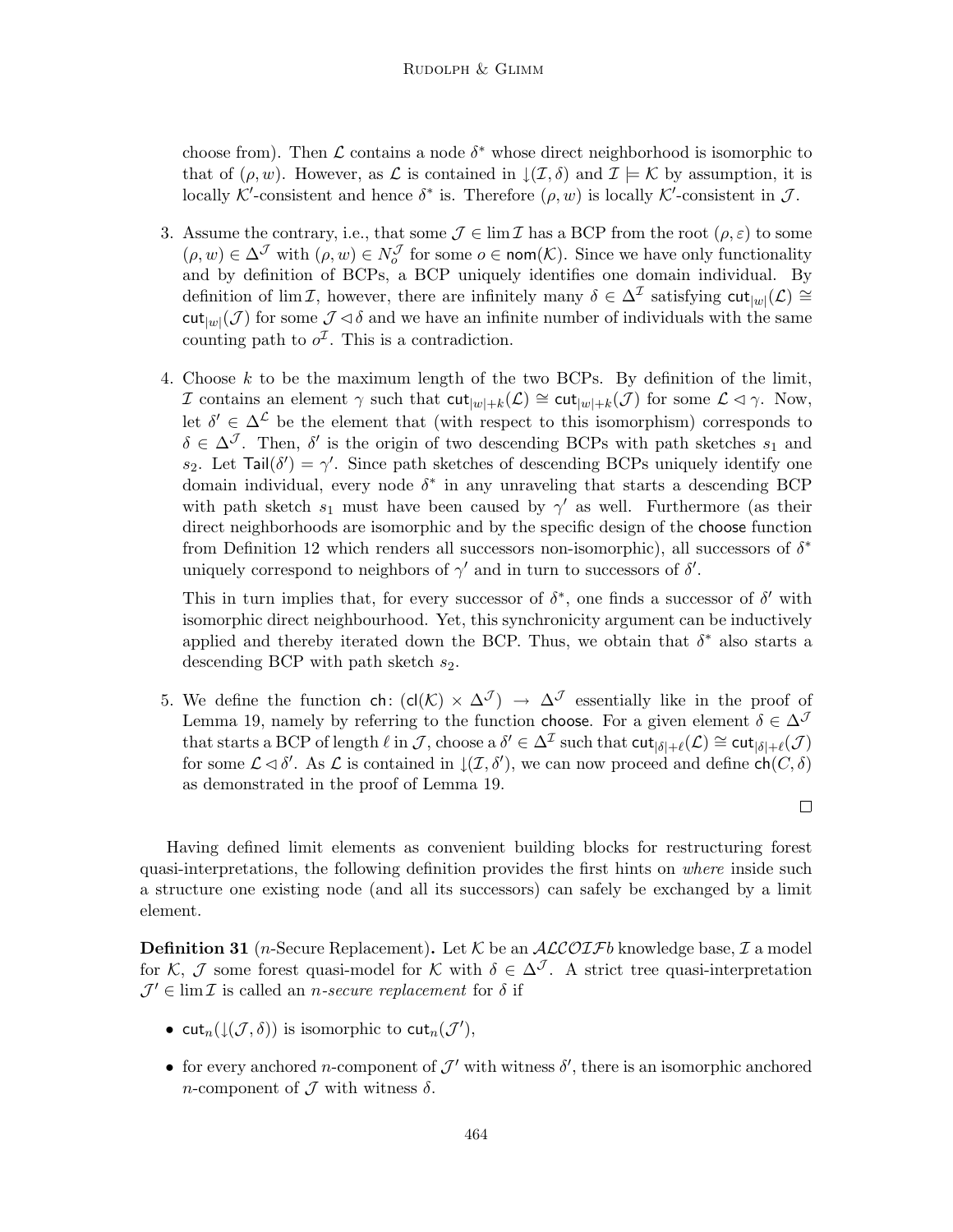

Figure 11: Forest quasi-model (right) and according 3-secure replacement for  $\delta$  (left).

If a  $\delta \in \Delta^{\mathcal{J}}$  has an *n*-secure replacement in  $\lim \mathcal{I}$ , we call  $\delta$  *n-replaceable* w.r.t.  $\mathcal{I}$ , otherwise we call  $\delta$  n-irreplaceable w.r.t.  $\mathcal{I}$ .  $\Delta$ 

Figure 11 displays a 3-secure replacement in the considered unraveling of our example model.

After having defined which elements of a forest quasi-model are eligible for being replaced by a limit element, we have to make sure that not too many elements (actually defined in terms of the original model) are exempt from being replaced.

**Lemma 32.** Every purified model  $I$  of an ALCOIFb knowledge base K contains only finitely many distinct elements that start a BCP and are the cause for n-irreplaceable nodes in the unraveling of I.

*Proof.* Assume the converse: let a purified model  $\mathcal I$  of  $\mathcal K$  contain an infinite set D of elements giving rise to n-irreplaceable nodes in  $\downarrow$  (*I*). Then there must be an  $\mathcal{L}'$  such that there is an infinite set  $D' \subseteq D$  such that every  $d' \in D'$  generates an  $\mathcal L$  for which  $\text{cut}_n(\mathcal L) \cong \mathcal L$  (since by Lemma 25, there are only finitely many non-isomorphic choices for  $\mathcal{L}'$ ). This set  $D'$  can be used to guide the construction of a specific limit element  $\mathcal{J} \in \lim \mathcal{I}$  according to Lemma 30.1. Now, for an element  $(\rho, w)$  from J starting a BCP, let  $l_{(\rho,w)} \in \mathbb{N}$  be the length of the shortest such BCP starting from  $(\rho, w)$ . Then, let k be the maximum over all  $l_{(\rho, w)}$  of individuals  $(\rho, w)$  from J that start a BCP and for which  $|w| \leq n$ . By construction, D' contains one element d'' generating an  $\mathcal L$  with  $\text{cut}_k(\mathcal L) \cong \text{cut}_k(\mathcal J)$  (actually infinitely many). By the choice of k and Lemma 30.4, we can conclude that  $\mathcal J$  is an n-secure replacement for the irreplaceable  $\downarrow$ (*I*)-node caused by d'' which contradicts the fact that  $d'' \in D$ .  $\Box$ 

Now we know, which elements of a forest quasi-model can be replaced by a suitable limit element. The following definition exactly tells us, how such a replacement is carried out: the respective element and all its successors are deleted and the limit element (together with its successors) is inserted at the same position.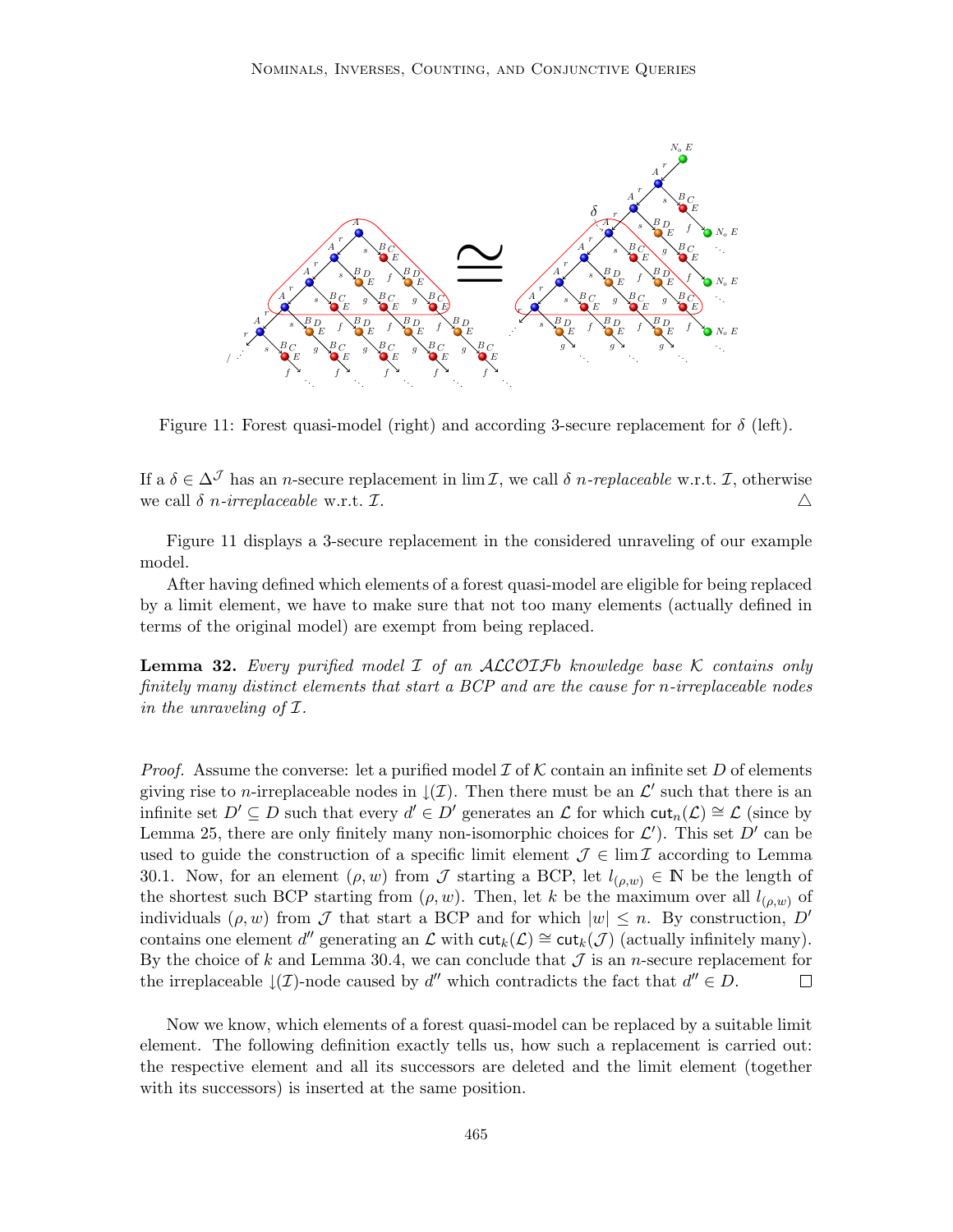

Figure 12: Result of replacing the element  $\delta$  by the 3-secure replacement depicted in Figure 11. The inserted component is highlighted.

**Definition 33** (Replacement Step). Let K be an  $ALCOIFb$  knowledge base, I a model of K, and J a forest quasi-model of K, i.e.,  $\mathcal{J} \models \mathcal{K}' = \text{nomFree}(\mathcal{K})$ . Let  $(\rho, w) \in \Delta^{\mathcal{J}}$  be *n*-replaceable w.r.t.  $\mathcal I$  and  $\mathcal J'$  an according *n*-replacement for  $(\rho, w)$  from  $\lim \mathcal I$  with root  $(\varsigma, \varepsilon).$ 

We define the result of replacing  $(\rho, w)$  by  $\mathcal{J}'$  as the interpretation R where

• 
$$
\Delta^{\mathcal{R}} = \Delta_{\text{red}}^{\mathcal{J}} \cup \{(\rho, ww'') \mid (\varsigma, w'') \in \Delta^{\mathcal{J}'}\}
$$
 with  $\Delta_{\text{red}}^{\mathcal{J}} = (\Delta^{\mathcal{J}} \setminus \{(\rho, ww') \mid |w'| > 1\})$ 

- for each  $A \in \text{con}(\mathcal{K}'), A^{\mathcal{R}} = (A^{\mathcal{J}} \cap \Delta_{\text{red}}^{\mathcal{J}}) \cup \{(\rho, ww') \mid (\varsigma, w') \in A^{\mathcal{J}'}\}$
- for each  $r \in \mathsf{rol}(\mathcal{K}'), r^\mathcal{R} = (r^\mathcal{J} \cap \Delta_{\mathsf{red}}^\mathcal{J} \times \Delta_{\mathsf{red}}^\mathcal{J}) \cup \{ \langle(\rho, ww'),(\rho, ww'') \rangle \mid \langle(\varsigma, w'),(\varsigma, w'') \rangle \in$  $r^{\mathcal{J}'}\}$

 $\triangle$ 

Figure 12 displays the result of carrying out this replacement step on our example.

The following lemma assures that during a replacement as described above, no new anchored *n*-components are introduced, instead all anchored *n*-components present after an n-secure transformation were present before or completely contained in the inserted limit element.

**Lemma 34.** Let K be an ALCOIFb knowledge base, I a model for K, J a forest quasimodel for K, i.e.,  $\mathcal{J} \models \mathcal{K}' = \text{nomFree}(\mathcal{K})$ , and let  $(\rho, w) \in \Delta^{\mathcal{J}}$  be n-replaceable w.r.t. I. Let  $\mathcal{J}'$  be an n-replacement for  $(\rho, w)$  with root  $(\varsigma, \varepsilon)$  and R be the result of replacing  $(\rho, w)$  by  $J'$ . Then the following hold:

1. cut<sub>n</sub>( $\downarrow$ ( $\mathcal{J},(\rho, w)$ )) is isomorphic to cut<sub>n</sub>( $\downarrow$ ( $\mathcal{R},(\rho, w)$ )).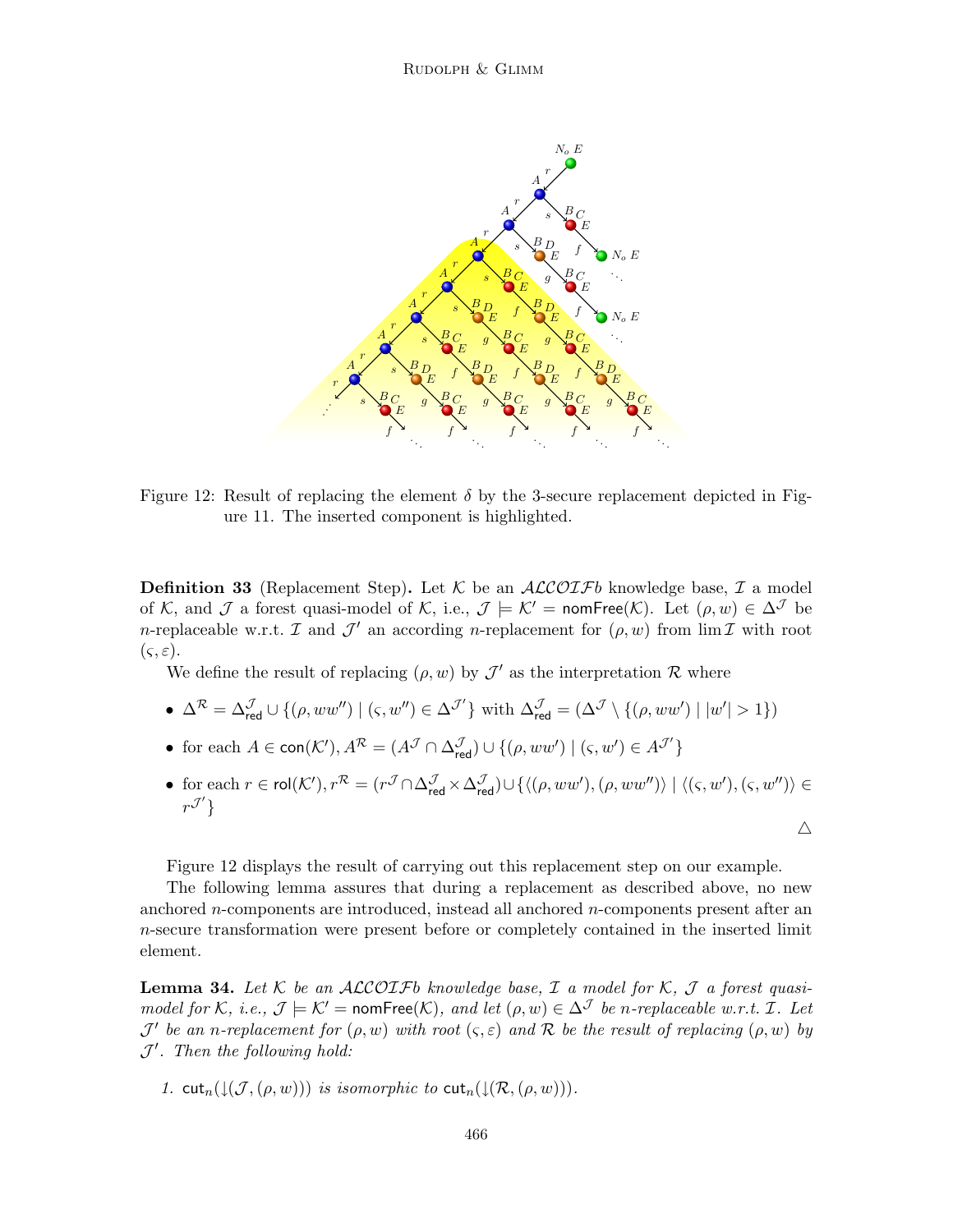- 2. If  $n \geq 1$ , then R is locally K'-consistent.
- 3. Whenever R contains an anchored n-component C, then one of  $\mathcal J$  or  $\mathcal J'$  contains an anchored n-component isomorphic to  $\mathcal{C}.$
- Proof. 1. This is a direct consequence from Definitions 31 and 33.
	- 2. We make a case distinction when element-wise investigating local consistency of  $\mathcal{R}$ (note that K and K' are simplified and that local consistency of a node  $(\rho, v) \in \Delta^{\mathcal{R}}$ depends only on this node and its direct neighbors):
		- $v = ww'$  for some  $w' \neq \varepsilon$ : then the direct neighborhood of  $(\rho, v)$  in R is isomorphic to the direct neighborhood of  $(\varsigma, w')$  in  $\mathcal{J}'$  (recall that  $(\varsigma, \varepsilon)$  is the root of  $\mathcal{J}'$ ). By Lemma 30.2,  $\mathcal{J}'$  is locally K'-consistent except possibly for  $(\varsigma, \varepsilon)$ . Hence also  $(\rho, v)$  is locally K'-consistent in  $\mathcal{R}$ .
		- $v \neq ww'$  for any w', i.e.,  $(\rho, v)$  was not affected by the replacement: then the direct neighborhood of  $(\rho, v)$  has not changed by the replacement and, therefore, the neighborhoods of  $(\rho, v)$  in  $\mathcal J$  and  $\mathcal R$  coincide. As  $\mathcal J$  is locally K'-consistent by assumption, so is  $(\rho, v)$  in  $\mathcal{R}$ .
		- $v = w$ : in that case, the direct neighborhood of  $(\rho, v)$  has changed but remained isomorphic. This follows from the preceding statement (34.1).
	- 3. Let  $(\rho', w')$  be the witness of C. We distinguish three cases:
		- $\rho' = \rho$  and w is a prefix of w'. Then, clearly C is completely contained in  $\mathcal{J}'$ .
		- $\rho' = \rho$  and w' is a prefix of w. Let C' be the structure obtained by restricting C to all elements of the form  $(\rho, ww'')$  and then renaming every element  $(\rho, ww'')$ to  $(\varsigma, w'')$ , where  $(\varsigma, \varepsilon)$  is the root of  $\mathcal{J}'$ . Then  $\mathcal{C}'$  is an anchored *n*-component in  $\mathcal{J}'$  with witness  $(s, \varepsilon)$ . Now, by definition of replacing,  $\mathcal{J}$  must contain an isomorphic copy of  $\mathcal{C}'$  with witness  $(\rho, w)$ . Since the other part of  $\mathcal{C}$  (consisting of those nodes  $(\rho', w')$  such that w is not a prefix of w') has not been altered by the replacement, we can conclude that  $\mathcal J$  must contain an isomorphic copy of  $\mathcal C$ .
		- Neither of the above. Then,  $(\rho', w')$  and the subtree rooted in  $(\rho', w')$  is contained in  $J$  as this part of  $J$  has not been affected by the replacement. Then, clearly also  $\mathcal C$  is contained in  $\mathcal J$ .

 $\Box$ 

We are now ready for defining the whole process of restructuring a forest quasi-model essentially by substituting as many nodes as possible by appropriate limit elements.

**Definition 35** (*n*-Secure Transformation). Let  $\mathcal I$  be a model of some  $\mathcal{ALCOIF}b$  knowledge base K and J an unraveling for I. An interpretation  $\mathcal{J}'$  is called an *n*-secure transformation of  $J$  if it is obtained by (possibly infinitely) repeating the following step:

Choose one unvisited and w.r.t. tree-depth minimal node  $(\rho, w)$  that is n-replaceable w.r.t. *I*. Replace  $(\rho, w)$  with one of its *n*-secure replacements from  $\lim I$  and mark  $(\rho, w)$ as visited.  $\triangle$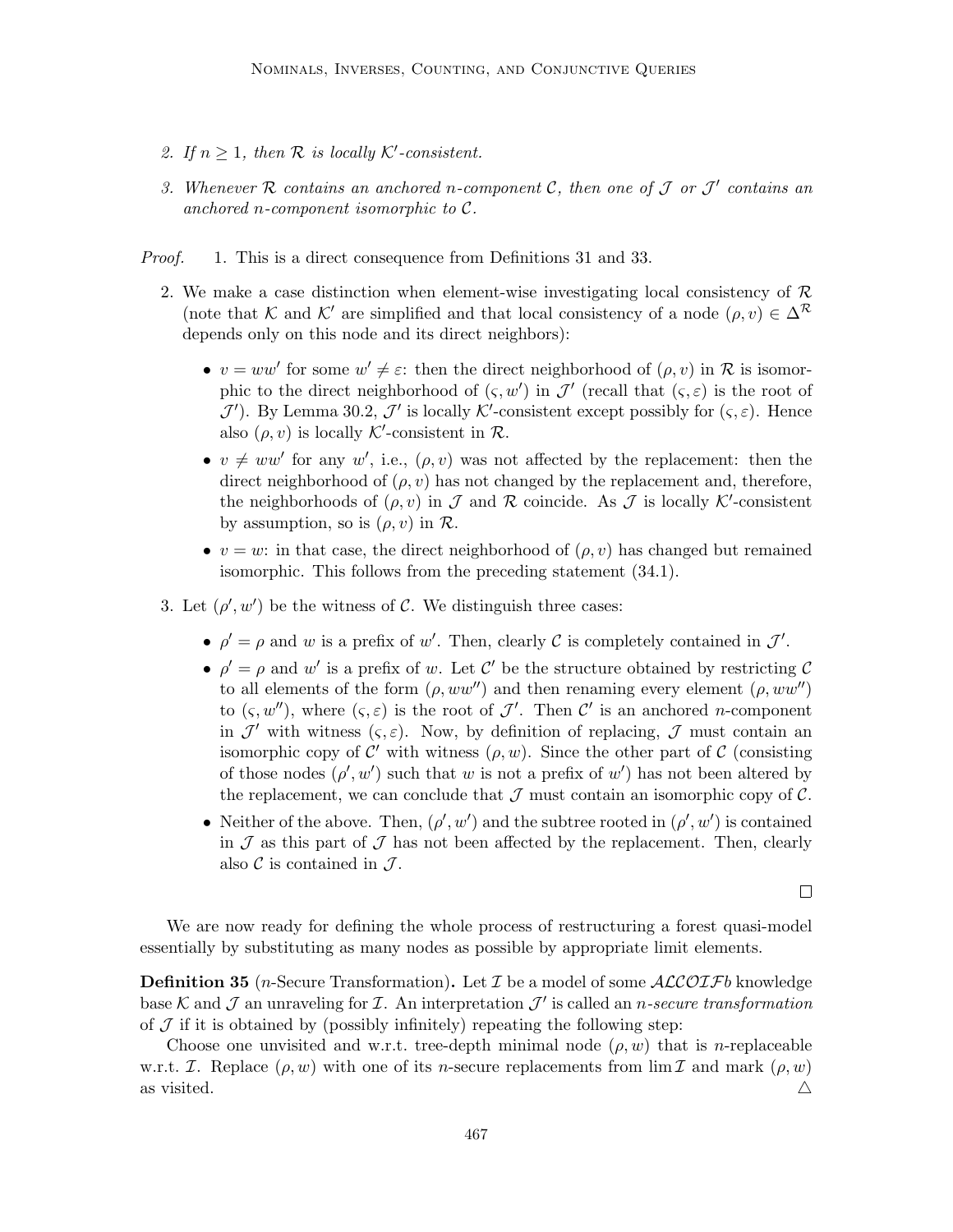

Figure 13: Result of collapsing the forest quasi-model displayed in Figure 12.

Note that this is well-defined as every node is visited at most once and no formerly irreplaceable node ever becomes replaceable. Hence for every  $k \in \mathbb{N}$ , the "initial segment"  $\text{cut}_k(\mathcal{J})$  of the current intermediate structure  $\mathcal{\bar{J}}$  is already isomorphic to the initial segment  $\textsf{cut}_k(\mathcal{J}')$  of  $\mathcal{J}'$  after a bounded number of replacement steps, due to the fact that all involved structures have bounded branching degree.

By now, the whole effort might still look a bit contrived and pointless, however, the following lemma establishes a bunch of properties that in the end allow us to deduce the existence of a very well-behaved countermodel whenever there is any at all.

We show that the process of unraveling, *n*-secure transformation and collapsing preserves the property of being a model of a knowledge base and (with the right choice of  $n$ ) also preserves the property of not entailing a conjunctive query. Moreover, this model conversion process ensures that the resulting model contains only finitely many new nominals (witnessed by a bound on the length of BCPs). Figure 13 illustrates these properties for our example model. Note that only two new nominals are left whereas collapsing the original unraveling yields infinitely many.

**Lemma 36.** Let  $\mathcal I$  be a purified model of some ALCOIFb knowledge base  $\mathcal K$ ,  $\mathcal J$  an unraveling of  $I$ , and  $J'$  an n-secure transformation of  $J$ . Then the following hold:

- 1.  $\mathcal{J}'$  is a strict forest quasi-model for K.
- 2.  $J'$  is collapsing-admissible.
- 3. collapse( $J'$ ) is a model of K.
- 4. There is a natural number m such that  $\mathcal{J}'$  does not contain any node whose shortest descending BCP has a length greater than m.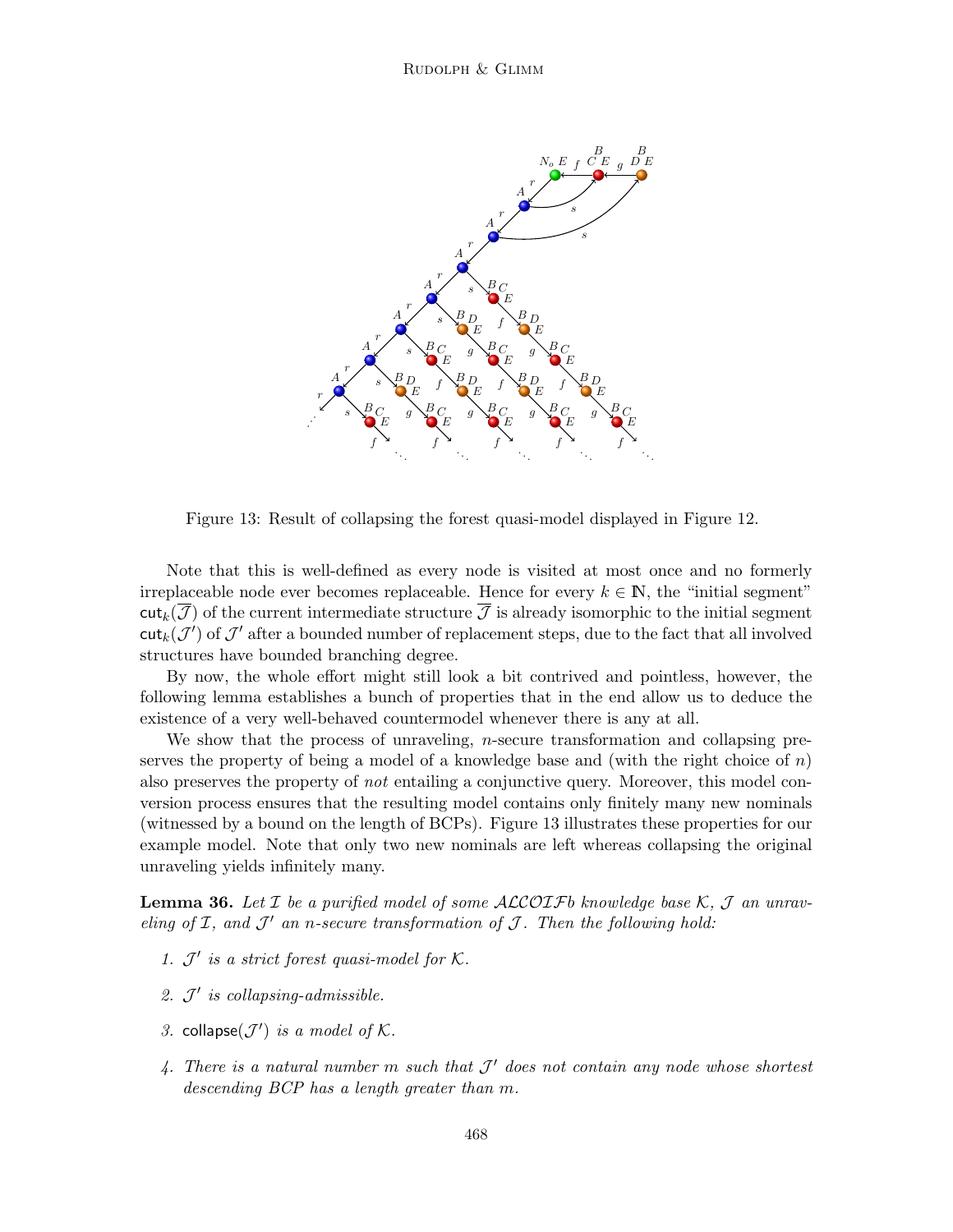- 5. If  $\mathcal{J}'$  contains an anchored n-component  $\mathcal{C}$ , then  $\mathcal J$  contains an anchored n-component isomorphic to C.
- 6. If, for some union of conjunctive queries  $u = q_1 \vee \ldots \vee q_h$ , we have  $\mathcal{J} \not\approx u$  and  $n >$  $\max_{q \in \{q_1,\ldots,q_h\}} \sharp(q)$ , then  $\mathcal{J}' \not\approx u$ .
- 7. If, for some union of conjunctive queries  $u = q_1 \vee \ldots \vee q_h$ , we have  $\mathcal{I} \not\models u$  and  $n > \max_{q \in \{q_1, \ldots, q_h\}} \sharp(q)$ , then collapse $(\mathcal{J}') \not\models u$ .
- *Proof.* 1. Let  $K' = \text{nomFree}(K)$ . Due to Lemma 13,  $\mathcal J$  is a strict forest quasi-model for  $K$ . By Lemma 34.2, each replacement step preserves local  $K'$ -consistency and results, thus, in a forest quasi-model for  $K$ . Since each *n*-replacement is a strict tree quasi-interpretation also strictness is preserved. By induction it follows that every interpretation produced in the n-secure transformation procedure is a strict forest quasimodel for  $K$ . For every node in  $\mathcal{J}'$ , its direct predecessor and direct successors have not changed any more after finitely many replacement steps and local  $K'$ -consistency depends solely on those neighbors. Hence  $\mathcal{J}'$  is also locally  $\mathcal{K}'$ -consistent.
	- 2. By Lemma 19,  $\mathcal J$  is collapsing-admissible, by Lemma 30.5 every limit of  $\mathcal I$  is. Moreover, as is obvious from the proofs of both propositions, it is possible to define the respective ch-functions recurring to the original choose-function on  $I$ , hence every two elements from (even different) unravelings or limits that start descending BCPs with identical path sketches correspond to the very same element in  $\mathcal I$  whence the separate ch-functions are compatible with each other. Therefore, replacing an element in the unraveling yields a strict forest quasi-model that is collapsing-admissible. Applying the same argument inductively yields that every intermediate strict forest quasi-model during the n-secure transformation is collapsing-admissible. Finally, as the according ch-function stabilizes after finitely many replacement steps (together with the neighborhood of the considered elements), also  $\mathcal{J}'$  is collapsing-admissible.
	- 3. This follows from the two previous facts (36.1 and 36.2) together with Lemma 20.
	- 4. Consider the set D of all  $\delta \in \Delta^{\mathcal{I}}$  causing n-irreplaceable nodes in  $\mathcal{J}$ . By Lemma 32, D is finite. We obtain  $D'$  by removing all  $\delta$  from D that do not start any descending BCPs.

For  $\delta \in D'$ , let dBCP( $\delta$ ) denote the set of descending BCPs starting in  $\delta$  and choose

$$
m:=\max_{\delta\in D'}\left(\min_{p\in\operatorname{dBCP}(\delta)}|p|\right)
$$

Now assume there were a  $\delta' \in \Delta^{\mathcal{I}}$  having a shortest descending BCP of length greater than m. Obviously, as  $\delta' \notin D'$ , there must be a  $(\rho, w)$  generated by  $\delta'$  that is nreplaceable. However, during the *n*-secure transformation all *n*-replaceable elements have been replaced by elements that do not start any descending BCPs at all due to Lemma 30.3.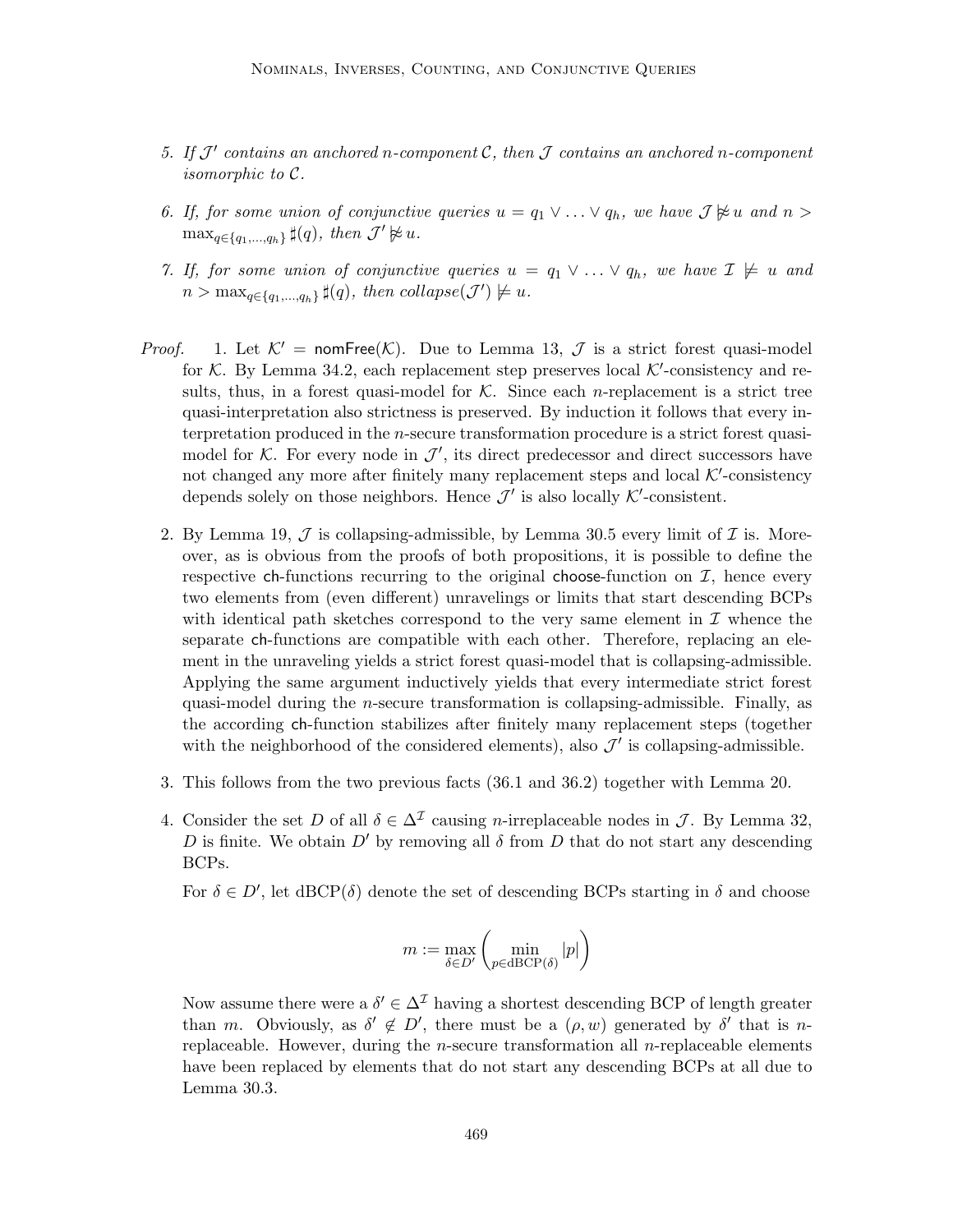5. We prove this by induction on the replacement steps of the  $n$ -secure transformation process by showing that this is true for every intermediate replacement result  $\mathcal{R}'$ .

The claim for  $\mathcal{J}'$  then follows from the fact that, for every considered  $\mathcal{C}$  (which is always finite), only a finite part  $\text{cut}_{\ell}(\mathcal{J}')$  is relevant and that for every  $\ell$ , there is a bounded number of replacement steps after which we have  $\text{cut}_{\ell}(\mathcal{R}') = \text{cut}_{\ell}(\mathcal{J}')$  for every further intermediate  $\mathcal{R}'$ .

As base case (zero replacement steps carried out), we find that for  $\mathcal{R}' = \mathcal{J}$ , the claim is trivially true.

Now assume that the claim has been established for R and has to be shown for  $\mathcal{R}'$ that is created by replacing  $(\rho, w)$  in R with some  $\mathcal{J}''$ . By Lemma 34.3, we then know that one of the following is the case:

- $R$  contains  $C$ . Yet, we can apply the induction hypothesis and conclude that also  $\mathcal J$  contains  $\mathcal C$  as claimed.
- $\mathcal{J}''$  contains C. But, since C is finite, it is already contained in  $\text{cut}_k(\mathcal{J}'')$  for some  $k \in \mathbb{N}$  and, as  $\mathcal{J}''$  is a limit element, we find one  $\delta \in \Delta^{\mathcal{I}}$  with  $\text{cut}_k(\downarrow(\mathcal{I},\delta)) =$ cut<sub>k</sub>( $\mathcal{J}'$ ). Since  $\mathcal I$  is purified, we find a  $(\rho, w) \in \Delta^{\mathcal J}$  that corresponds to  $\delta$ , i.e., J contains an isomorphic copy of  $\mathcal{L}(\mathcal{I},\delta)$  which in turn contains an isomorphic copy of  $C$ .
- 6. This is actually a straightforward consequence from the preceding proposition and the definition of quentailment.

For the indirect proof, we suppose  $\mathcal{J} \not\approx u$  and  $n > \max_{q \in \{q_1, ..., q_h\}} \sharp(q)$  and  $\mathcal{J}' \approx u$ , the latter witnessed by  $\mathcal{J}' \approx q$  for a  $q \in \{q_1, \ldots, q_h\}$ . By definition, the latter assures the existence of adequate anchored *n*-components in  $\mathcal{J}'$ . Then, applying the preceding proposition  $(36.5)$ , we obtain that isomorphic copies of all those anchored *n*-components are contained in  $\mathcal J$  which, by definition, just means  $\mathcal J \approx q$  and, therefore,  $\mathcal J \approx u$ . Hence, we have a contradiction, which proves the claim.

7. We prove this indirectly, so assume  $\mathcal{I} \not\models u, n > \max_{q \in \{q_1, \ldots, q_h\}} \sharp(q)$ , and collapse $(\mathcal{J}') \models$ u, witnessed by  $\text{collapse}(\mathcal{J}') \models q \text{ for a } q \in \{q_1, \ldots, q_h\}.$ 

Then, from Lemma 28.2, it follows that  $\mathcal{J}' \approx q$ . By the previous proposition (36.6), we conclude  $\mathcal{J} \approx q$ , which in turn implies  $\mathcal{I} \models q$  by Lemma 28.1. This implies  $\mathcal{I} \models u$ , a contradiction.

 $\Box$ 

Now we are able to establish our first milestone on the way to showing finite representability of countermodels.

**Theorem 37.** For every ALCOIFb knowledge base K with  $\mathcal{K} \not\models u$ , there is a forest model I of K with finitely many roots such that  $\mathcal{I} \not\models u$ . Moreover, I has bounded branching degree.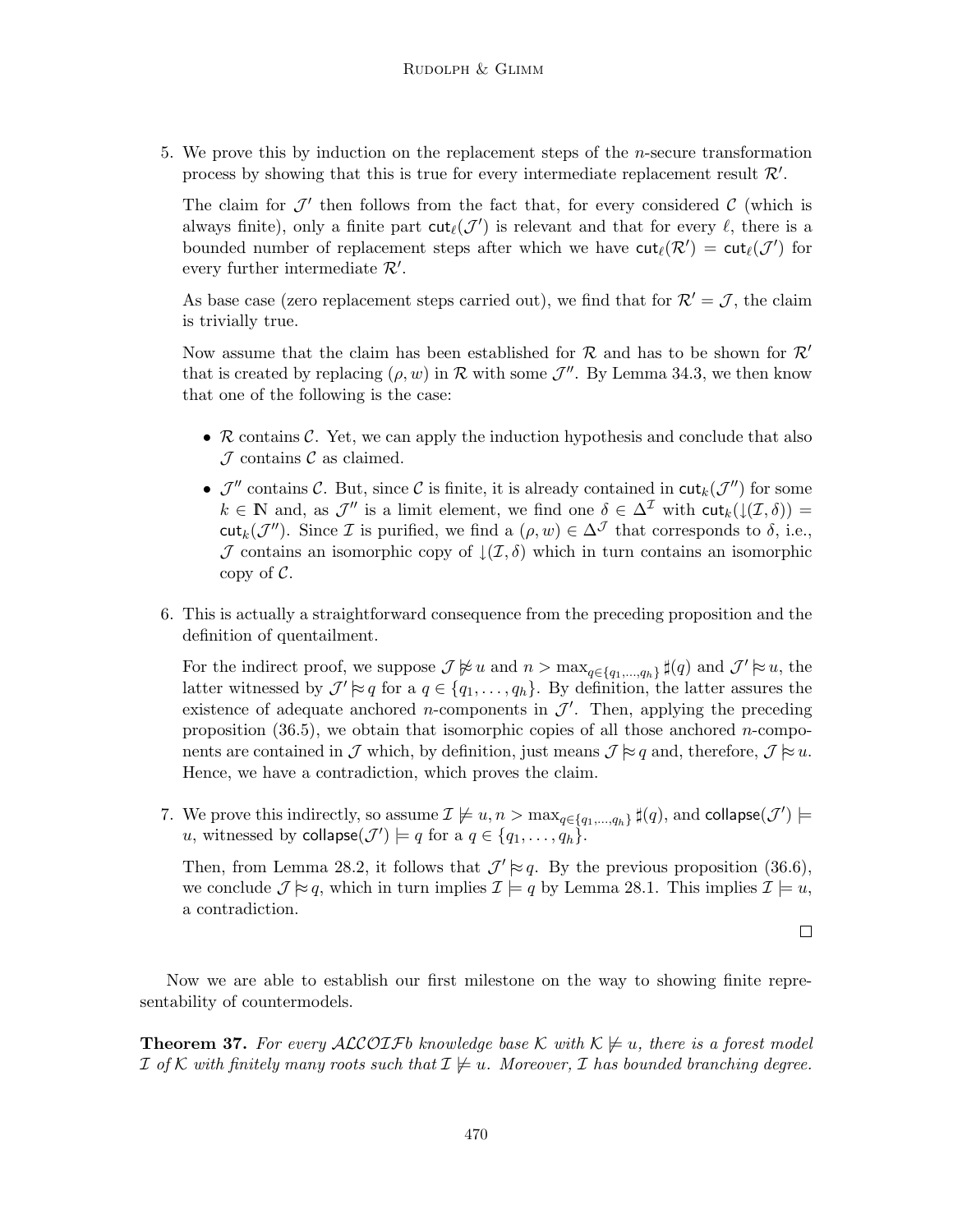*Proof.* Let  $u = q_1 \vee \ldots \vee q_h$ . Since an inconsistent knowledge base entails every query, we can assume that K is consistent and, since  $\mathcal{K} \not\models u$ , there is a model  $\mathcal I$  of K with  $\mathcal I \not\models u$ . Choose an  $n > \max_{q \in \{q_1,\ldots,q_h\}} \sharp(q)$  and let  $\mathcal{J}'$  be obtained by carrying out an *n*-secure transformation on  $\downarrow$  ( $\overline{I}$ ) and let  $I' =$  collapse( $J'$ ). We know that  $I'$  is a model of K (via Lemma 36.3) and that  $\mathcal{I}' \not\models u$  (by Lemma 36.7).

By Lemma 36.4, we know that there is a fixed natural number  $m$  such that the shortest descending BCP started by any node in  $\mathcal{J}'$  is shorter than m. Note that there are only finitely many path sketches of length  $\leq m$ . This means that every node in  $\mathcal{J}'$  that starts a descending BCP at all can be assigned to one such path sketch. However, this entails that there are only finitely many elements (i.e.,  $\sim$ -equivalence classes) in  $\mathcal{I}'$  that contain  $\mathcal{J}'$ -elements starting descending BCPs in  $\mathcal{J}'$ . This implies, via Lemma 24, that  $\mathcal{I}'$  contains only finitely many roots.

The fact that  $\mathcal{I}'$  has bounded branching degree is a direct consequence from the fact that the initial unraveling has bounded branching degree, that replacement do not change the branching degree nor do collapsings as assured by Lemma 20.  $\Box$ 

#### 7. Finite Representations of Models

In this section, we show how we can construct a finite representation of a forest model of a knowledge base that has only a finite number of roots. We then show that these finite representations can be used to check query entailment. In order to do this, we use a technique that is very similar to the blocking techniques used in tableau algorithms (see, e.g., Horrocks & Sattler, 2007). A tableau algorithm builds a so-called completion graph that is a finite representation of a model. A completion graph has essentially the same structure as our forest quasi-models. It contains root nodes for the nominals occurring in the input knowledge base plus further root nodes for new nominals that start BCPs. Each (new and old) nominal is the root of a tree, and relations only occur between direct neighbors within a tree, between elements within a tree and a root, or between the roots. An initial completion graph contains only nodes for the nominals occurring in the input knowledge base. Concepts are expanded according to a set of expansion rules, and new nodes are added to the graph when expanding existential restrictions. New nominals are added by the so-called NN-rule whenever an element from within a tree has a relationship with an inverse functional role to a root node that represents a nominal from the input knowledge base, i.e., when a BCP is created. In order to obtain a finite representation, tableau algorithms usually employ some cycle detection mechanism, called blocking. Otherwise the depth of the trees and the number of new nominals might grow infinitely. For logics as expressive as  $\mathcal{ALCOIF}b$ , blocking usually requires two pairs of elements. In our notation, a (non-root) node n with predecessor n' blocks a node m with predecessor  $m'$ , if  $\langle n', n \rangle \cong \langle m', m \rangle$ . In order to obtain a real model from the finite representation, the part between n and m is copied and appended infinitely often. We use a similar technique to obtain a finite representation for a forest model. Since we want to preserve non-entailment, working with just pairs of elements is not sufficient. Instead, we take the length  $n$  of the query into account and use isomorphic trees of depth  $n$  to define blocking. This technique has first been employed for deciding query entailment in  $ALCN$  with role conjunctions (Levy & Rousset, 1998) and has recently been extended to the logics  $\text{ALCHIQ}, \text{ALCHOQ}, \text{and } \text{ALCHOT}$  (Ortiz, 2008;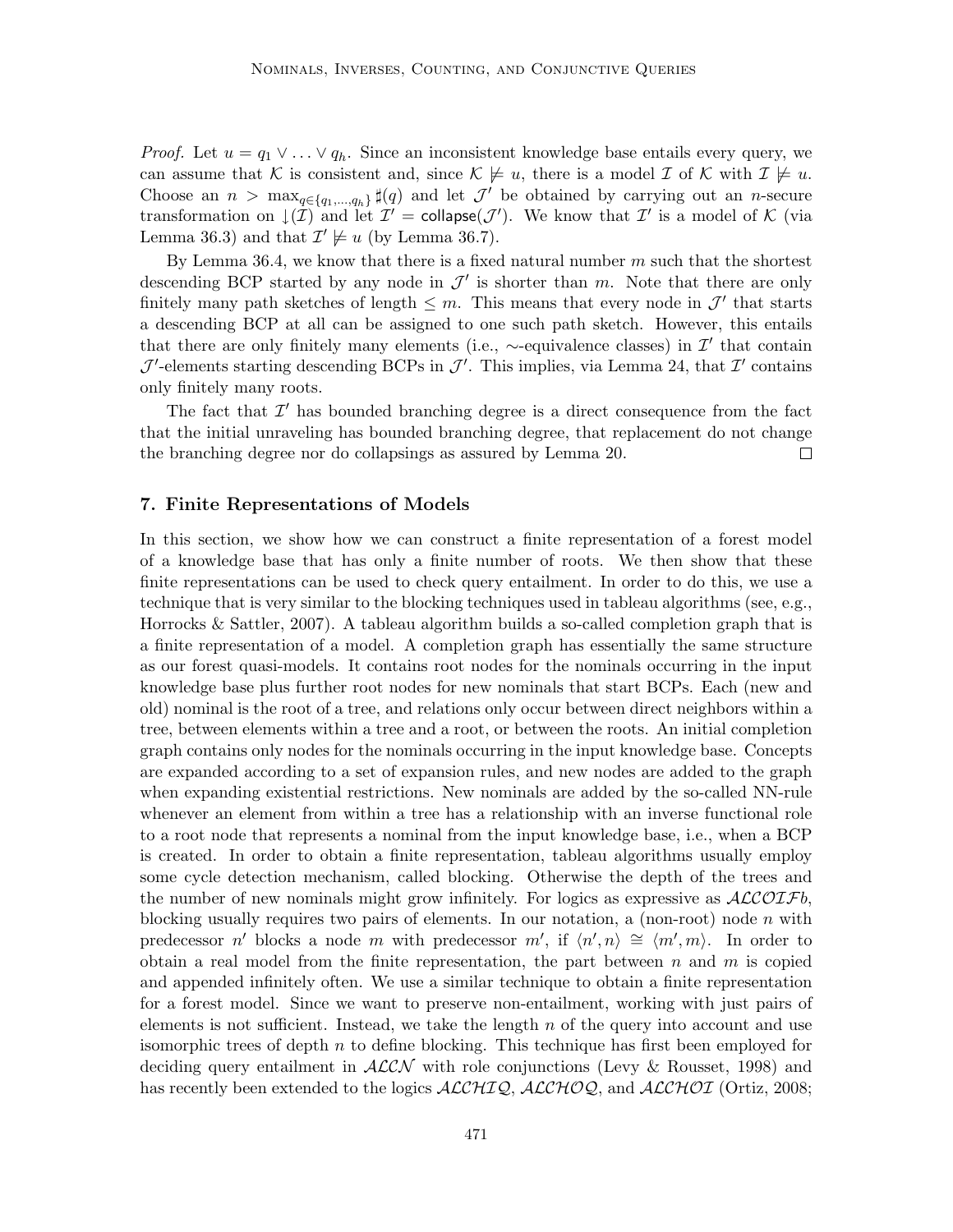Ortiz et al., 2008a) and extends, as our result, to the DLs  $\mathcal{SHQ}, \mathcal{SHQQ}$ , and  $\mathcal{SHOL}$  (i.e., with transitivity) as long as the query contains only simple roles.

As for forest quasi-interpretations, we use isomorphisms between forest interpretations or parts of them.

**Definition 38** (Isomorphism between Forest Interpretations). Let  $K$  be an  $ALCOIFb$ knowledge base and  $\mathcal{I} = (\Delta^{\mathcal{I}}, \cdot^{\mathcal{I}}), \mathcal{I}' = (\Delta^{\mathcal{I}'}, \cdot^{\mathcal{I}'})$  two forest interpretations of K. Without loss of generality, we assume from now on that each root  $\delta = (\rho, \varepsilon) \in \Delta^{\mathcal{I}}$  is in the extension of a unique concept  $N_{\delta}$  that does not occur in  $\text{con}(\mathcal{K})$ . Then  $\mathcal I$  and  $\mathcal I'$  are called *isomorphic* w.r.t. K, written:  $\mathcal{I} \cong_K \mathcal{I}'$ , iff there is a bijection  $\varphi : \Delta^{\mathcal{I}} \to \Delta^{\mathcal{I}'}$  such that:

- $\delta_1$  is a successor of  $\delta_2$  iff  $\varphi(\delta_1)$  is a successor of  $\varphi(\delta_2)$  for all  $\delta_1, \delta_2 \in \Delta^{\mathcal{I}},$
- $\langle \delta_1, \delta_2 \rangle \in r^{\mathcal{I}}$  iff  $\langle \varphi(\delta_1), \varphi(\delta_2) \rangle \in r^{\mathcal{I}'}$  for all  $\delta_1, \delta_2 \in \Delta^{\mathcal{I}}$  and  $r \in \mathsf{rol}(\mathcal{K}),$
- $\delta \in A^{\mathcal{I}}$  iff  $\varphi(\delta) \in A^{\mathcal{I}'}$  for all  $\delta \in \Delta^{\mathcal{I}}$  and  $A \in \text{con}(\mathcal{K}) \cup \{N_{\delta} \mid \delta = (\rho, \varepsilon) \in \Delta^{\mathcal{I}}\}.$
- $\delta = o^{\mathcal{I}}$  iff  $\varphi(\delta) = o^{\mathcal{I}'}$  for all  $\delta \in \Delta^{\mathcal{I}}$  and  $o \in \text{nom}(\mathcal{K})$ .

 $\triangle$ 

Usually, we omit the subscript K from  $\cong_K$  and assume that it is clear from the context.

**Definition 39** (*n*-Blocking). Let  $n \in \mathbb{N}$  be a fixed natural number and  $\mathcal{I} = (\Delta^{\mathcal{I}}, \cdot^{\mathcal{I}})$  with  $(\delta, w) \in \Delta^{\mathcal{I}}, w \neq \varepsilon$  a forest interpretation for some  $\mathcal{ALCOTF}$ b knowledge base K. An *n*-blocking-tree w.r.t.  $(\delta, w)$ , denoted block $_{\mathcal{I}}^{n}(\delta, w)$ , is the interpretation obtained from  $\mathcal{I}$  by restricting I to elements in  $\{(\delta,ww') \mid |w'| \leq n\} \cup \{(\rho,\varepsilon) \mid (\rho,\varepsilon) \in \Delta^{\mathcal{I}}\}.$  An *n*-blocking-tree block ${}^n_{\mathcal{I}}(\delta, w)$  *n*-blocks an *n*-blocking-tree block ${}^n_{\mathcal{I}}(\delta, ww')$  if

- 1. block $_{\mathcal{I}}^{n}(\delta, w)$  and block $_{\mathcal{I}}^{n}(\delta, ww')$  have disjoint domains except for root elements,
- 2. there is a bijection  $\varphi$  from elements in block $_{\mathcal{I}}^{n}(\delta, w)$  to elements in block $_{\mathcal{I}}^{n}(\delta, ww')$  that witnesses  $\mathsf{block}_{\mathcal{I}}^n(\delta, w) \cong \mathsf{block}_{\mathcal{I}}^n(\delta, ww'),$  and
- 3. for each descendant  $(\delta, wv)$  of  $(\delta, w)$ , there is no inverse functional role f and root  $(\rho, \varepsilon) \in \Delta^{\mathcal{I}}$  such that  $\langle (\delta, wv), (\rho, \varepsilon) \rangle \in f^{\mathcal{I}}$ .

A node  $(\delta, v) \in \Delta^{\mathcal{I}}$  is *n*-blocked, if  $(\delta, v)$  is either directly or indirectly *n*-blocked;  $(\delta, v)$  is indirectly *n*-blocked, if one of its ancestors is *n*-blocked;  $(\delta, v)$  is directly *n*-blocked if none of its ancestors is *n*-blocked and  $(\delta, v)$  is a leaf of some *n*-blocking-tree block $_{\mathcal{I}}^{n}(\delta, ww')$  in  $\mathcal{I}$ that is n-blocked; in this case we say that  $(\delta, v)$  is (directly) n-blocked by  $\varphi^-(\delta, ww')$  for  $\varphi$ the bijection witnessing ≅.

Without loss of generality, we assume that the  $n$ -blocking-trees used above are minimal w.r.t. the order of elements in  $\Delta^{\mathcal{I}}$  (cf. Definition 16).

A forest interpretation  $\mathcal{I} = (\Delta^{\mathcal{I}}, \cdot^{\mathcal{I}})$  for K is an *n*-representation of K if

- 1.  $\Delta^{\mathcal{I}}$  is finite,
- 2.  $\Delta^{\mathcal{I}}$  contains no indirectly *n*-blocked nodes,
- 3. for each  $o \in \text{nom}(\mathcal{K})$ , there is one element of the form  $(\rho, \varepsilon) \in \Delta^{\mathcal{I}}$  such that  $o^{\mathcal{I}} =$  $(\rho, \varepsilon)^{\mathcal{I}},$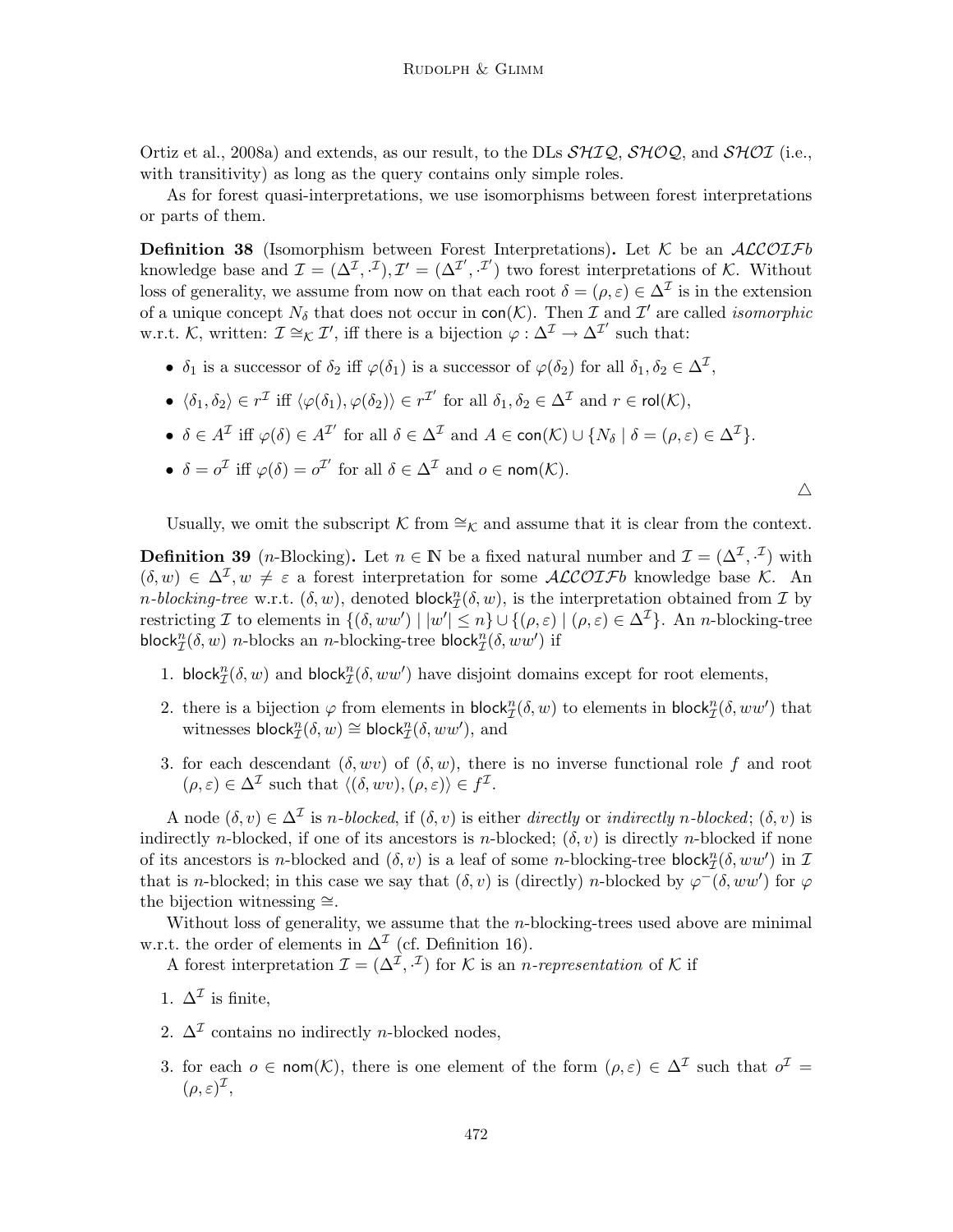4. each element that is not directly *n*-blocked is locally  $K$ -consistent.

 $\triangle$ 

Note that  $n = 1$  is more restrictive than standard pairwise blocking since two trees of depth one need to be isomorphic before blocking occurs, whereas standard blocking already occurs for two isomorphic pairs of nodes. For DLs as expressive as  $\mathcal{ALCOIF}b$ , however,  $n$  has to be greater than  $0$  (at least trees of depth 1) if we want to transform  $n$ -representations into models of the knowledge base. We now show that each knowledge base has an *n*-representation for some fixed  $n \in \mathbb{N}$  and, afterwards, that we can use an n-representation to build a model for the knowledge base.

**Lemma 40.** Let K be a consistent ALCOIFb knowledge base and  $u = q_1 \vee \ldots \vee q_h$  a union of conjunctive queries and n a fixed natural number greater than  $max_{1 \leq i \leq h} |q_i|$ . If  $K \neq u$ , then there is an n-representation of K that does not satisfy u.

*Proof.* By assumption, K is consistent and  $\mathcal{K} \not\models u$ . Then, by Theorem 37, there is a forest model  $\mathcal I$  of K with finitely many roots and branching degree bounded in  $|c|(\mathcal{K})|$ , and for all  $q \in \{q_1, \ldots, q_h\}$  holds  $\mathcal{I} \not\models q$ . We show that we can find an *n*-representation R for I.

We use a similar argumentation as in Lemma 25 to show that there are only finitely many non-isomorphic *n*-blocking trees. We again denote this bound by  $T_n$ . Let  $c = |c|(\mathcal{K})|$ ,  $r =$  $|rol(\mathcal{K})|$ , and m the (finite) number of roots in *I*. Each root  $\rho \in \Delta^{\mathcal{I}}$  is annotated with a special concept  $N_\rho$  by assumption. For  $n = 0$ , we again have  $2^c$  choices. For  $n > 0$ , each element can have between  $0$  and  $c$  successors and between  $0$  and  $m$  relations with roots. For roots we have  $2^{c+m}$  choices for the concepts. We use  $2^{cm}$  as bound for the choice of concepts for roots and this clearly bounds the choice for non-roots as well. Each non-root node in a level smaller than n is the root of a tree with depth  $n-1$  and each node in the sub-tree can again have up to  $m$  relations to a root. Assuming that we have only a single role name  $r \in \text{rol}(\mathcal{K})$ , we get a bound of  $O(2^c cm T_{n-1}^{cm})$  for the number of non-isomorphic sub-trees of depth  $n$  with relations to the at most  $m$  roots. Since we have not only one but a choice of r roles, we get a bound of  $O(2^c(cm T_{n-1}^{cm})^r)$ . We now abbreviate  $2^c(cm)^r$ with x and cmr with a and rewrite the obtained bound as  $T_n = O(x(T_{n-1})^a)$ . Unfolding yields  $T_n = O((x^{1+a+\ldots+a^{n-1}})(T_0)^{a^n})$  which is bounded by  $O((x^{a^n})(2^c)^{a^n}) = O((x^{2c})^{a^n})$ . By expanding the abbreviated symbols, we obtain a bound for  $T_n$  of  $O((2^c(cm)^r)^{(cmr)^n})$ .

Together with the fact that  $\mathcal I$  is obtained from a collapsing and relations from elements within a tree to a root in collapsings are never for inverse functional roles, this shows that there is an n-representation of I because for each tree rooted in a node  $(\delta, \varepsilon) \in \Delta^{\mathcal{I}}$ with depth greater than  $T_n$ , there are two nodes  $(\delta, w)$  and  $(\delta, ww')$  such that block $^n_{\mathcal{I}}(\delta, w)$ *n*-blocks block $_{\mathcal{I}}^{n}(\delta, ww')$ , and we can simply discard indirectly *n*-blocked nodes from  $\mathcal{I}$  to obtain the desired n-representation.

Since  $\mathcal{I} \not\models q$  and the *n*-representation is a restriction of  $\mathcal{I}$ , non-entailment of q is clearly preserved.  $\Box$ 

Please note that we would not obtain such a bound if we had not fixed a bound on the number of new nominals (roots) beforehand and that we cannot use the standard tableau algorithms to obtain this result. The reason for this is that the number of new nominals (roots) in the tableau algorithms depends on the length of the longest path before blocking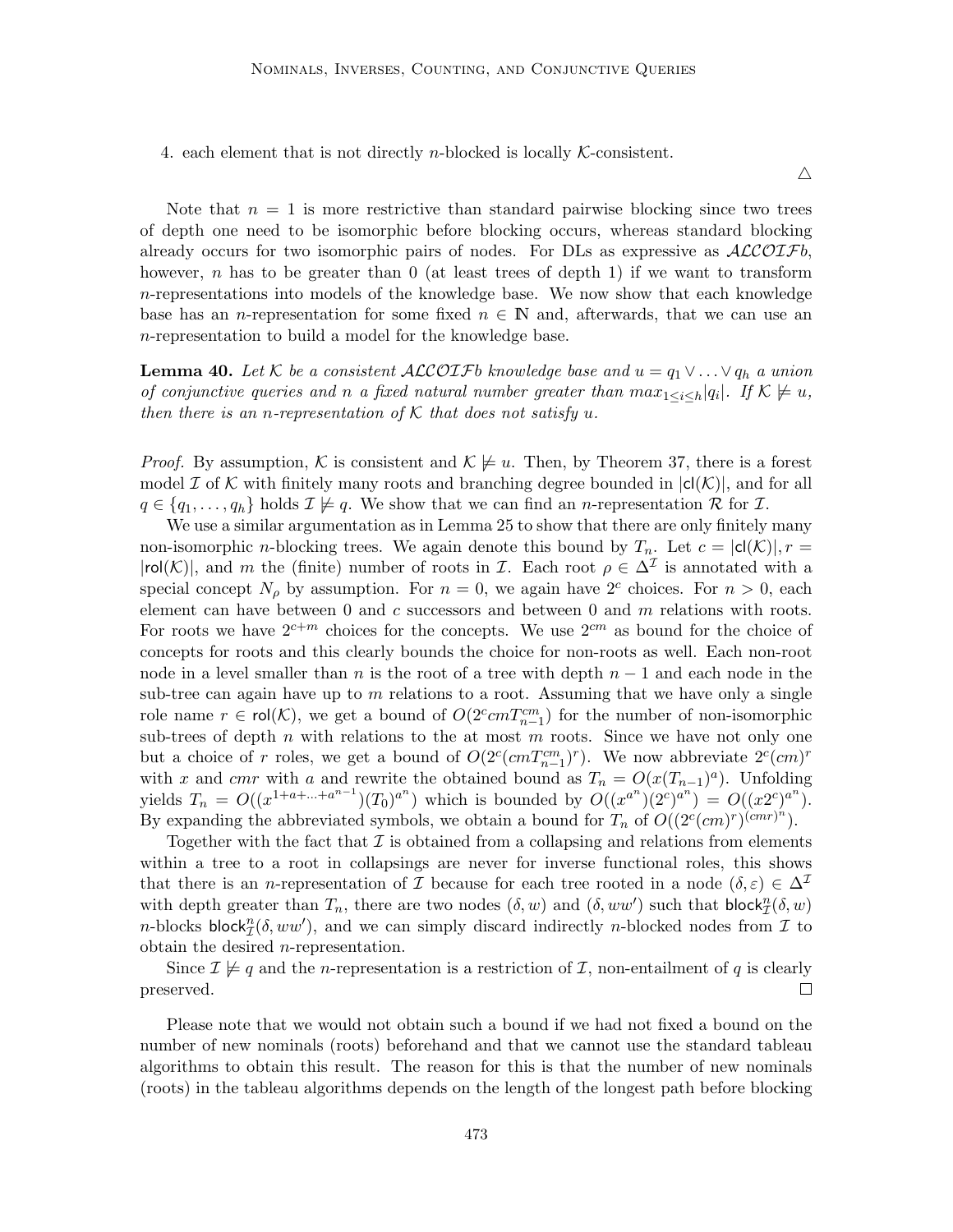occurs. For our n-blocking-trees, however, we also have to consider relations back to the roots, which means that blocking occurs the later the more roots we have. On the other hand, delaying blocking may lead to the introduction of more and more new roots. Due to this cyclic argument, termination cannot be guaranteed for the tableau algorithms unless we have fixed a bound on the number of new nominals beforehand. This is also the reason why the tableau algorithm for entailment of conjunctive queries with only simple roles in the query of Calvanese et al. (2009) is sound, complete, and terminating on  $\mathcal{SHIQ}$ ,  $\mathcal{SHOQ}$ , and  $\mathcal{SHOI}$  knowledge bases, but is not guaranteed to terminate on  $\mathcal{SHOIQ}$  knowledge bases (transitivity, i.e., having a DL with S instead of  $\mathcal{ALC}$  does not have any impact on this).

We now show, how we can obtain a model for a knowledge base  $\mathcal K$  from some nrepresentation of  $K$ . We use a technique that is directly inspired from tableau algorithms and resembles the process of building a tableau from a complete and clash-free completion graph. In particular the tableau algorithm by Ortiz et al. (Ortiz, 2008; Ortiz et al., 2008a) is very similar as it also uses tree blocking.

**Definition 41** (Models for *n*-Representations). Let  $\mathcal{R} = (\Delta^{\mathcal{R}}, \mathcal{R})$  be an *n*-representation of some  $\mathcal{ALCOIF}b$  knowledge base K. Let  $\mathbf{s} = \frac{\delta'_1}{\delta_1}, \ldots, \frac{\delta'_m}{\delta_m}$  $\frac{\delta_m}{\delta_m}$  be a sequence of pairs of elements from  $\Delta^{\mathcal{R}}$ . With  $|s|$  we denote the *length* m of **s**. For such a sequence **s**, we set last<sup>\*</sup>(**s**) =  $\delta'_{m}$ and  $\mathsf{last}_*(\mathbf{s}) = \delta_m$ . By  $\mathbf{s} \mid \frac{\delta'_{m+1}}{\delta_{m+1}}$  we denote the sequence  $\frac{\delta'_1}{\delta_1}, \dots, \frac{\delta'_m}{\delta_m}$  $\frac{\delta'_m}{\delta_m}, \frac{\delta'_{m+1}}{\delta_{m+1}}.$ 

The set of  $\mathcal{R}$ -induced elements, denoted elem $(\mathcal{R})$ , is inductively defined as follows:

- If  $\delta = (\rho, \varepsilon) \in \Delta^{\mathcal{R}},$  then  $\frac{\delta}{\delta} \in \text{elem}(\mathcal{R})$ .
- If  $s \in \text{elem}(\mathcal{R}), \delta = (\rho, w) \in \Delta^{\mathcal{R}}, \delta$  is not *n*-blocked, and  $\delta$  is a successor of last<sup>\*</sup>(s), then  $\mathbf{s} \mid \frac{\delta}{\delta}$  $\frac{\delta}{\delta} \in \mathsf{elem}(\mathcal{R}).$
- If  $s \in \text{elem}(\mathcal{R}), \delta = (\rho, w) \in \Delta^{\mathcal{R}}, \delta$  is directly *n*-blocked by some  $\delta' \in \Delta^{\mathcal{R}},$  and  $\delta$  is a successor of last<sup>\*</sup>(s), then s  $\frac{\delta'}{\delta}$  $\frac{\delta'}{\delta} \in \text{elem}(\mathcal{R}).$

We define the interpretation  $\mathcal{I} = (\Delta^{\mathcal{I}}, \cdot^{\mathcal{I}})$  induced by  $\mathcal{R}$  as follows:

- $\Delta^{\mathcal{I}} =$  elem $(\mathcal{R})$ .
- for each  $\mathbf{s} \in \Delta^{\mathcal{I}}$  and  $A \in \text{con}(\mathcal{K})$ ,  $\mathbf{s} \in A^{\mathcal{I}}$  iff last\* $(\mathbf{s}) \in A^{\mathcal{R}}$ ,
- for each  $\mathbf{s} \in \Delta^{\mathcal{I}}$  and  $o \in \mathsf{nom}(\mathcal{K}), \, \mathbf{s} = o^{\mathcal{I}}$  iff last\* $(\mathbf{s}) = o^{\mathcal{R}},$
- for each  $s, s' \in \Delta^{\mathcal{I}}$  and  $r \in \text{rol}(\mathcal{K}), r^{\mathcal{I}} =$

$$
\{\langle \mathbf{s}, \mathbf{s'} \rangle \mid \mathbf{s'} = \mathbf{s} \mid \frac{\delta'}{\delta} \text{ and } \langle \mathsf{last}^*(\mathbf{s}), \mathsf{last}_*(\mathbf{s'}) \rangle \in r^{\mathcal{R}}\} \cup \{\langle \mathbf{s}, \mathbf{s'} \rangle \mid \mathbf{s} = \mathbf{s'} \mid \frac{\delta'}{\delta} \text{ and } \langle \mathsf{last}_*(\mathbf{s}), \mathsf{last}^*(\mathbf{s'}) \rangle \in r^{\mathcal{R}}\} \cup \{\langle \mathbf{s}, \mathbf{s'} \rangle \mid \mathbf{s'} = \frac{\delta}{\delta} \text{ and } \langle \mathsf{last}^*(\mathbf{s}), \delta \rangle \in r^{\mathcal{R}}\} \cup \{\langle \mathbf{s}, \mathbf{s'} \rangle \mid \mathbf{s} = \frac{\delta}{\delta} \text{ and } \langle \delta, \mathsf{last}^*(\mathbf{s'}) \rangle \in r^{\mathcal{R}}\}.
$$

 $\triangle$ 

The interpretation of nominals is well-defined since  $n$ -representations are forest interpretations for K (hence, there is a unique root for each nominal) and pairs  $\frac{\delta}{\delta}$  with  $\delta = (\rho, \varepsilon)$ are never appended to sequences in  $elem(R)$ .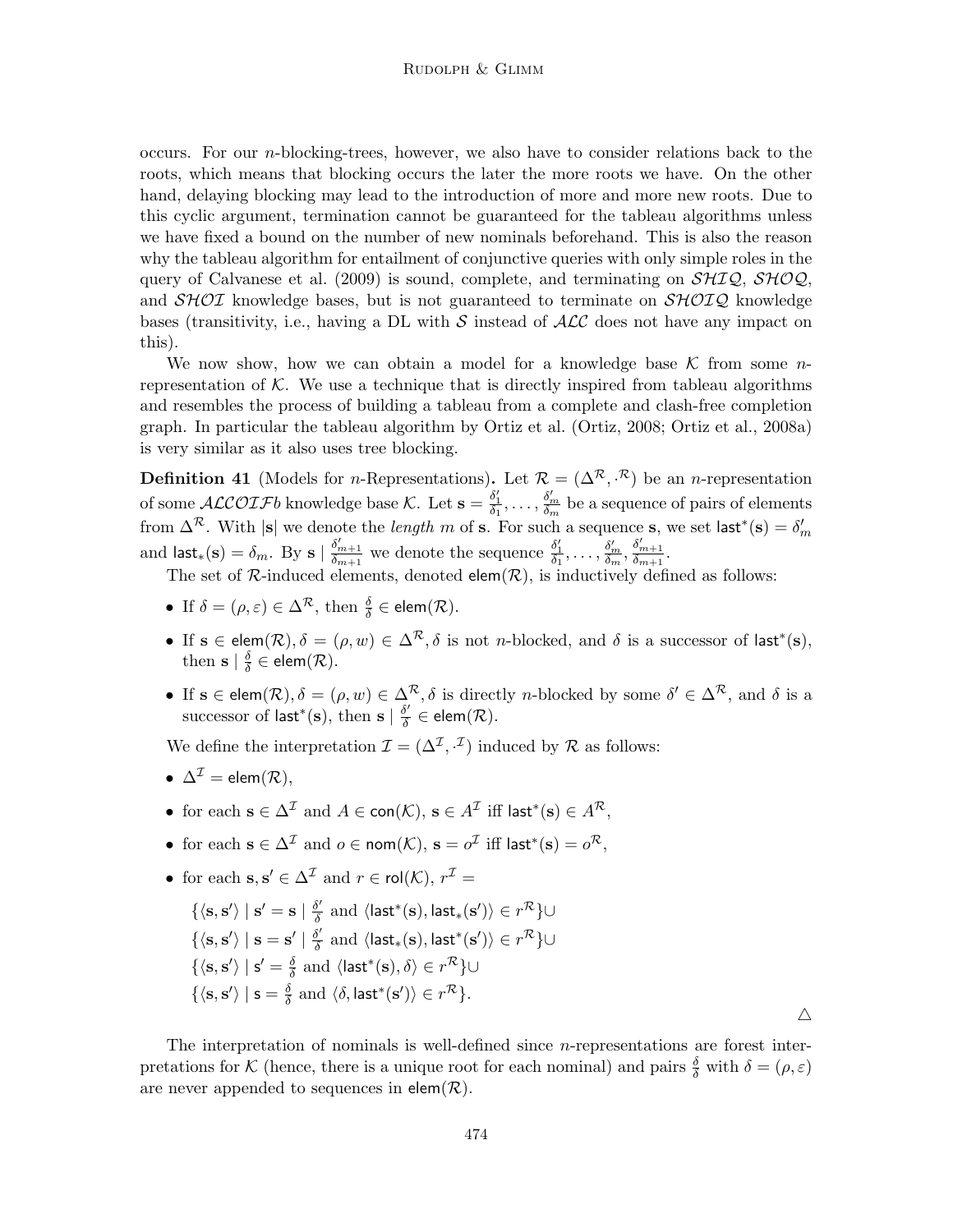**Lemma 42.** Let K be a consistent ALCOIFb knowledge base,  $u = q_1 \vee \ldots \vee q_h$  a union of conjunctive queries, and  $n \geq 1$  a fixed natural number greater than  $max_{1 \leq i \leq h} |q_i|$ . If R is an n-representation of K such that  $\mathcal{R} \not\models u$ , then there is a model I of K such that  $\mathcal{I} \not\models u$ .

The proof is essentially as the one by Ortiz et al. (2008a), but adapted to our case, where we work completely on interpretations. Our *n*-representations correspond to completion graphs and our models to tableaux in their case.

*Proof.* Let  $\mathcal I$  be an interpretation induced by  $\mathcal R$ . Since *n*-representations do not contain relations from an element within a tree to a root for an inverse functional role by definition, functionality restrictions are not violated in  $\mathcal I$ . Further, since  $\mathcal K$  is simplified and  $\mathcal R$  is a forest interpretation for K such that all elements apart from (directly) *n*-blocked ones are locally  $K$ -consistent, it is quite straightforward that each element in the induced interpretation is locally K-consistent. Together with the restriction on nominals (property 3), this implies that  $\mathcal I$  is a model for  $\mathcal K$ . This is essentially the same principle as the one used to prove that tableaux constructed from completion graphs are proper representations of models of the input knowledge base.

Assume, to the contrary of what is to be shown, that  $\mathcal{I} \models u$ . Then there is a disjunct  $q \in \{q_1, \ldots, q_h\}$  and a match  $\mu$  for q such that  $\mathcal{I} \models^{\mu} q$ . We use  $\mu$  to construct a match  $\pi$  for  $q$  in  $R$  by "shifting" the mapping for variables into parts that have no direct counterpart in R upwards.

We define the match graph G for  $q$  in  $\mathcal I$  as an undirected graph containing a node s for each  $\mathbf{s} \in \Delta^{\mathcal{I}}$  such that  $\mu(x) = \mathbf{s}$  for some  $x \in \text{var}(q)$  and containing an edge  $\langle \mathbf{s}, \mathbf{s}' \rangle$  for each  $\mathbf{s}, \mathbf{s}' \in \Delta^{\mathcal{I}}$  such that there is an atom  $r(x, y) \in q$ ,  $\mu(x) = \mathbf{s}$ , and  $\mu(y) = \mathbf{s}'$ . We call nodes of G that correspond to roots in  $\Delta^{\mathcal{I}}$  root nodes of G (i.e., nodes s such that  $s = \frac{\delta}{\delta}$  $\frac{\delta}{\delta}$ ) and we call all other nodes tree nodes. Note that the restriction of  $G$  to tree nodes is a set of trees that we refer to as  $G_1, \ldots, G_k$  and that each such tree has a depth smaller than n.

For each  $x \in \text{var}(q)$  such that  $\mu(x) = \frac{\delta}{\delta} \left( \frac{\delta}{\delta} \right)$  $\frac{\delta}{\delta}$  is a root node in G), we set  $\pi(x) = \mathsf{last}^*(\frac{\delta}{\delta})$  $\frac{\delta}{\delta}$ ). Note that  $\delta$  is a root node in  $\mathcal{R}$ .

For each  $G_i \in \{G_1, \ldots, G_k\}$ , we distinguish two situations:

- 1.  $G_i$  contains a node s such that  $\mathsf{last}^*(s) \neq \mathsf{last}_*(s)$  (i.e.,  $G_i$  contains a path from within an n-blocking tree to a copy of the path starting from the node that blocks). Due to the use of *n*-blocking, a single tree  $G_i$  can never cover more than one *n*-blocking tree and it can use at most nodes from two n-blocking trees (leaving one and then entering the next one in less than n steps). For each node  $s'$  in  $G_i$  such that  $|s'| < |s|$ and  $x \in \text{var}(q)$  such that  $\mu(x) = \mathbf{s}'$ , we set  $\pi(x) = \varphi(\text{last}^*(\mathbf{s}'))$ . For each  $\mathbf{s}'$  in  $G_i$  with  $|\mathbf{s}'| \geq |\mathbf{s}|$  and  $x \in \text{var}(q)$  such that  $\mu(x) = \mathbf{s}'$ , we set  $\pi(x) = \textsf{last}^*(\mathbf{s}')$ .
- 2.  $G_i$  contains no node s such that last<sup>\*</sup>(s)  $\neq$  last<sub>\*</sub>(s) (i.e.,  $G_i$  contains a path that lies completely within an *n*-blocking tree or from a path outside of an *n*-blocking-tree into an *n*-blocking-tree). For each node **s** in  $G_i$  and  $x \in \text{var}(q)$  such that  $\mu(x) = \mathbf{s}$ , we set  $\pi(x) =$  last<sup>\*</sup>(s).

By definition of  $\pi$ ,  $\mathcal I$  as an induced model of  $\mathcal R$ , and *n*-blocking, we immediately have that, for each  $A(x) \in q$ ,  $\pi(x) \in A^{\mathcal{R}}$ . We show that, for each  $r(x, y) \in q$ ,  $\langle \pi(x), \pi(y) \rangle \in r^{\mathcal{R}}$ , which proves  $\mathcal{R} \models q$ . We distinguish three cases: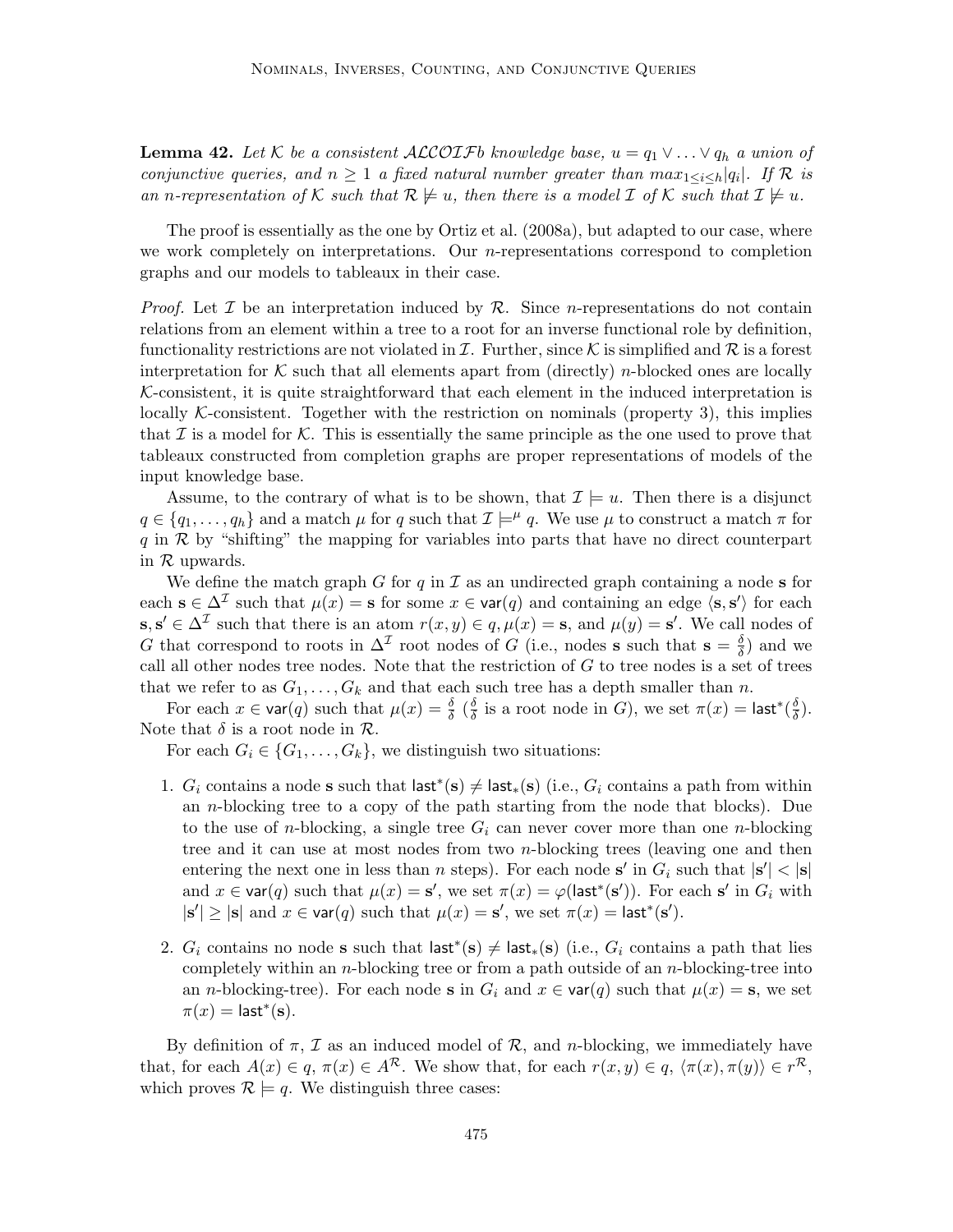- 1.  $\mu(x) = \frac{\delta}{\delta}$  for some  $\delta \in \Delta^{\mathcal{R}}$ . Then  $\pi(x) = \delta = (\rho, \varepsilon) \in \Delta^{\mathcal{R}}$ . We distinguish three cases for  $\mu(y)$ :
	- (a)  $\mu(y) = \frac{\delta'}{\delta'}$  $\frac{\delta'}{\delta'}$  is also a root, then  $\pi(y) = \delta' = (\rho', \varepsilon) \in \Delta^{\mathcal{R}}$  and, since  $\mu$  is a match for q in  $\mathcal I$  and by definition of  $\mathcal I$  as an induced interpretation of  $\mathcal R$ , we have that  $\langle \pi(x), \pi(y) \rangle = \langle \delta, \delta' \rangle \in r^{\mathcal{R}}.$
	- (b)  $\mu(y)$  is a successor of  $\mu(x)$  in *I*, i.e.,  $\mu(y) = s = \frac{\delta}{\delta}$  $rac{\delta}{\delta}$   $\left| \frac{\delta'}{\delta'} \right|$  $\frac{\partial'}{\partial'}$ . Then **s** is not *n*-blocked and  $\pi(y) = \delta' = (\rho', c) \in \Delta^{\mathcal{R}}$  for  $c \in \mathbb{N}$ . Again, since  $\mu$  is a match for q in  $\mathcal I$  and by definition of  $\mathcal I$  as an induced interpretation of  $\mathcal R$ , we have that  $\langle \pi(x), \pi(y) \rangle = \langle \delta, \delta' \rangle \in r^{\mathcal{R}}.$
	- (c)  $\mu(y)$  is neither a root  $(\mu(y) \neq \frac{\delta'}{\delta'}$  $\frac{\delta'}{\delta'}$  for any  $\delta' \in \Delta^{\mathcal{R}}$ ) nor a successor of  $\mu(x)$  in  $\mathcal{I}$  $(\mu(y) \neq \frac{\delta}{\delta}$  $rac{\delta}{\delta}$   $\left| \frac{\delta'}{\delta'} \right|$  $\frac{\delta'}{\delta'}$  for any  $\delta' \in \Delta^{R}$ ). Then  $\mu(y)$  belongs to some graph match component  $G_i$  and  $\pi(y) = \mathsf{last}^*(\mu(y))$  or  $\pi(y) = \varphi^-(\mathsf{last}^*(\mu(y))).$  Since the isomorphism between n-blocking trees also takes the relations to root nodes into account and other parts have direct counterparts in R, we have that  $\langle \pi(x), \pi(y) \rangle \in r^{\mathcal{R}}$ .
- 2.  $\mu(x) = s \neq \frac{\delta}{\delta}$  $\frac{\delta}{\delta}$  for any  $\delta \in \Delta^{\mathcal{R}}$ . The cases when  $\mu(y) = \frac{\delta^{\prime}}{\delta^{\prime}}$  $\frac{\delta'}{\delta'}$  for some  $\delta' \in \Delta^{\mathcal{R}}$  is as above. We assume, therefore, that  $\mu(y) = \mathbf{s}'$  with  $|\mathbf{s}'| > 1$ . By definition of  $\mathcal{I}$ , this means that either  $\mathbf{s} = \mathbf{s}' \vert \frac{\delta}{\delta}$  $\frac{\delta}{\delta'}$  or  $\mathbf{s}' = \mathbf{s} |\frac{\delta}{\delta'}$  $\frac{\delta}{\delta'}$  for some  $\delta, \delta' \in \Delta^{\mathcal{R}}$ . We assume  $\mathbf{s}' = \mathbf{s} | \frac{\delta}{\delta'}$  $\frac{\delta}{\delta'}$ . The opposite case is analogous. By definition of the match graph  $G$ , there is a component  $G_i$  of G that contains both **s** and **s'**. We distinguish two cases:
	- (a) The component  $G_i$  contains a node  $\bar{s}$  such that  $\mathsf{last}^*(\bar{s}) \neq \mathsf{last}_*(\bar{s})$ . The most interesting case is when  $\mathsf{last}^*(\mu(y)) \neq \mathsf{last}_*(\mu(y)),$  i.e.,  $\bar{\mathbf{s}} = \mathbf{s}'$ . Then  $\pi(x) =$  $\varphi^-(\mathsf{last}^*(\mathbf{s}))$  and  $\pi(y) = \mathsf{last}^*(\mathbf{s}')$ . Since  $\mathsf{last}^*(\mathbf{s}') \neq \mathsf{last}_*(\mathbf{s}')$ , we have that  $\mathsf{last}^*(\mathbf{s}')$ is the node that directly n-blocks  $\mathsf{last}_*(s')$  and, by definition of the bijection  $\varphi$ , which witnesses the isomorphism, we have that  $\pi(x) = \varphi^{-}(\mathsf{last}^{*}(s))$  is the predecessor of  $\pi(y) = \mathsf{last}^*(\mathbf{s}')$  and, by definition of I from R, that  $\langle \pi(x), \pi(y) \rangle \in$  $r^{\mathcal{R}}.$
	- (b) The component  $G_i$  contains no node  $\bar{\mathbf{s}}$  such that  $\mathsf{last}^*(\bar{\mathbf{s}}) \neq \mathsf{last}_*(\bar{\mathbf{s}})$ . Then  $\pi(x) =$ last<sup>\*</sup>( $\mu(x)$ ) and  $\pi(y) =$  last<sup>\*</sup>( $\mu(y)$ ). By definition of *I* from *R*, we immediately have that  $\langle \pi(x), \pi(y) \rangle \in r^{\mathcal{R}}$ .

In any case, we have that  $\langle \pi(x), \pi(y) \rangle \in r^{\mathcal{R}}$ , which implies  $\mathcal{R} \models^{\pi} q$  contradicting the initial assumption.  $\Box$ 

Now Lemma 40 guarantees that, in case  $\mathcal{K} \not\models q$ , there is always a finite *n*-representation R for K such that  $\mathcal{R} \not\models q$  and Lemma 42 guarantees that R can be transformed into a model I of K such that  $\mathcal{I} \not\models q$ . This suffices to show that we can enumerate all (finite) n-representations for K and check whether they entail a disjunct of the union of conjunctive queries. Together with the semi-decidability result for FOL, we get the following theorem.

**Theorem 43.** Let K be an ALCOIFb knowledge base and  $u = q_1 \vee ... \vee q_h$  a union of conjunctive queries. The question whether  $\mathcal{K} \models u$  is decidable.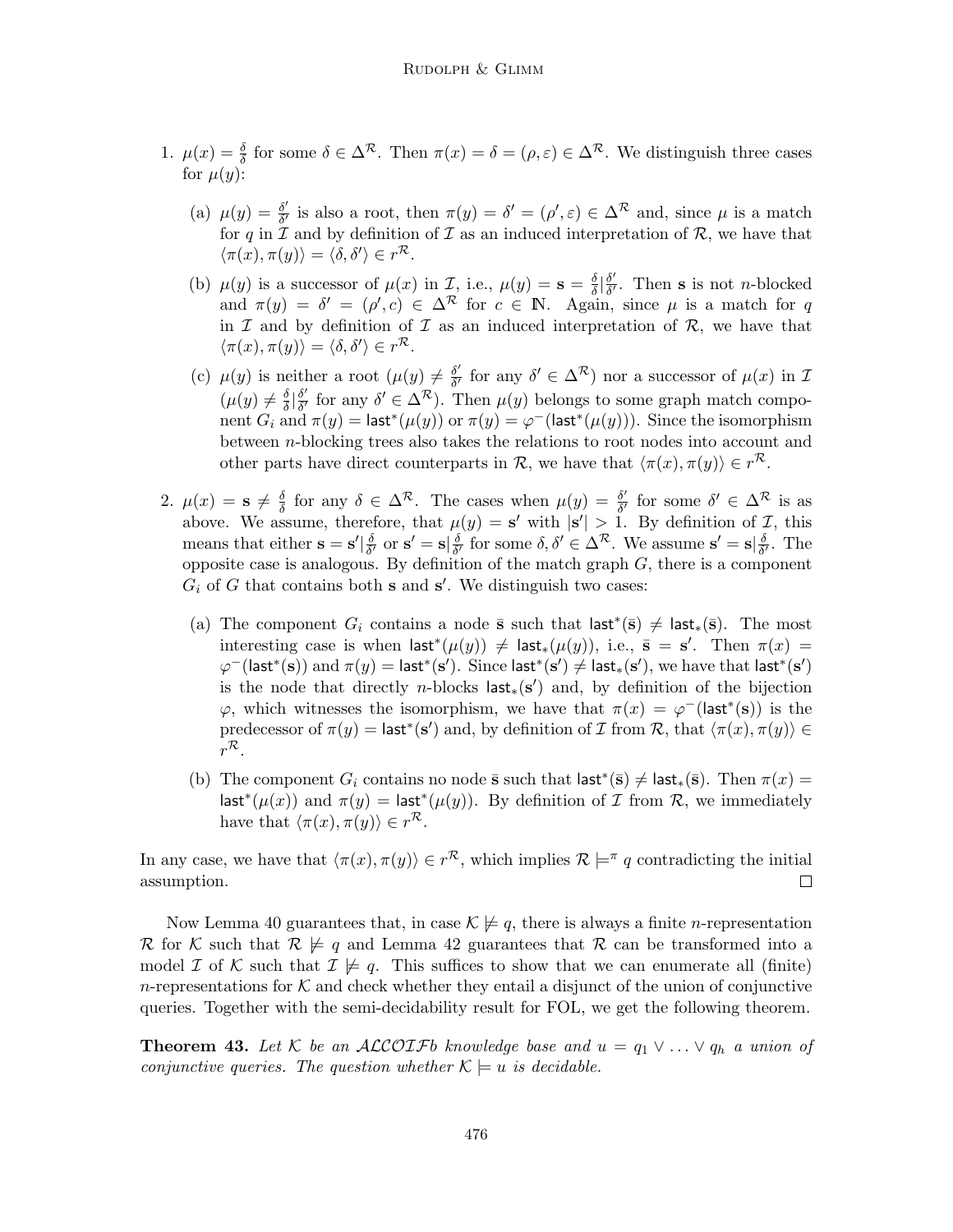# 8. Conclusions

We have solved the long-standing open problem of deciding conjunctive query entailment in the presence of nominals, inverse roles, and qualified number restrictions. We have shown that the problem is decidable by providing a decision procedure and proving its correctness. Since the approach is purely a decision procedure, the computational complexity of the problem remains open.

Our result also shows decidability of entailment of unions of conjunctive queries in  $\mathcal{SHOLQ}$  and  $\mathcal{SROLQ}$  (underlying OWL DL and OWL 2) if we disallow non-simple roles as binary query predicates. We thereby have reached a first important milestone towards tackling the problem of conjunctive queries for OWL 1 DL and OWL 2 DL.

Entailment of unions of conjunctive queries is also closely related to the problem of adding rules to a DL knowledge base, e.g., in the form of Datalog rules. Augmenting a DL KB with an arbitrary Datalog program easily leads to undecidability (Levy & Rousset, 1998). In order to ensure decidability, the interaction between the Datalog rules and the DL knowledge base is usually restricted by imposing a safeness condition. The  $D\mathcal{L}+log$ framework (Rosati, 2006a) provides the least restrictive integration proposed so far and Rosati presents an algorithm that decides the consistency of a  $D\mathcal{L}+log$  knowledge base by reducing the problem to entailment of unions of conjunctive queries. Notably, Rosati's results (2006a, Thm. 11) imply that the consistency of an  $ALCHOTQb$  knowledge base extended with (weakly-safe) Datalog rules is decidable if and only if entailment of unions of conjunctive queries in  $ALCHOTQb$  is decidable, which we have established.

Corollary 44. The consistency of ALCHOIQb+log-knowledge bases (both under FOL semantics and under non-monotonic semantics) is decidable.

Another related reasoning problem is *query containment*. Given a schema (or TBox)  $S$ and two queries q and  $q'$ , we have that q is contained in  $q'$  w.r.t. S iff every interpretation I that satisfies S and q also satisfies  $q'$ . It is well known that query containment w.r.t. a TBox can be reduced to deciding entailment for unions of conjunctive queries w.r.t. a knowledge base (Calvanese et al., 1998a). Decidability of unions of conjunctive query entailment in  $\mathcal{ALCHOLQ}$ b implies, therefore, also decidability of query containment w.r.t. an  $\mathcal{ALCHOLQ}b$  TBox.

There are two obvious avenues for future work. We will embark on extending our results in order to allow non-simple roles as query predicates. This is a non-trivial task as our current approach heavily relies on a certain locality of query matches, which has to be relinquished when considering non-simple roles. On the other hand, we are eager to determine the associated computational complexities and provide techniques that can form the basis for implementable algorithms.

### Acknowledgments

During his stay in Oxford where our collaboration started, Sebastian Rudolph was supported by a scholarschip of the German Academic Exchange Service (DAAD). Continuative work on the subject was enabled by funding through the ExpresST project of the German Research Foundation (DFG).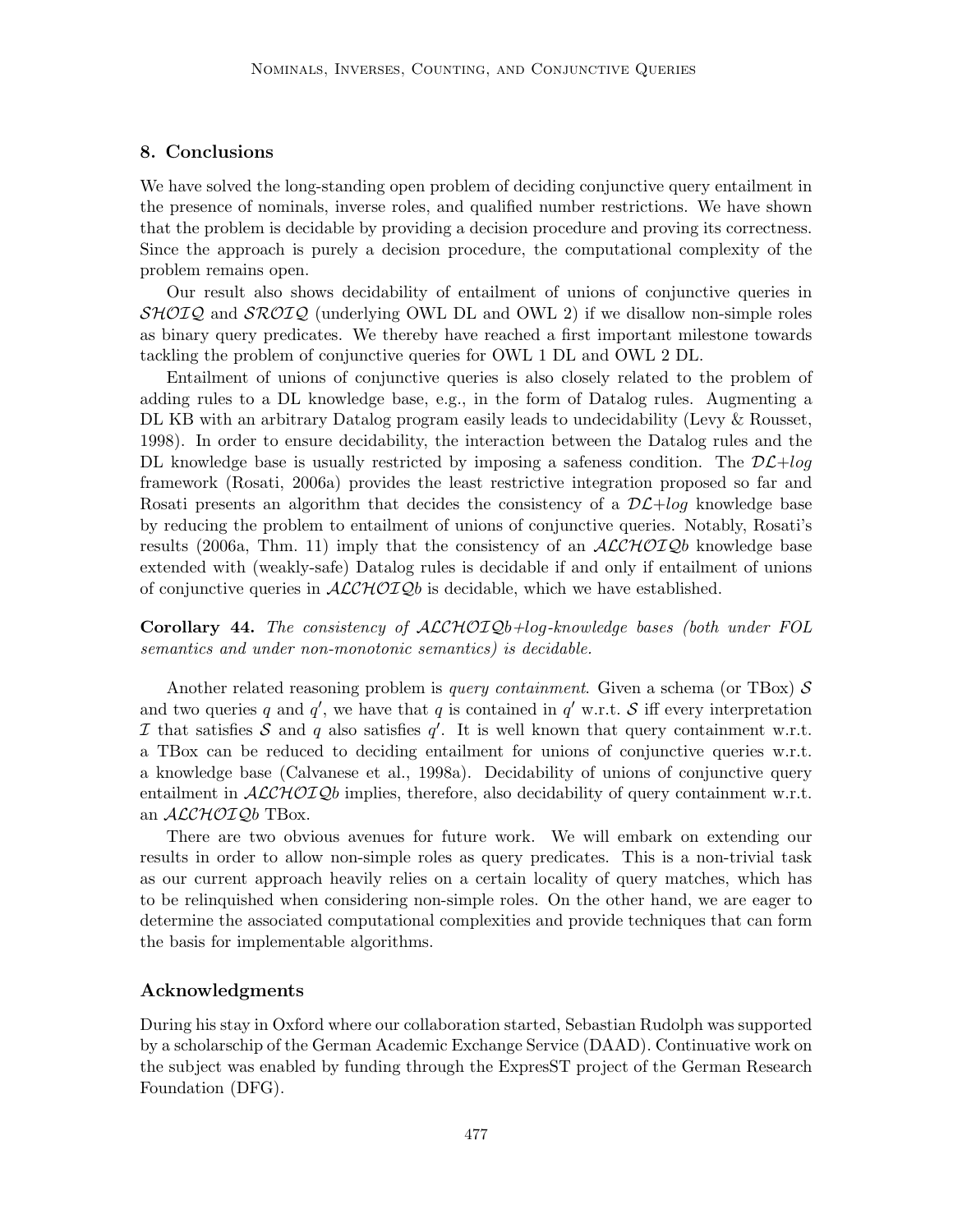Birte Glimm was supported by EPSRC in the project HermiT: Reasoning with Large Ontologies.

We thank the three anonymous reviewers for their numerous helpful comments.

We thank Ian Pratt-Hartmann for (unknowingly) smashing our graphomata, Maria Magdalena Ortiz de la Fuente for establishing the competitive atmosphere, Yevgeny Kazakov for breath-taking discussions on black holes, Boris Motik for his motivating considerations on the value of the academic life, and last not least God for providing us with extraordinary weather and – most notably – infinity.

# References

- Baader, F. (2003). Terminological cycles in a description logic with existential restrictions. In Proceedings of the 18th International Joint Conference on Artificial Intelligence (IJCAI 2003), pp. 325–330.
- Baader, F., Brandt, S., & Lutz, C. (2005). Pushing the  $\mathcal{EL}$  envelope. In Proceedings of the 19th International Joint Conference on Artificial Intelligence (IJCAI 2005). Morgan Kaufmann, Los Altos.
- Baader, F., Calvanese, D., McGuinness, D. L., Nardi, D., & Patel-Schneider, P. F. (2003). The Description Logic Handbook. Cambridge University Press.
- Bechhofer, S., van Harmelen, F., Hendler, J., Horrocks, I., McGuinness, D. L., Patel-Schneider, P. F., & Stein, L. A. (2004). OWL web ontology language reference. Tech. rep., World Wide Web Consortium. http://www.w3.org/TR/2004/REC-owl-ref-20040210/.
- Calvanese, D., De Giacomo, G., Lembo, D., Lenzerini, M., & Rosati, R. (2005). DL-Lite: Tractable description logics for ontologies. In Veloso, M. M., & Kambhampati, S. (Eds.), Proceedings of the 20th National Conference on Artificial Intelligence (AAAI 2005), pp. 602–607. AAAI Press/The MIT Press.
- Calvanese, D., De Giacomo, G., Lembo, D., Lenzerini, M., & Rosati, R. (2007). Tractable reasoning and efficient query answering in description logics: The DL-Lite family. Journal of Automated Reasoning, 39(3), 385–429.
- Calvanese, D., De Giacomo, G., & Lenzerini, M. (1998a). On the decidability of query containment under constraints. In Proceedings of the 17th ACM SIGACT SIGMOD Symposium on Principles of Database Systems (PODS 1998), pp. 149–158. ACM Press and Addison Wesley.
- Calvanese, D., De Giacomo, G., Lenzerini, M., Nardi, D., & Rosati, R. (1998b). Description logic framework for information integration. In Proceedings of the 6th International Conference on the Principles of Knowledge Representation and Reasoning (KR 1998).
- Calvanese, D., Eiter, T., & Ortiz, M. (2007). Answering regular path queries in expressive description logics: An automata-theoretic approach. In Proceedings of the 22th National Conference on Artificial Intelligence (AAAI 2007).
- Calvanese, D., Eiter, T., & Ortiz, M. (2009). Regular path queries in expressive description logics with nominals. In Proceedings of the 21st International Joint Conference on Artificial Intelligence (IJCAI 2009), pp. 714–720. AAAI Press/The MIT Press.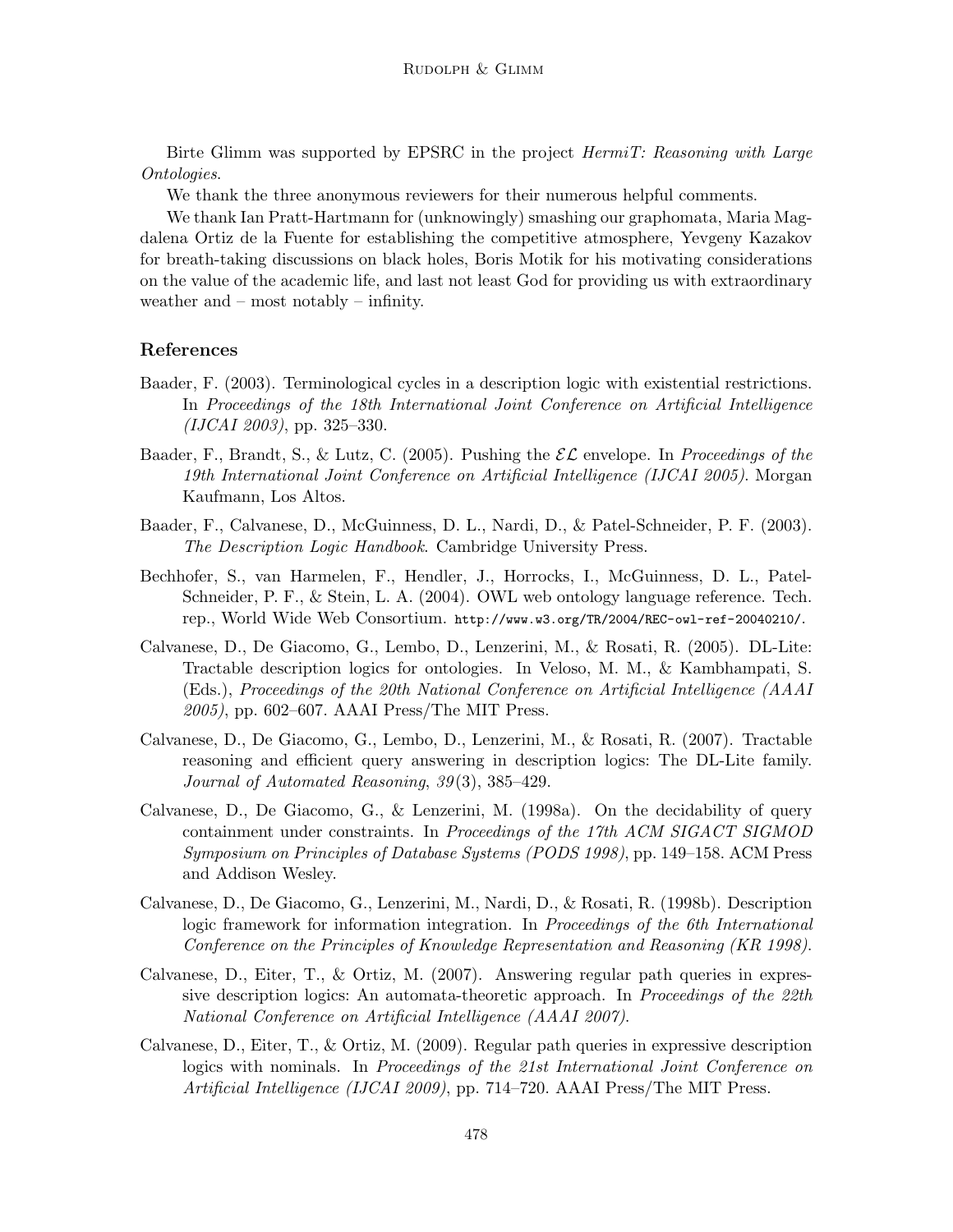- Chandra, A. K., & Merlin, P. M. (1977). Optimal implementation of conjunctive queries in relational data bases. In Proceedings of the 9th ACM Symposium on Theory of Computing (STOC 1977), pp. 77–90. ACM Press and Addison Wesley.
- Eiter, T., Lutz, C., Ortiz, M., & Simkus, M. (2009). Query answering in description logics with transitive roles. In Proceedings of the 21st International Joint Conference on Artificial Intelligence (IJCAI 2009), pp. 759–764. AAAI Press/The MIT Press.
- Glimm, B., Horrocks, I., Lutz, C., & Sattler, U. (2008a). Conjunctive query answering for the description logic SHIQ. Journal of Artificial Intelligence Research, 31, 151–198.
- Glimm, B., Horrocks, I., & Sattler, U. (2008b). Unions of conjunctive queries in  $\mathcal{SHOQ}$ . In Proceedings of the 11th International Conference on the Principles of Knowledge Representation and Reasoning (KR 2008). AAAI Press/The MIT Press.
- Glimm, B., & Rudolph, S. (2010). Status QIO: Conjunctive query entailment is decidable. In Proceedings of the 12th International Conference on the Principles of Knowledge Representation and Reasoning (KR 2010), pp. 225–235. AAAI Press/The MIT Press.
- Gödel, K. (1929). *Über die Vollständigkeit des Logikkalküls*. Ph.D. thesis, Universität Wien.
- Golbreich, C., Zhang, S., & Bodenreider, O. (2006). The foundational model of anatomy in OWL: Experience and perspectives. Journal of Web Semantics, 4 (3).
- Goodwin, J. (2005). Experiences of using OWL at the ordnance survey. In *Proceedings* of the 1st OWL Experiences and Directions Workshop (OWLED 2005), Vol. 188 of CEUR Workshop Proceedings. CEUR (http://ceur-ws.org/).
- Grädel, E. (2001). Why are modal logics so robustly decidable?. In Paun, G., Rozenberg, G., & Salomaa, A. (Eds.), Current Trends in Theoretical Computer Science, Entering the 21th Century, Vol. 2, pp. 393–408. World Scientific.
- Grahne, G. (1991). Problem of Incomplete Information in Relational Databases. Lecture Notes in Computer Science. Springer-Verlag.
- Horrocks, I., & Sattler, U. (2005). A tableaux decision procedure for  $\mathcal{SHOLQ}$ . In Proceedings of the 19th International Joint Conference on Artificial Intelligence (IJCAI 2005).
- Horrocks, I., & Sattler, U. (2007). A tableau decision procedure for  $\mathcal{SHOLQ}$ . Journal of Automated Reasoning,  $39(3)$ ,  $249-276$ .
- Horrocks, I., Sattler, U., & Tobies, S. (2000). Reasoning with Individuals for the Description Logic  $\mathcal{SHIQ}$ . In McAllester, D. (Ed.), *Proceedings of the 17th Conference on Auto*mated Deduction (CADE 2000), No. 1831 in Lecture Notes in Artificial Intelligence, pp. 482–496. Springer-Verlag.
- Jet Propulsion Laboratory, C. I. o. T. (2006). Semantic web for earth and environmental terminology (SWEET).. http://sweet.jpl.nasa.gov/.
- Kazakov, Y. (2008). RIQ and SROIQ are harder than SHOIQ. In Proceedings of the 11th International Conference on the Principles of Knowledge Representation and Reasoning (KR 2008). AAAI Press/The MIT Press.
- Kazakov, Y., & Motik, B. (2008). A resolution-based decision procedure for  $\mathcal{SHOLQ}$ . Journal of Automated Reasoning,  $40(2-3)$ , 89-116.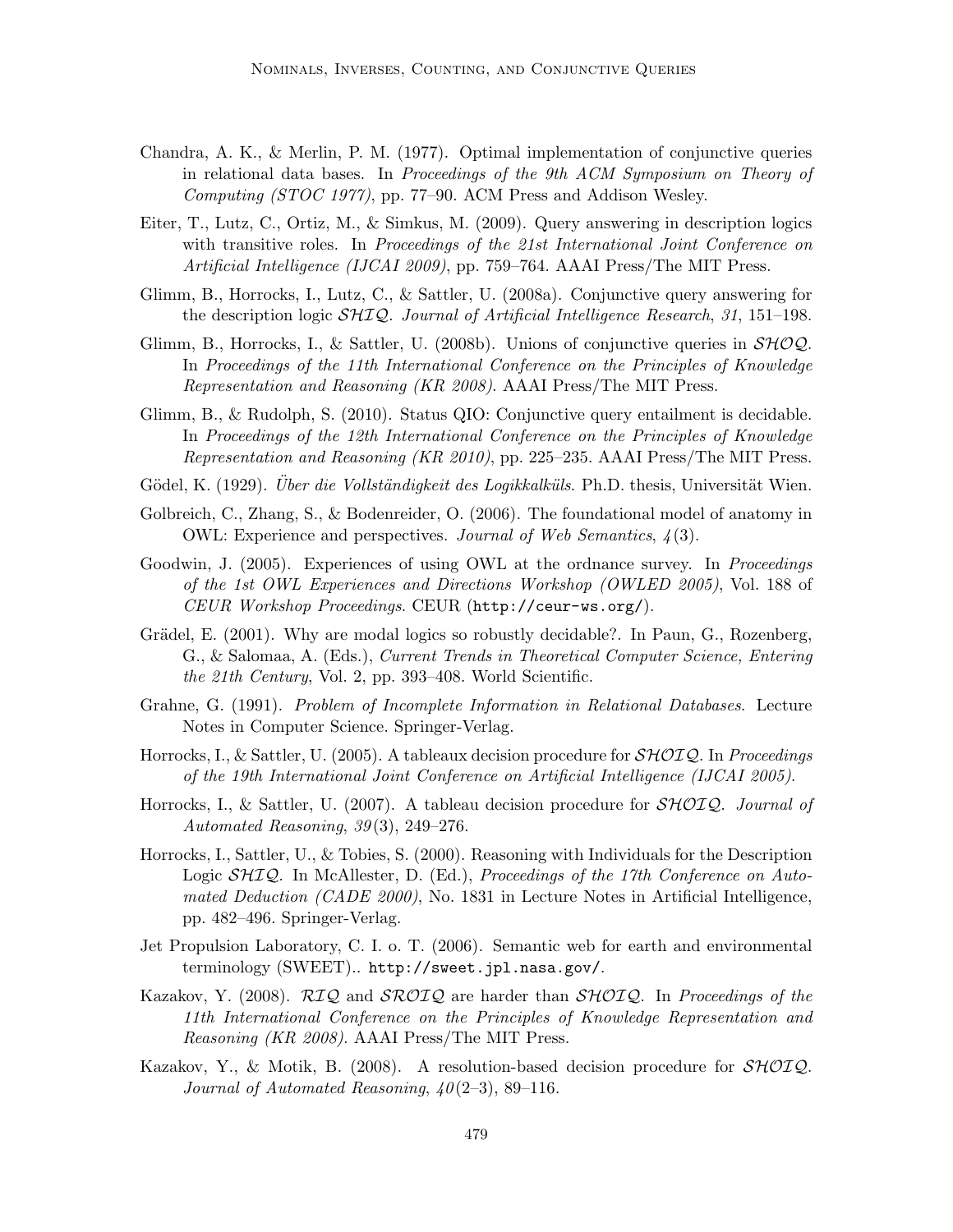- Krötzsch, M., Rudolph, S., & Hitzler, P. (2007). Conjunctive queries for a tractable fragment of OWL 1.1. In Proceedings of the 7th International Semantic Web Conference (ISWC 2007), Vol. 4825 of Lecture Notes in Computer Science, pp. 310–323. Springer-Verlag.
- Krötzsch, M., Rudolph, S., & Hitzler, P. (2008). ELP: Tractable rules for OWL 2. In Proceedings of the 8th International Semantic Web Conference (ISWC 2008), Vol. 5318 of Lecture Notes in Computer Science, pp. 649–664. Springer-Verlag.
- Lacy, L., Aviles, G., Fraser, K., Gerber, W., Mulvehill, A., & Gaskill, R. (2005). Experiences using OWL in military applications. In *Proceedings of the 1st OWL Experiences and* Directions Workshop (OWLED 2005). CEUR (http://ceur-ws.org/).
- Levy, A. Y., & Rousset, M.-C. (1996). CARIN: A representation language combining horn rules and description logics. In Proceedings of the 12th European Conference on Artificial Intelligence (ECAI 1996), pp. 323–327.
- Levy, A. Y., & Rousset, M.-C. (1998). Combining horn rules and description logics in CARIN. Artificial Intelligence,  $104(1-2)$ , 165-209.
- Lutz, C. (2008). The complexity of conjunctive query answering in expressive description logics. In Proceedings of the International Joint Conference on Automated Reasoning (IJCAR 2008), pp. 179–193. Lecture Notes in Computer Science.
- McGuinness, D. L., & Wright, J. R. (1998). An industrial strength description logic-based configuration platform. IEEE Intelligent Systems, 13 (4).
- Motik, B., Shearer, R., & Horrocks, I. (2009). Hypertableau reasoning for description logics. Submitted to a journal. http://www.hermit-reasoner.com/publications/ msh08hypertableau-journal.pdf.
- Ortiz, M. (2008). Extending CARIN to the description logics of the  $\mathcal{SH}$  family. In Proceedings of Logics in Artificial Intelligence, European Workshop (JELIA 2008), pp. 324–337. Lecture Notes in Artificial Intelligence.
- Ortiz, M., Calvanese, D., & Eiter, T. (2008a). Data complexity of query answering in expressive description logics via tableaux. Journal of Automated Reasoning,  $41(1)$ , 61–98.
- Ortiz, M., Simkus, M., & Eiter, T. (2008b). Conjunctive query answering in sh using knots. In Proceedings of the 2008 Description Logic Workshop (DL 2008). CEUR (http://ceur-ws.org/).
- Pratt-Hartmann, I. (2009). Data-complexity of the two-variable fragment with counting quantifiers. Forthcoming in Information and Computation. http://arxiv.org/abs/0806. 1636.
- Rosati, R. (2006a). DL+log: Tight integration of description logics and disjunctive datalog. In Proceedings of the 10th International Conference on the Principles of Knowledge Representation and Reasoning (KR 2006), pp. 68–78.
- Rosati, R. (2006b). On the decidability and finite controllability of query processing in databases with incomplete information. In Proceedings of the 25th ACM SIGACT SIGMOD Symposium on Principles of Database Systems (PODS 2006), pp. 356–365. ACM Press and Addison Wesley.